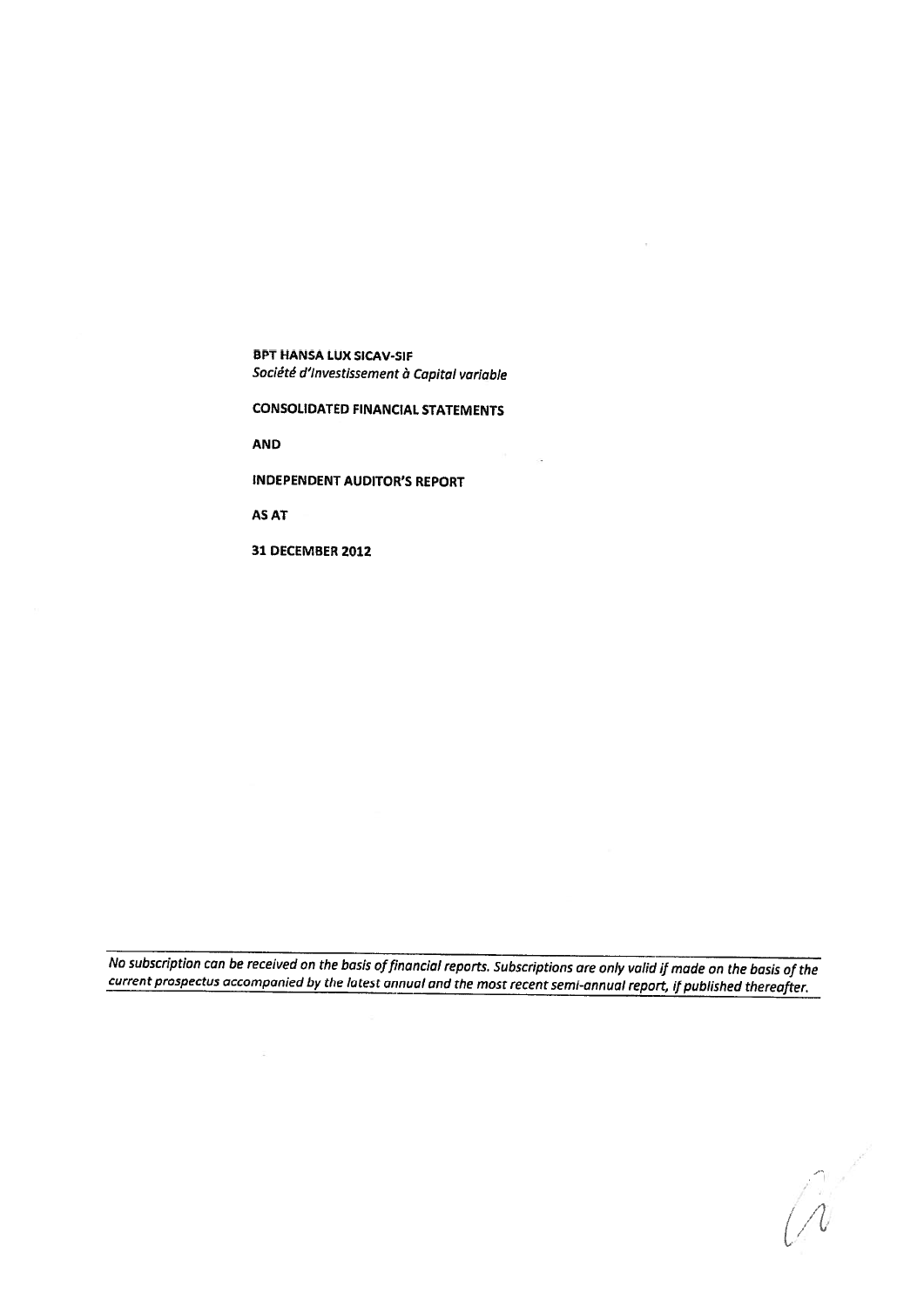## **CONTENTS**

|                                                | Page    |  |
|------------------------------------------------|---------|--|
| <b>Management statement</b>                    |         |  |
| Independent auditor's report                   | 4-5     |  |
| Management review                              | $6 - 8$ |  |
| Consolidated statement of comprehensive income | Ω       |  |
| Consolidated statement of financial position   | 10      |  |
| Consolidated statement of changes in equity    | 11      |  |
| Consolidated statement of cash flows           | 12      |  |
| Notes to the consolidated financial statements | 13      |  |

 $\mathbb{R}^n$ 

-2-  $\lambda$  .  $\lambda$ 17 <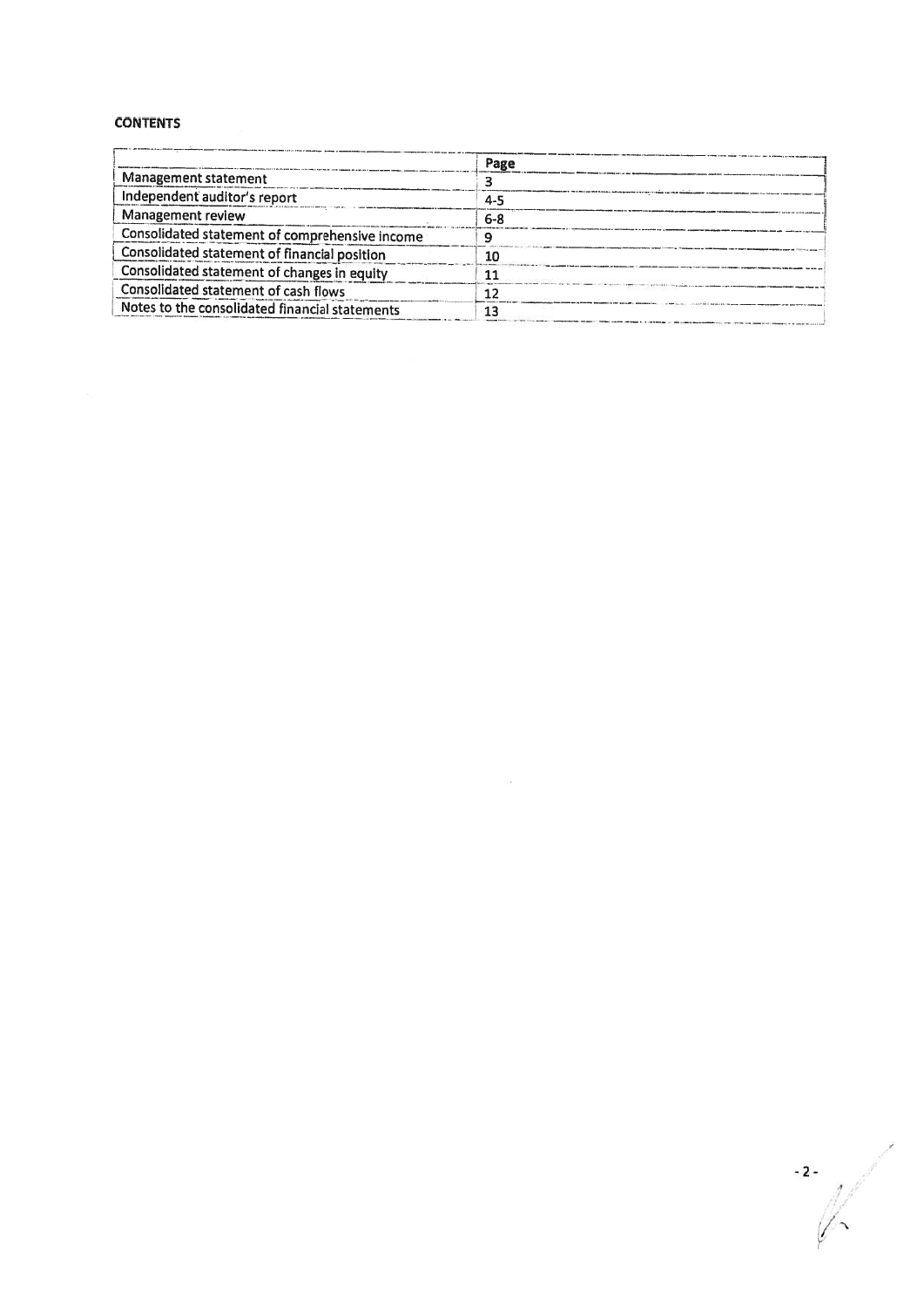#### MANAGEMENT STATEMENT

Today the Board of Directors have reviewed and approve<sup>d</sup> the <sup>2012</sup> consolidated tnanclal statements of BPT Hansa LUX SICAV-SIF and Its subsidiaries.

the consolidated financial statements are prepare<sup>d</sup> In accordance with International Financial Reporting Standards as adapted by the European Union. We consider the applied policies to be appropriate and that the consolidated financial statements provide a true and fair view of the consolidated financial position of BPT Hansa Lux SICAV-SIF and Its subsidiaries as of December 31, 2012 and of their consolidated financial performance and consolidated cash flows for the year then ended In accordance with International Financial Reporting Standards as adopted by the European Union.

We recommend that the consolidated financial statements and the annual repor<sup>t</sup> are approve<sup>d</sup> at the annual genera<sup>l</sup> meeting of shareholders.

15 April 2013

Board of Directors

Alain Heinz (Chairman)

Dr. Lara Ohnemus

Dr. Rudiger Kimpel



.3.

1'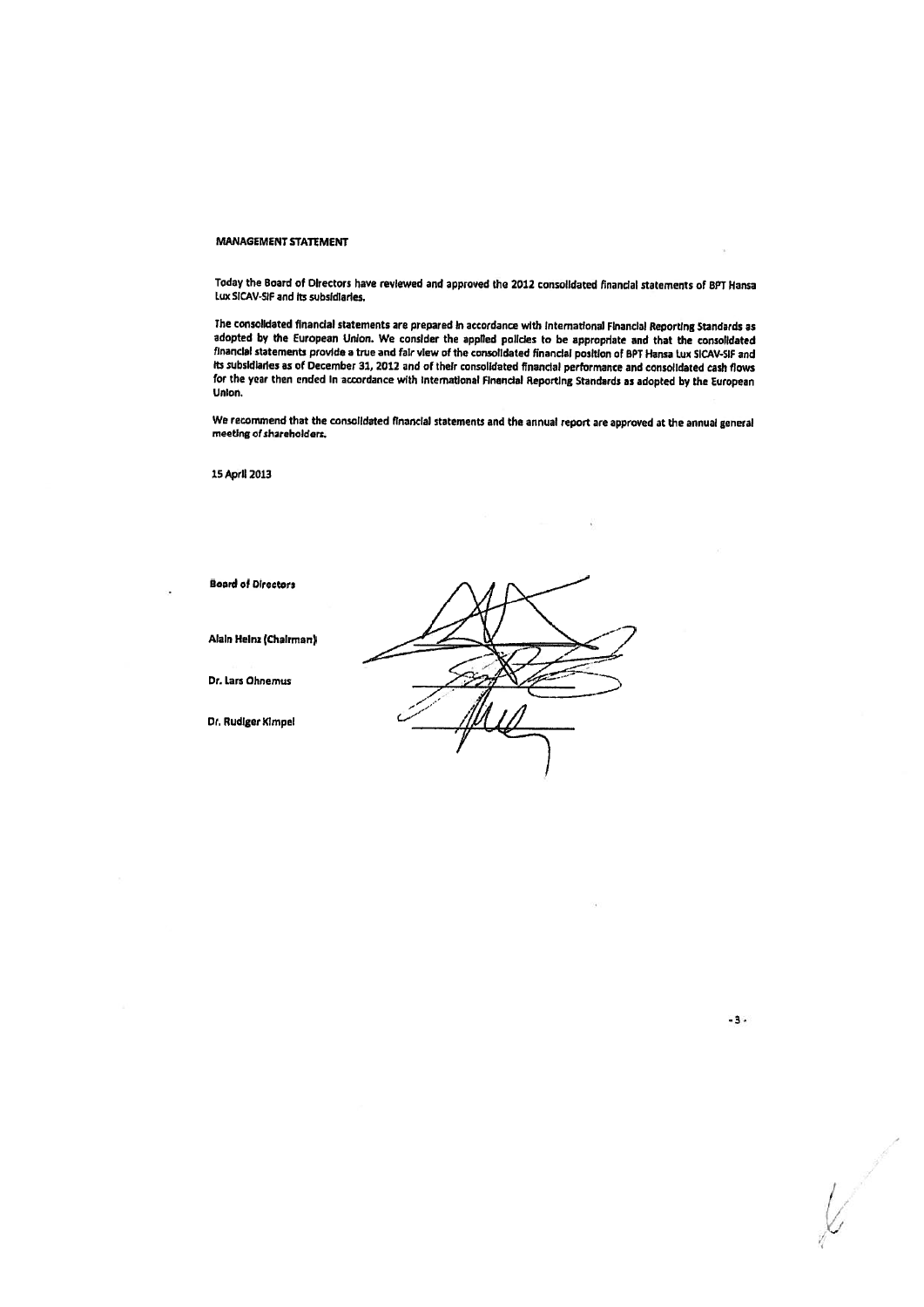

Ernst & Young Société anonyme 7, rue Gabriel Lippmann Parc d'Activité Syrdall 2 L-5365 Munsbach B.P. 780 L-2017 Luxembourg Tel: +352 42 124 1 Fax: +352 42 124 5555 www.ey.com/luxembourg

R.C.S. Luxembourg 847 <sup>771</sup> TVA LU 16063074

## Independent auditor's report

To the Shareholders of BPT Hansa Lux SICAV - SIF

Following our appointment by the General Meeting of the Shareholders, we have audited the accompanying consolidated financial statements of BPT Hansa Lux, SICAV-SIF and its subsidiaries, which comprise the consolidated sta comprehensive income, consolidated statement of changes in equity and the consolidated cash flow statement for the year then ended, and <sup>a</sup> summary of significant accounting policies and other explanatory information.

# Board of Directors' responsibility for the consolidated financial statements

The Board of Directors is responsible for the preparation and fair presentation of these consolidated financial<br>statements in accordance with International Financial Reporting Standards as adopted by the European Union and for such internal control as the Board of Directors determines is necessary to enable the<br>preparation and presentation of consolidated financial statements that are free from material misstatement,<br>whether due to

## Responsibility of the "réviseur d'entreprises agréé"

Our responsibility is to express an opinion on these consolidated financial statements based on our audit.<br>We conducted our audit in accordance with International Standards on Auditing as adopted for Luxembourg by the "Commission de Surveillance du Secteur Financier". Those standards require that we comply with<br>ethical requirements and plan and perform the audit to obtain reasonable assurance about whether the consolidated financial statements are free from material misstatement.

An audit involves performing procedures to obtain audit evidence about the amounts and disclosures in the consolidated financial statements. The procedures selected depend on the judgement of the "réviseur d'entreprises agréé", including the assessment of the risks of material misstatement of the consolidated financial statements, whether due to fraud or error. In making those risk assessments, the "réviseur d'entreprises agréé" considers internal control relevant to the entity's preparation and fair presentation of the<br>consolidated financial statements in order to design audit procedures that are appropriate in the circumstances, but not for the purpose of expressing an opinion on the effectiveness of the entity's internal<br>control. An audit also includes evaluating the appropriateness of accounting policies used and the reasonableness of accounting estimates made by the Board of Directors, as well as evaluating the overall presentation of the consolidated financial statements.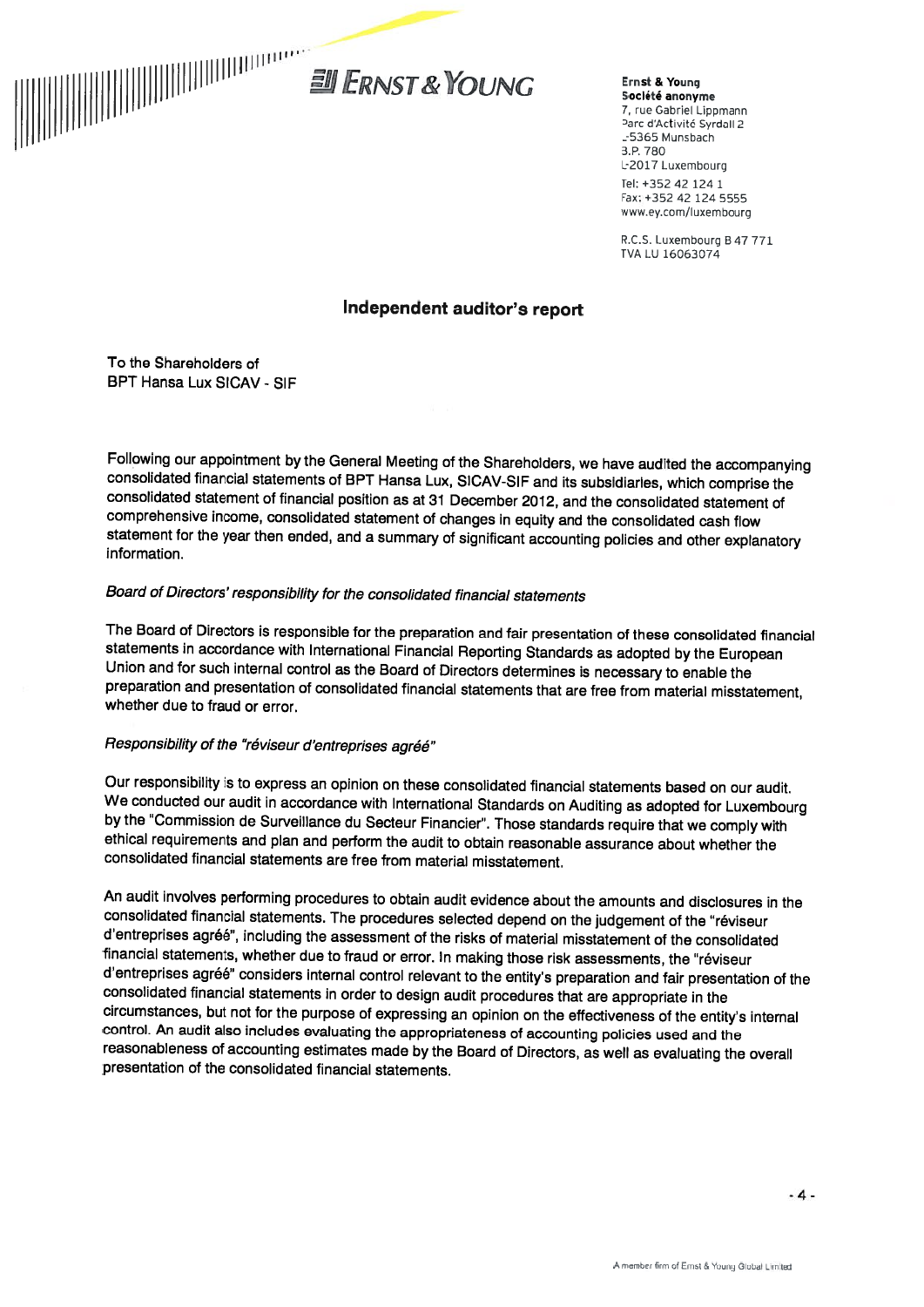

## Responsibility of the "réviseur d'entreprises agrëé" (continued)

We believe that the audit evidence we have obtained is sufficient and appropriate to provide <sup>a</sup> basis for our audit opinion.

## **Opinion**

In our opinion, the consolidated financial statements <sup>g</sup>ive <sup>a</sup> true and fair view of the consolidated financial position of BPT Hansa Lux SICAV-SIF and its subsidiaries as of <sup>31</sup> December 2012, and of their consolidated financial performance and consolidated cash flows for the year then ended in accordance with International Financial Reporting Standards as adopted by the European Union.

> ERNST & YOUNG Société Anonyme Cabinet de révision agréé

Michael HORNSBY

Luxembourg, 15 April 2013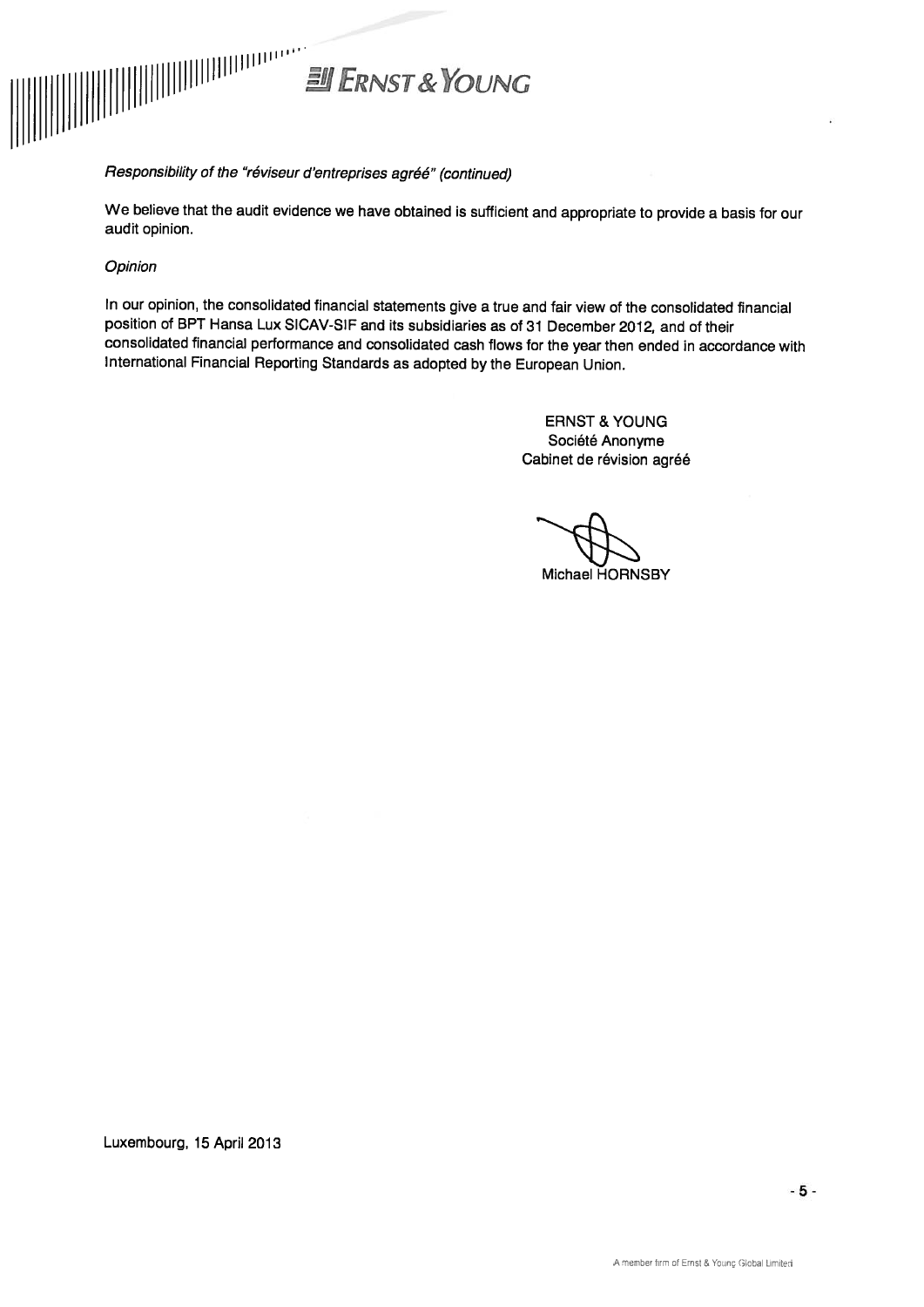### MANAGEMENT REVIEW

#### Principle Activities and Review of Business

As of the end of 2012 BPT Hansa Lux SICAV-SIF (hereinafter the "Fund" or "BPT Hansa") has completed its fifth full year of operations. The net operating income of the Fund in 2012 remained stable at EUR 3.2 million (EUR 3.2 million In 2011). The average direct property <sup>y</sup>ield for the year was higher than budgeted in Hamburg-Wartsila (7.1%) and Weinmeisterstrasse in Berlin (6.0%), in line with the budget in Walsroder Strasse in Hannover (6.6%), however, the Berlin-Dahiem property performed below budget (4.5%). The NAV per share increased from EUR 100.95 at the year-en<sup>d</sup> 2011 to EUR 103.32 at the year-end 2012.

The Fund's total gross asset value (GAy) increased over the year to EUR 62.0 millIon at year end <sup>2012</sup> and the direct property <sup>y</sup>ield shows an average of 5.4% for the entire portfolio which is 0.Spp lower than the budget. The <sup>2012</sup> performance was negatively affected by <sup>a</sup> decrease of the net operating income of Berlin-Dahiem caused by <sup>a</sup> delayed and outstanding paymen<sup>t</sup> of the lease guarantor. However, the Berlin-Dahiem property performance will increase in <sup>2013</sup> sInce another 450 sq. m. have been rented to the hotel operator Seminaris from December 2012.

The remaining weighted non-breakable lease term for the properties in the portfolio was approximately <sup>11</sup> years at the end of 2012. Once again the genera<sup>l</sup> economic growth in the cities where the Fund has invested had <sup>a</sup> favorable impact on occupancy levels of all assets. This positive trend is expected to continue in 2013.

At the end of 2012, the portfolio of the Fund shows an occupancy rate of 100% including the lease guarantee for some minor vacant retail space in Berlin-Dahlem, or 99.2% when considering some minor vacant archive space and parking <sup>p</sup>laces. As for the minor vacancy in Berlin-Dahlem, Seminaris has again requested additional space for rent. The Fund is currently in negotiations for this possible letting.

Due to the effects of the genera<sup>l</sup> financial crisis and in particular — Euro zone crisis, the Fund has not raised new equity in the pas<sup>t</sup> year and is thus behind its <sup>p</sup>lanned investments for the year 2012. Nevertheless, compare<sup>d</sup> to many competing funds, BPT Hansa has not faced any legacy issues; the business concept is clear and the operating results are satisfactory. Moreover, the genera<sup>l</sup> fund raising environment improved late <sup>2012</sup> and managemen<sup>t</sup> will use this moment to promote the Fund to institutional investors in 2013.

Additionally, the Board of Directors together with the Fund Manager is progressing in amending the current structure of the Fund to an umbrella fund with <sup>a</sup> main focus on Berlin (called "BPT Berlin Fund") and setting up <sup>a</sup> new residential sub-fund. Once approve<sup>d</sup> by the shareholders and fully implemented, this would provide investors with <sup>a</sup> focussed investment concep<sup>t</sup> between different asset classes and further reduce overhead costs for the current investors.

In this respect, the managemen<sup>t</sup> is looking at different investment opportunities and future investment focus will primarily be on Berlin; the strategy is to dispose buildings with no future value enhancement potential.

In the interest of optimizing the setup and improving the efficiency of the vehicle by further reducing fixed costs, the Fund has changed its custodian and central administration service provider as from Q3 2012. New custodian is Banque de Luxembourg and new central administrator is European Fund Administration.

### The operating performance of the Fund

The Fund's net profit increased from EUR 0.15 million in 2011 to EUR 0.77 million in 2012. Even with allowance for doubtful receivables from the lease guarantor in Berlin-Dahlem, the profit is in line with the budget. This is mainly caused by an improved positive operating result from Hamburg-Wartsilä and Weinmeisterstrasse in Berlin, Other comprehensive income was negative and amounted to minus EUR 0.2 million due to decrease in value of interest rate swap.

Over the course of 2012, the Fund's loan portfolio decreased from EUR 36.0 million to 35.2 million. This decrease is due to ongoing amortization of the loans. As of <sup>31</sup> December 2012, the loan to value ratio of the Fund was 58,6% (2011: 60.6%). The Fund's genera<sup>l</sup> loan strategy is to have <sup>a</sup> selected number of strong and trustworthy banks as financing partners with <sup>a</sup> focus on long-term credit facilities. The Fund maintains its current relationships with its financing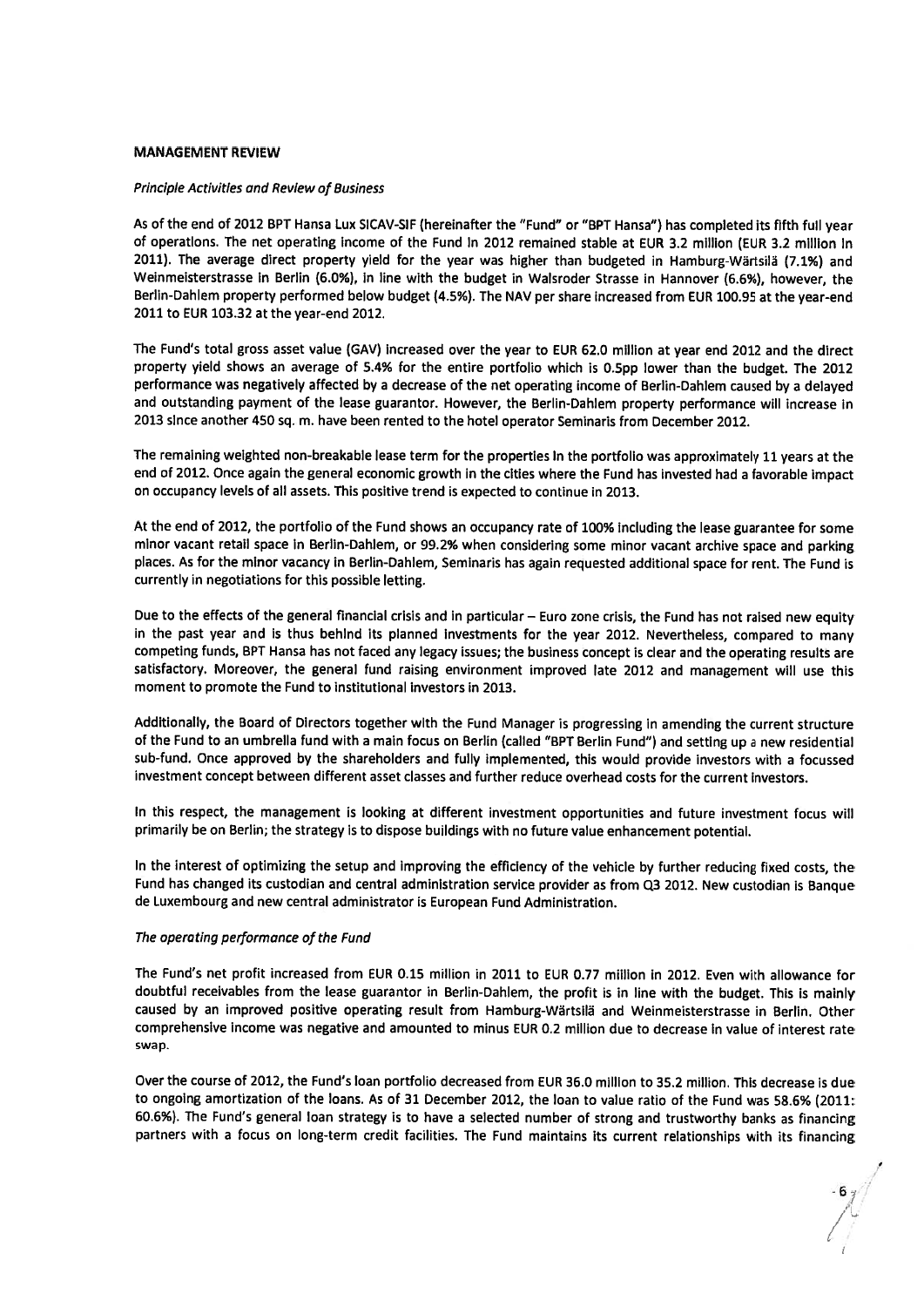partners by taking <sup>a</sup> proactive approac<sup>h</sup> in cooperating with the banks, especially after the financial crisis when banks have increased their focus on risk managemen<sup>t</sup> and loan performance.

As <sup>a</sup> result of the ongoing asset and property management, the year-en<sup>d</sup> fair value of the portfolio consisting of four investment properties has increased to EUR 60.1 million (2011: EUR 59.3 million). The entire portfolio was jointly appraised by two independent valuators (Dipl.-lng. Gallina (ClS HypCert) and Dr.-lng. Krellmann, publicly appointed and sworn expert). The average (unweighted) capitalization rate applied to the valuation of BPT Hansa's portfolio slightly decreased in comparison to 2011.

#### Future Developments

During 2013, the Fund will concentrate on the composition and performance of the current property portfolio Including, if preferable, the possible divestment of properties with no future value enhancement potential and reinvestment of released equity into Berlin assets to allow for <sup>a</sup> better risk/return balance; and will follow the new "BPT Berlin Fund" strategy, once approve<sup>d</sup> by the shareholders. Additionally, during <sup>2013</sup> the Fund will focus on the build-up of <sup>a</sup> new residential sub-fund.

#### Macro-Economic Factors

After <sup>a</sup> brilliant year of growth (3.0%) in 2011, year <sup>2012</sup> was affected by weakening trends in world trade and <sup>a</sup> new debt crisis. Nevertheless, despite the cooling down of the European and world economic climate, the German economy kept expanding by 0.7% in 2012 driven largely by the domestic factors.

For 2013, the governmen<sup>t</sup> is projecting <sup>a</sup> GOP growth of 0.4%. The continuous improvement of the labour market is providing <sup>a</sup> significant suppor<sup>t</sup> for private income and an increase in private consumption. Germany has experienced <sup>a</sup> strong rise in employment during <sup>2011</sup> and 2012. Number of employed people reached 41.68 million, which is the highest level ever noted. The total unemployment level was steadily decreasing, or at least remaining stable, and reached its lowest level in 20 years with <sup>a</sup> rate of only 6,8%.

After <sup>a</sup> moderate increase in consumer prices in <sup>2011</sup> (2.3%), <sup>2012</sup> showed again <sup>a</sup> rise of 2.0%. The annual inflation for 2013 is expected to be slightly lower.

| Indicator                     | 2007  | 2008  | 2009   | 2010   | 2011   | 2012   |
|-------------------------------|-------|-------|--------|--------|--------|--------|
| GDP at market prices (EUR bn) | 2,423 | 2.496 | 2,407  | 2.498  | 2,570  | 2,645  |
| Real GDP growth (%, YOY)      | 2.2   | 1.3   | $-4.7$ | 3.6    | 3.0    | 0.9    |
| Government balance (% of GDP) | 0.2   | 0.0   | $-3.0$ | $-3.3$ | $-1.0$ | $-1.0$ |
| Consumer price inflation (%)  | 2.3   | 2.6   | 0.4    | 1.1    | 2.3    | 2.0    |
| Unemployed rate (%)           | 8.7   | 7.5   | 7.9    | 7.4    | 7.1    | 6.8    |
| Population (million)          | 82.2  | 82.0  | 81.9   | 81.8   | 81.8   | 82.0   |

#### Table: The main macro-economic indicators for Germany

Sources: Statistisches Bundesamt, Deutsche Bundesbank, Bundesagentur für Arbeit, HWWI.

#### Financial Instruments and Strategy

In connection with the investments, the Fund has secured loans with long-term fixed interest rates. The Private Placement Memorandum (further — PPM) allows the Fund to use hedging techniques designed to protect the Fund against adverse movements in interest rates but there has only been one case that the interest rate exposure was hedged with an interest rate swap maturing in 2017. At <sup>31</sup> December 2012, 84% of loans in the portfolio are fixed and 16% of the loans carry variable interests. However, taking into account before-mentioned interest rate swap, 100% of the Fund's borrowings effectively have <sup>a</sup> fixed interest rate.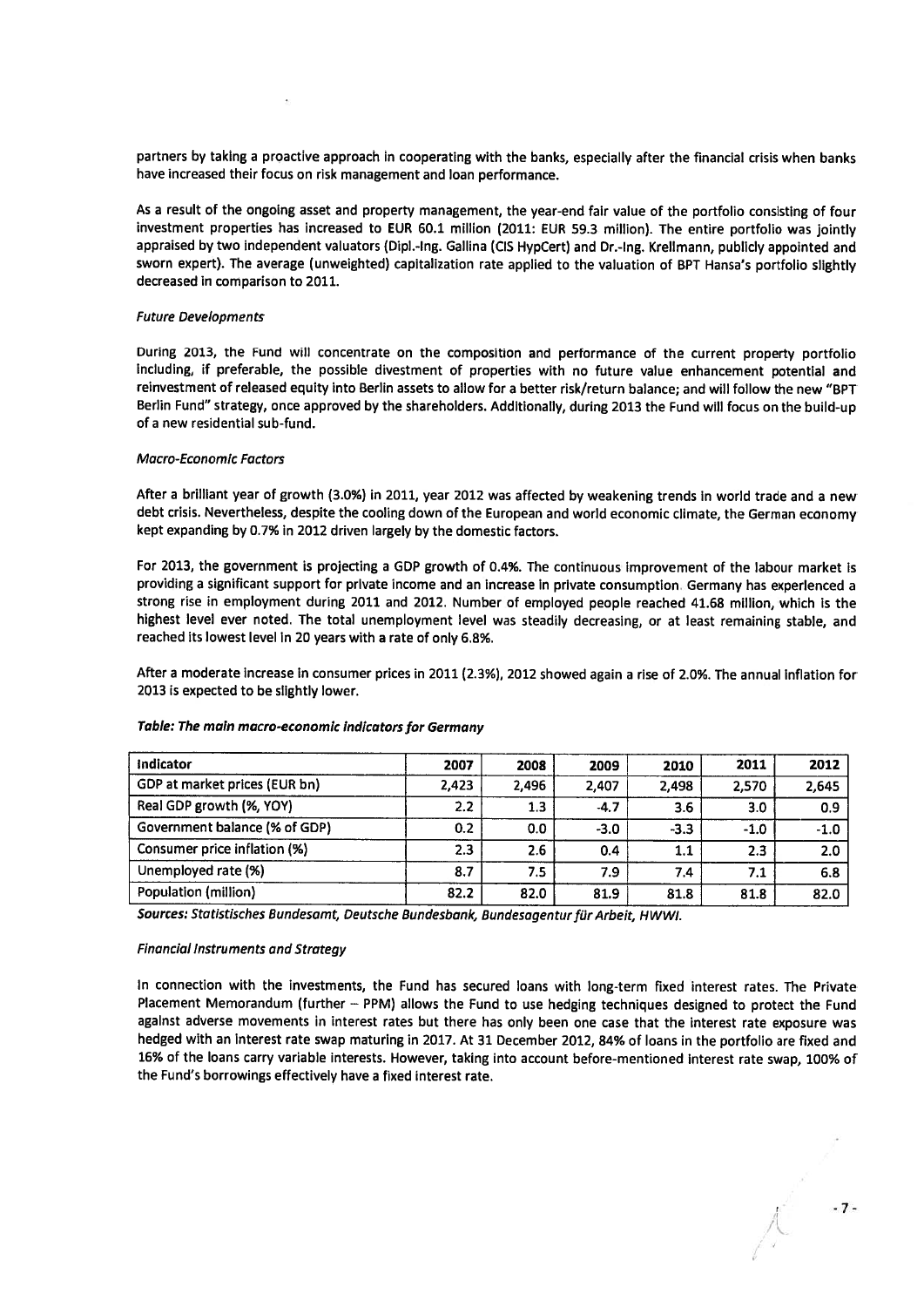#### Risks and Opportunities

#### —Interest rate

In <sup>2012</sup> the Fund has signed <sup>a</sup> new interest rate swap contract which has materially reduced the average loan costs of BPT Hansa by 0.66% to 4.69% (in 2011 at 5.35%). Typically, interest rate is fixed for the whole loan term, i.e. for the Fund's loans average <sup>6</sup> years remaining.

#### — Receivables from tenants

Disregarding the outstanding paymen<sup>t</sup> from the lease guarantor, the paymen<sup>t</sup> discipline was approximately 99.56% in 2012. No increase in bad debts is expected for 2013. Such risk is mitigated by the solidity of the tenants and lease guaranties and securities.

#### Property Report

#### Berlin-Dahiem

After its launch <sup>p</sup>hase in 2009, the hotel operations of the Berlin-Dahlem property have been developing well. The hotel operator Seminaris has increased its turnover with a stable rising trend. Additional space of approximately 450 sq. m. has been let to Seminaris as from December 2012. For the remaining space of <sup>500</sup> sq. m. discussions are still ongoing with Seminaris. <sup>A</sup> final contract will however depend on the ability to align expectations on the issue of fit-out-costs and possible lease terms and on the other side <sup>a</sup> further business increase by Seminaris. The initial lease and lease gap guarantees of the vendor expired in 2012; however, the total occupancy rate at the meantime is on <sup>a</sup> high level at 96.6% and expected to reach 100% soon. As <sup>a</sup> result of <sup>a</sup> lower income from the rental guarantee caused by the delayed and outstanding paymen<sup>t</sup> of the lease guarantor, the direct property <sup>y</sup>ield was 4,5%.

The value of the property remained unchanged at EUR 33.0 million.

#### Weinmelsterstrasse, Berlin

Some fluctuation in the occupancy of the residential area caused a minor volatility in occupancy in 2012. However, the average occupancy rate over the year was at a high level of 98.2%. For both the office and retail space, the occupancy has remained at 100% throughout the year. Despite rent free time out of prolongation of the commercial lease contracts and the fluctuation in the residential occupancy, the property performed stable with the direct property <sup>y</sup>ield of 6.0% (2011: 6.0%) and slightly above budget.

The property value increased materially in <sup>2012</sup> by EUR 0.535 million to EUR 10.0 million.

#### Wärtsilä, Hamburg

In the third full year after completion of the Hamburg property, performance was again excellent. <sup>A</sup> pending amendment of the lease agreemen<sup>t</sup> has been signed and accrued indexation is effective as of Q4 2012. When the Fund entered into this investment, the direct property <sup>y</sup>ield after construction was expected to be in the range of 6.0% - 6.3%. As in the year before the average direct property <sup>y</sup>ield for <sup>2012</sup> was 7.1% and slightly above budget.

The market value of the property increased by EUR 0.18 million to EUR 8.88 million.

#### Waisroder Strasse, Hannover

The Walsroder Strasse property showed again <sup>a</sup> strong year 2012; the office space is fully let through 2012. After lease extension with Bosch the rental income increased again. The average direct property <sup>y</sup>ield increased to 6.6% (from 6.2% in 2011) and was in line with the budget.

The market value of the property increased slightly by EUR 0.06 million to EUR 8.2 million.

 $-8-$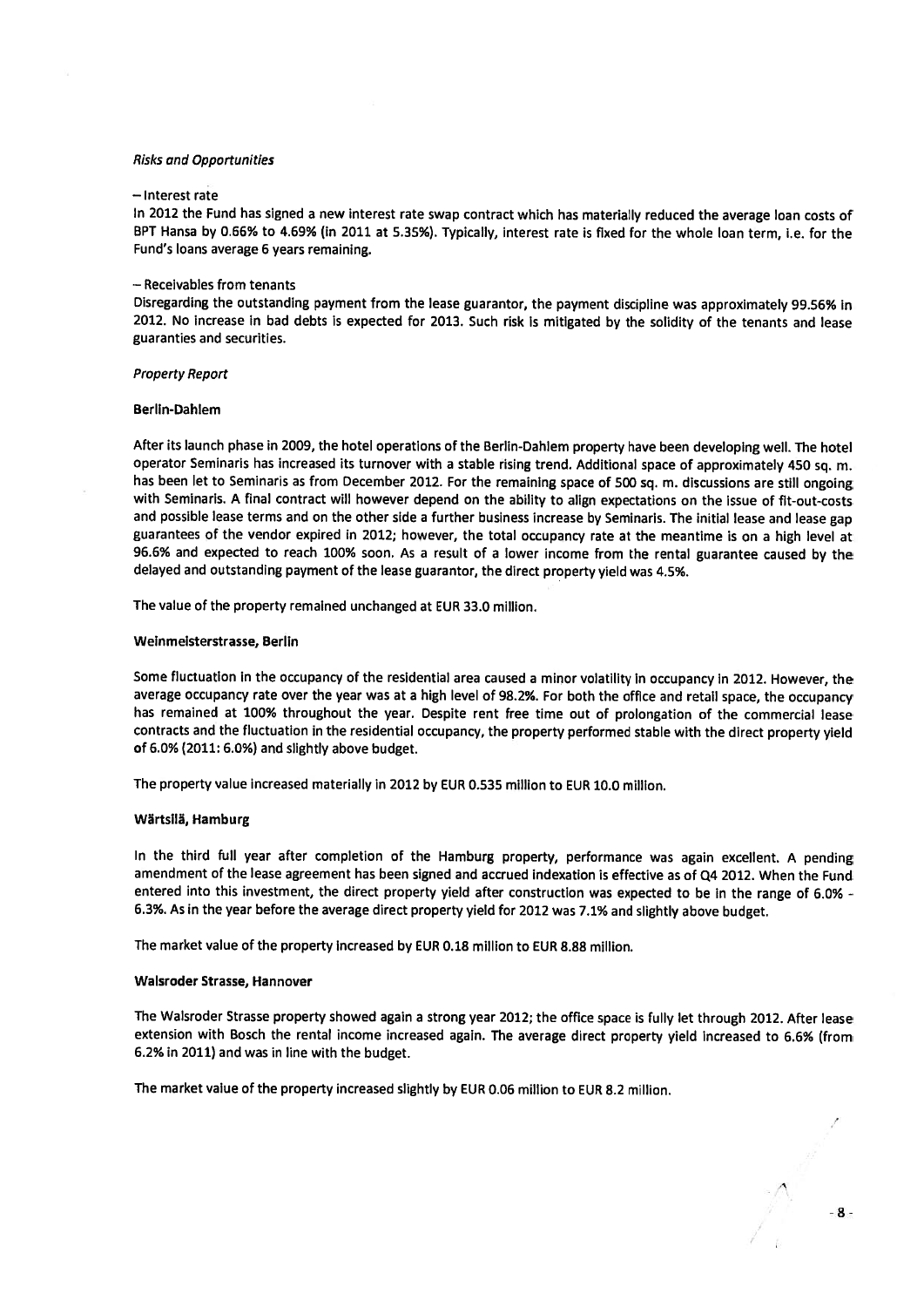## BPT Hansa Lux SICAV.SIF CONSOLIDATED STATEMENT OF COMPREHENSIVE INCOME FOR THE YEARS ENDED 31 DECEMBER 2012 AND 31 DECEMBER 2011

| '000 Euro                                                          | <b>Notes</b>     | 2012    | 2011     |
|--------------------------------------------------------------------|------------------|---------|----------|
| Rental income                                                      |                  | 4,004   | 3,676    |
| Cost of rental activities                                          | 4                | (808)   | (497)    |
| Profit from property operating activities                          |                  | 3,196   | 3,179    |
| Administrative expenses                                            | 5                | (765)   | (804)    |
| Fund custodian fees*                                               |                  | (90)    | (51)     |
| <b>Fund expenses</b>                                               |                  | (855)   | (855)    |
| Other operating income                                             |                  | 42      | 28       |
| Other operating expenses                                           |                  | (69)    | (41)     |
| Gross valuation gains on investment properties                     | 9                | 866     | 176      |
| Gross valuation losses on investment properties                    | 9                | (258)   | (409)    |
| Net operating profit before financing                              |                  | 2,922   | 2,078    |
| <b>Financial income</b>                                            | $\boldsymbol{6}$ | 32      | 62       |
| <b>Financial expenses</b>                                          | 7                | (1,906) | (1, 975) |
| <b>Net financing costs</b>                                         |                  | (1,874) | (1, 913) |
| Profit before tax                                                  |                  | 1,048   | 165      |
| Income tax charge                                                  | 8                | (272)   | (15)     |
| Profit for the year                                                |                  | 776     | 150      |
| CONSOLIDATED STATEMENT OF OTHER COMPREHENSIVE INCOME               |                  |         |          |
| Net movement on cash flow hedges                                   |                  | (250)   | 241      |
| Income tax effect                                                  |                  | 51      |          |
|                                                                    |                  | (199)   | 241      |
| Other comprehensive income / (loss) for the year, net of tax       |                  | (199)   | 241      |
| Total comprehensive income for the year, net of tax                |                  | 577     | 391      |
| * Fund custodian fons caption includes control administration food |                  |         |          |

Fund custodian fees caption includes central administration fees.

-9-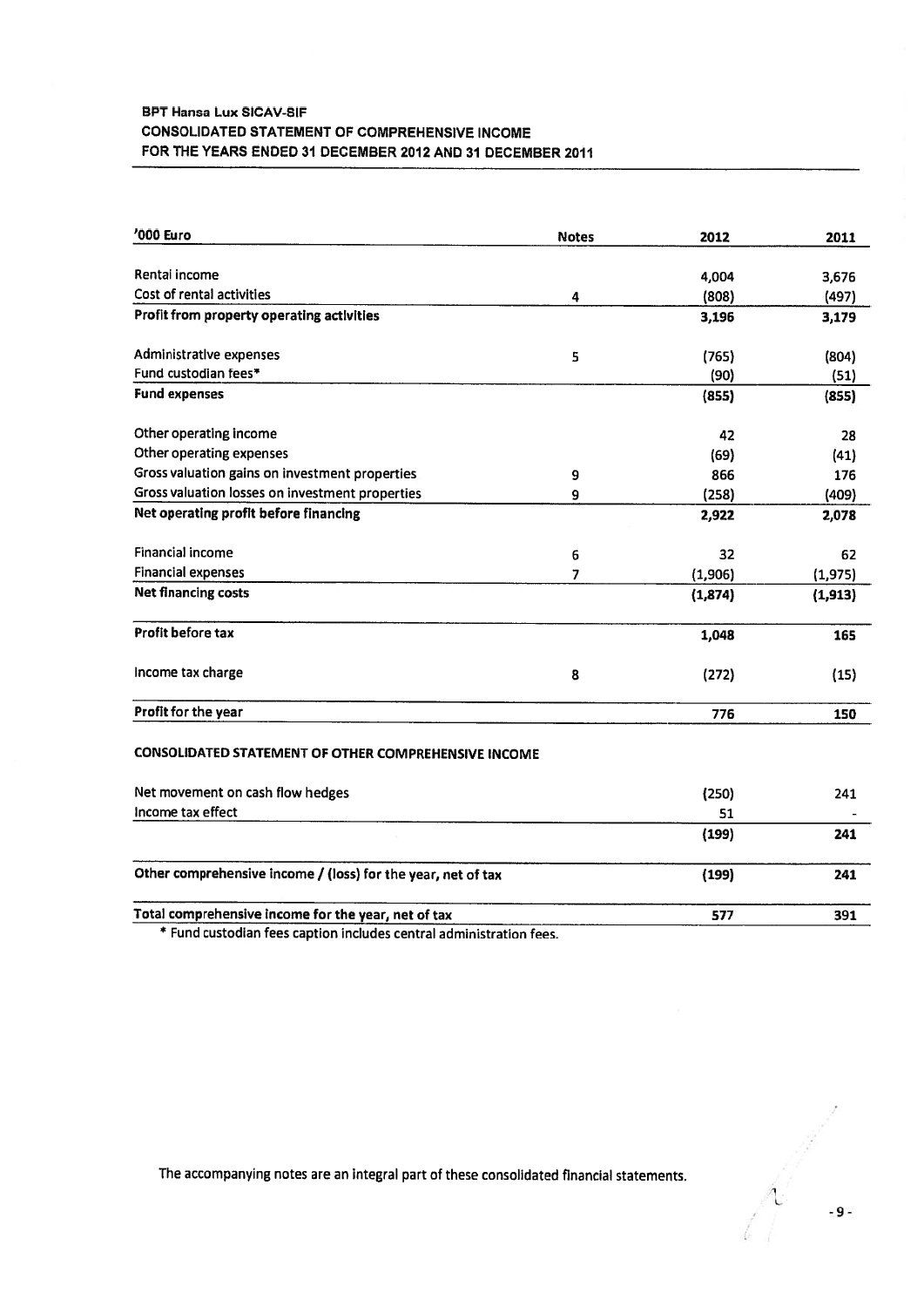## BPT Hansa Lux SICAV-SIF

## CONSOLIDATED STATEMENT OF FINANCIAL POSITION

## AS AT 31 DECEMBER 2012 AND 31 DECEMBER 2011

| '000 Euro                             | <b>Notes</b>    | 2012   | 2011   |
|---------------------------------------|-----------------|--------|--------|
| Non-current assets                    |                 |        |        |
| Investment properties                 | 9               | 60,080 | 59,305 |
| Deferred tax asset                    | 8               | 611    |        |
| <b>Total non-current assets</b>       |                 | 60,691 | 59,305 |
| <b>Current assets</b>                 |                 |        |        |
| Trade and other receivables           | 10              | 776    | 312    |
| Cash and cash equivalents             | 11              | 532    | 1,959  |
| <b>Total current assets</b>           |                 | 1,308  | 2,271  |
| <b>Total assets</b>                   |                 | 61,999 | 61,576 |
| <b>Equity</b>                         |                 |        |        |
| Share capital                         | 12a             | 24,348 | 24,348 |
| Cash flow hedge reserve               | 12 <sub>b</sub> | (295)  | (96)   |
| <b>Retained earnings</b>              |                 | 1,104  | 328    |
| <b>Total equity</b>                   |                 | 25,157 | 24,580 |
| <b>Liabilities</b>                    |                 |        |        |
| <b>Non-current liabilities</b>        |                 |        |        |
| Interest bearing loans and borrowings | 13              | 34,357 | 35,160 |
| Derlyative financial instruments      | 20              | 247    |        |
| Deferred income tax liabilities       | 8               | 827    |        |
| Other non-current liabilities         |                 | 79     | 65     |
| <b>Total non-current liabilities</b>  |                 | 35,510 | 35,225 |
| <b>Current liabilities</b>            |                 |        |        |
| Interest bearing loans and borrowings | 13              | 832    | 801    |
| Trade and other payables              | 14              | 70     | 31     |
| Derivative financial instruments      | 20              | 99     | 96     |
| Other current liabilities             | 15              | 331    | 843    |
| <b>Total current liabilities</b>      |                 | 1,332  | 1,771  |
| <b>Total liabilities</b>              |                 | 36,842 | 36,996 |
| <b>Total equity and liabilities</b>   |                 | 61,999 | 61.576 |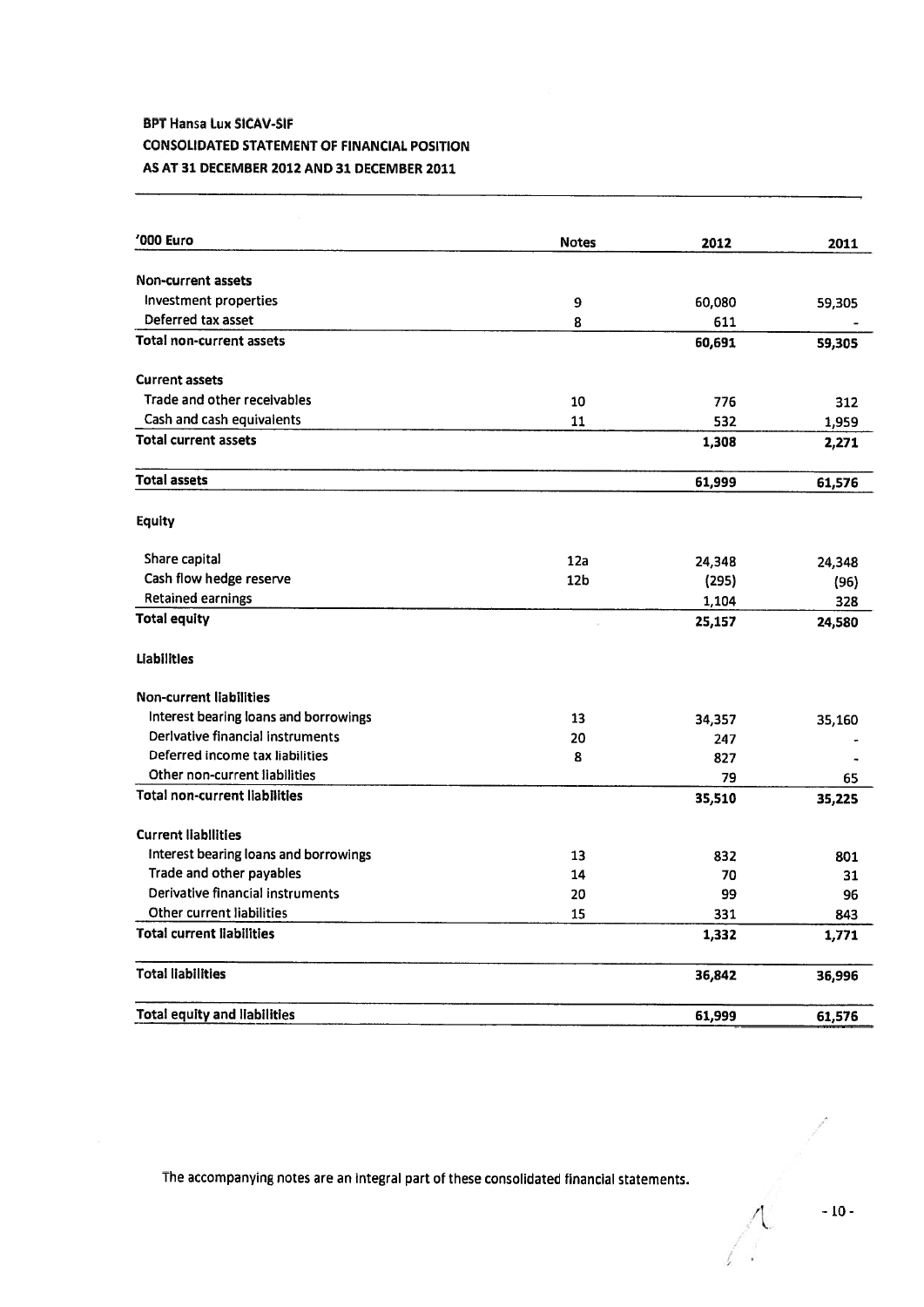# BPT Hansa Lux SICAV-SIF CONSOLIDATED STATEMENT OF CHANGES IN EQUITY FOR THE YEARS ENDED 31 DECEMBER 2012 AND 31 DECEMBER 2011

| '000 Euro                                                    | Share capital | Cash flow<br>hedge reserve | Retained<br>earnings | <b>Total equity</b> |
|--------------------------------------------------------------|---------------|----------------------------|----------------------|---------------------|
| As at 1 January 2011                                         | 24,348        | (337)                      | 178                  | 24,189              |
| Net profit for year                                          |               |                            | 150                  | 150                 |
| Net gains on cash flows hedges arising during<br>the year    |               | 241                        |                      | 241                 |
| Total comprehensive income                                   |               | 241                        | 150                  | 391                 |
| As at 31 December 2011                                       | 24,348        | (96)                       | 328                  | 24,580              |
| Net profit for the year                                      |               |                            | 776                  | 776                 |
| Net (losses) on cash flows hedges arising<br>during the year | ۰             | (199)                      |                      | (199)               |
| Total comprehensive income                                   |               | (199)                      | 776                  | 577                 |
| As at 31 December 2012                                       | 24,348        | (295)                      | 1,104                | 25,157              |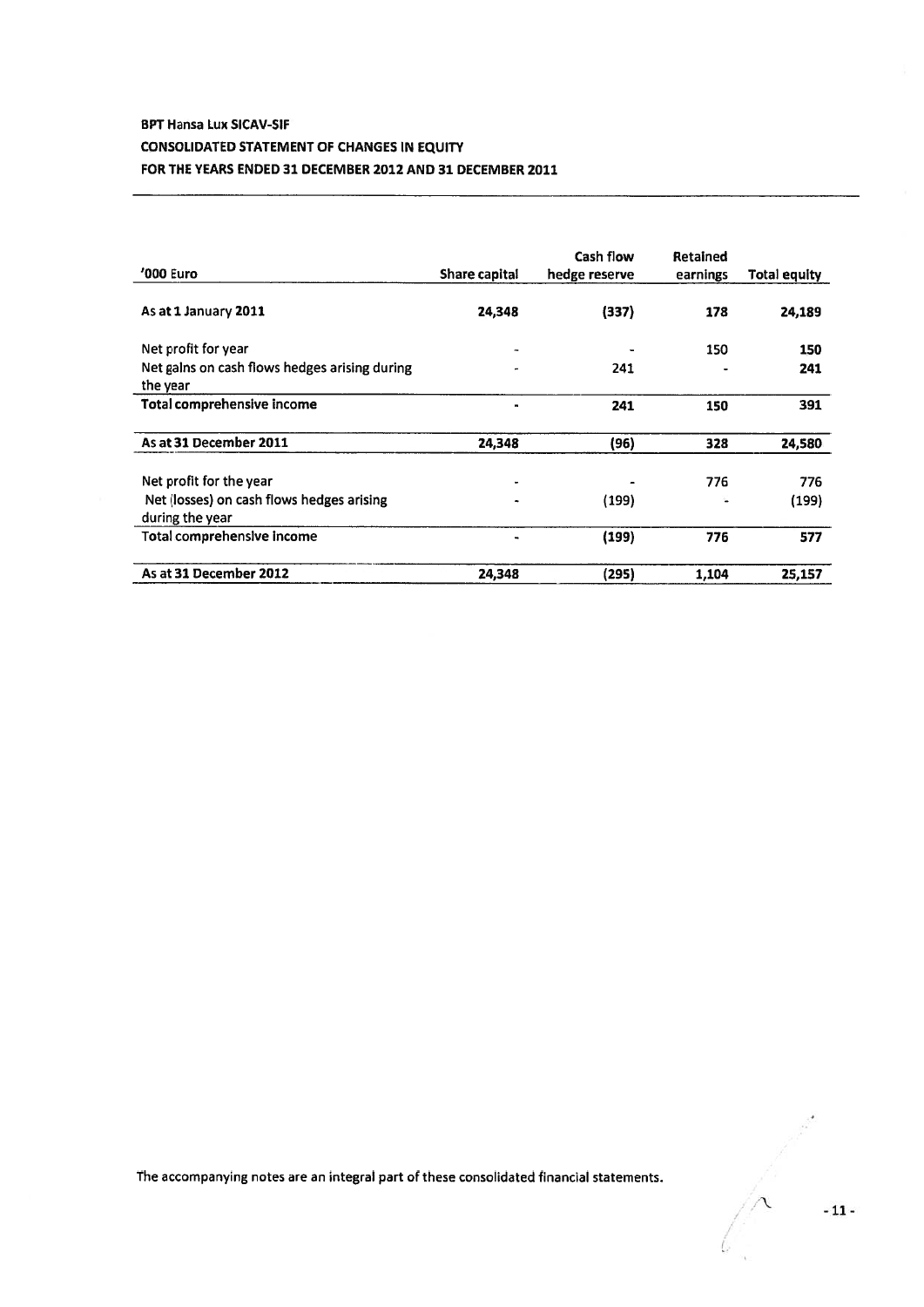# BPT Hansa Lux SICAV-SIF **CONSOLIDATED STATEMENT OF CASH FLOWS** FOR THE YEARS ENDED <sup>31</sup> DECEMBER <sup>2012</sup> AND <sup>31</sup> DECEMBER <sup>2011</sup>

| '000 Euro                                                   | <b>Notes</b>   | 2012     | 2011       |
|-------------------------------------------------------------|----------------|----------|------------|
|                                                             |                |          |            |
| <b>Operating activities</b>                                 |                |          |            |
| Profit (loss) before tax                                    |                | 1,048    | 165        |
| Adjustments for non-cash items:                             |                |          |            |
| Value adjustment of investment properties, net              | 9              | (608)    | 233        |
| Change in allowance for bad debts                           | 4              | 274      |            |
| Interest income                                             |                | (7)      |            |
| Amortized loan administration fees                          | 7              | 28       | (62)<br>27 |
| Interest expenses                                           | $\overline{7}$ | 1,878    |            |
| Working capital adjustments:                                |                |          | 1,947      |
| (Increase)/decrease in trade and other accounts receivables |                | (741)    |            |
| Increase in other non-current liabilities                   |                | 14       | 84         |
| (Decrease) in trade and other accounts payable              |                | (82)     | 1          |
| (Decrease)/increase in other current liabilities            |                | (224)    | (421)      |
| Refunded/(paid) income tax                                  |                | 2        | 35         |
| Net cash flow from operating activities                     |                | 1,582    | (30)       |
|                                                             |                |          | 1,979      |
| Investing activities                                        |                |          |            |
| Interest received                                           |                | 7        | 62         |
| Capital expenditure on investment properties                | 9              | (258)    | (148)      |
| Net cash flow from investing activities                     |                | (251)    |            |
|                                                             |                |          | (86)       |
| <b>Financing activities</b>                                 |                |          |            |
| Reimbursement of bank loans                                 | 13             | (800)    | (535)      |
| Interest paid                                               |                | (1,958)  | (1,826)    |
| Net cash flow from financing activities                     |                | (2,758)  |            |
|                                                             |                |          | (2, 361)   |
| Net change in cash and cash equivalents                     |                | (1, 427) | (468)      |
|                                                             |                |          |            |
| Cash and cash equivalents at the beginning of the year      |                | 1,959    |            |
|                                                             |                |          | 2,427      |
| Cash and cash equivalents at the end of the year            | 11             |          |            |
|                                                             |                | 532      | 1,959      |

 $\begin{matrix} 1 & 1 \\ 1 & 1 \end{matrix}$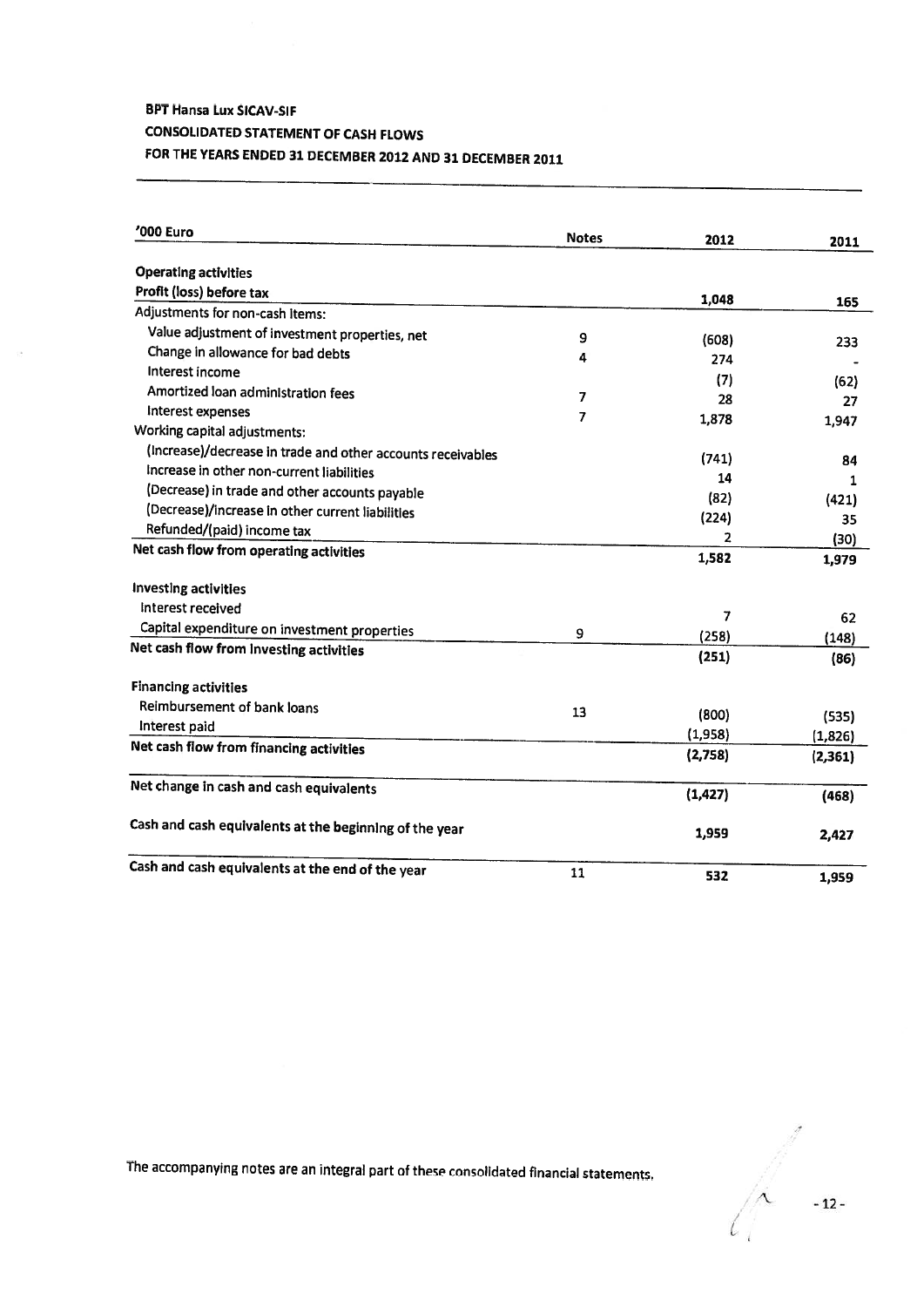#### 1. General information

BPT Hansa Lux SICAV-SIF was incorporated in the Grand Duchy of Luxembourg on 23 October 2006 as a "société anonyme" under the Luxembourg law on commercial companies dated 10 August 1915; amended and registered as <sup>a</sup> "société d'investissement a Capital variable" ("SICAV-SIF") under the related law dated <sup>13</sup> February 2007.

The Articles of Incorporation (the "Articles") have been published on 26 January 2007 in the Memorial C, Recueil des Sociétés et Associations (the "Memorial"). BPT Hansa Lux SICAV-SIF is registered at the Registre de Commerce, Luxembourg, under number 8122.072. The Articles of Association have been amended for the last time on 24 June 2010, published in the Memorial on 16 August 2010.

BPT Hansa Lux SICAVSlF is established for <sup>a</sup> limited period so as to end on 3 May 2023 but may be dissolved prior to this term by <sup>a</sup> resolution of the shareholders, subject to the quorum and majority requirements for the amendment of the Articles.

The Fund consists of BPT Hansa Lux SICAV-SIF and the subsidiaries disclosed in Note 22 (the "Fund").

BPT Hansa Lux SICAV-SIF is the ultimate paren<sup>t</sup> and controlling entity. The exclusive object of BPT Hansa Lux SICAV-SIF is to invest in securities representing risk capital in order to provide its investors with the benefit of the result of the managemen<sup>t</sup> of its assets in consideration of the risk they incur. BPT Hansa Lux SICAV-SlF is offering an opportunity to invest in <sup>a</sup> diversified real estate investment fund focussing on the Northern German real estate market.

The consolidated financial statements of the Fund for the year ended on 31 December 2012 were authorised for issue in accordance with <sup>a</sup> resolution of the Board of Directors of 15 April 2013 and will be submitted to the annual general meeting of shareholders on 2 May 2013.

## 2. Summary of significant accounting policies

The principal accounting policies applied in the preparation of these financial statements are set out below. These policies have been consistently applied unless otherwise stated in the following text.

-13-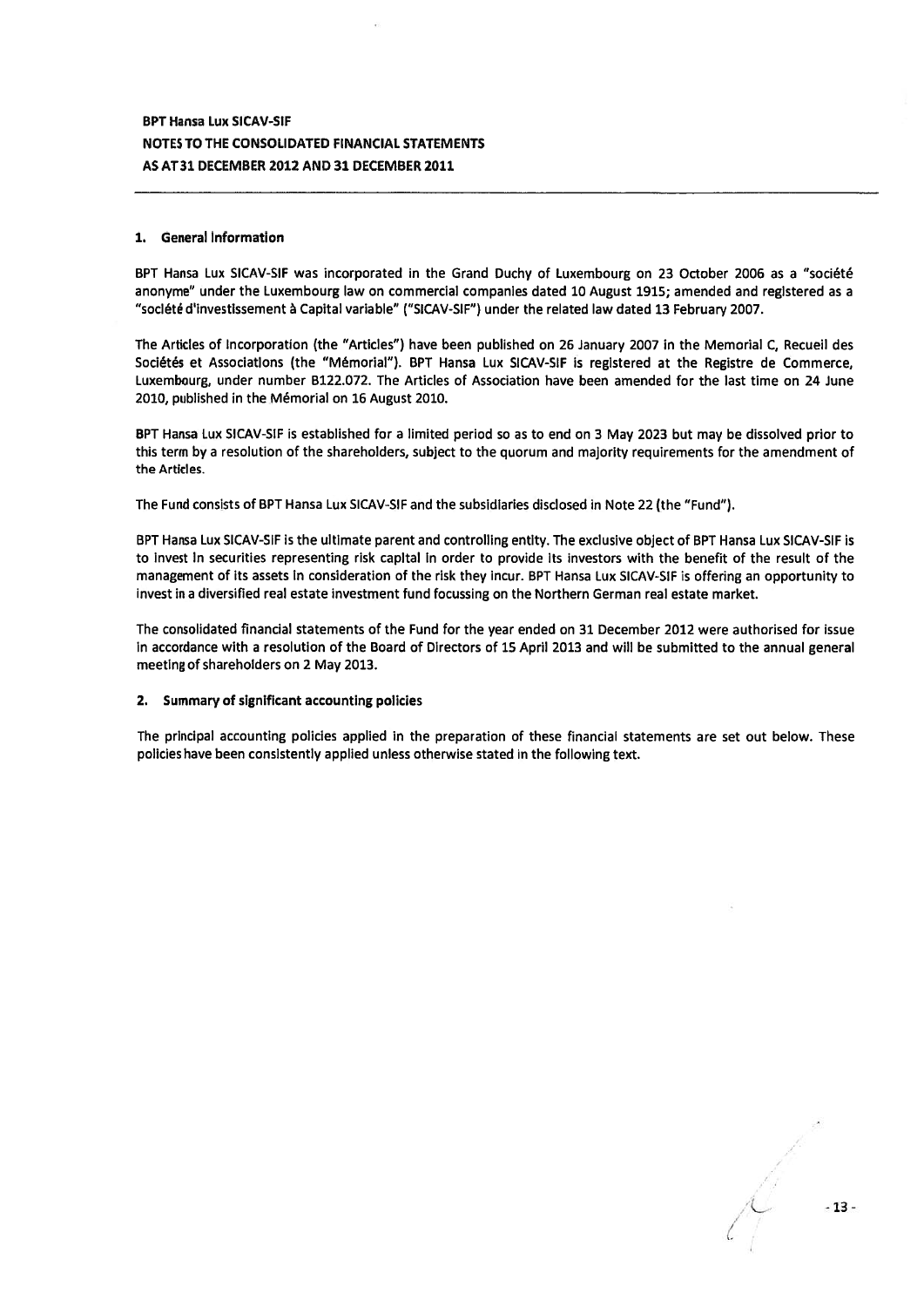#### Basis of preparation

The Fund's consolidated financial statements have been prepared in accordance with the International Financial Reporting Standards (the 'IFRS') as adopted for use in the European Union.

The Fund has adopted the following new and amended IFRS and IFRIC interpretations during the year (adoption of these revised standards and interpretations did not have any effect on the financial performance or position of the Fund, they did, however, <sup>g</sup>ive rise to additional disclosures, including in some cases revisions to accounting policies):

#### New and amended standards and interpretations

The accounting policies adopted are consistent with those of the previous financial year, excep<sup>t</sup> for the following new and amended IFRS interpretations effective as of <sup>1</sup> January 2012:

- lAS <sup>12</sup> Income Taxes Recovery of Underlying Assets (amendment) effective <sup>1</sup> January 2012;
- IFRS <sup>7</sup> Financial Instruments: Disclosures Enhanced Derecognition Disclosure Requirements

### lAS 12 Income Taxes — Recovery of Underlying Assets (amendment)

The IASB has issued an amendment to lAS <sup>12</sup> that clarified the determination of deferred tax on investment property measured at fair value. The amendment introduces a rebuttable presumption that deferred tax on investment property measured using the fair value model in lAS <sup>40</sup> should be determined on the basis that its carrying amount will be recovered through sale. Furthermore, it introduces the requirement that deferred tax on non-depreciable assets that are measured using the revaluation model in lAS <sup>16</sup> should always be measured on <sup>a</sup> sale basis of the assets. The amendment did not have an impact on the financial position, performance or disclosures of the Group.

#### IFRS <sup>7</sup> FinancIal Instruments: Disclosures — Enhanced Derecognitlon Disclosure Requirements

The amendment requires additional disclosures about financial assets that have been transferred but not derecognised to enable the user of the Group's financial statements to understand the relationship with those assets that have not been derecognised and their associated liabilities. In addition, the amendment requires disclosures about continuing involvement in derecognised assets to enable the user to evaluate the nature of, and risks associated with, the entity's continuing involvement in those derecognised assets. The amendment becomes effective for annual periods beginning on or after <sup>1</sup> July 2011. The entity did not have any assets with these characteristics, so there has not been any effect in the presentation of its financial statements.

#### Standards issued but not ye<sup>t</sup> effective

Standards issued but not ye<sup>t</sup> effective up to the date of issuance of the Group's financial statements are listed below. This listing of standards and interpretations issued are those that the Group reasonably expects to have an impact on disclosures, financial position or performance when applied at <sup>a</sup> future date. The Group intends to adopt these standards when they become effective.

## IAS 1 Financial Statement Presentation - Presentation of Items of Other Comprehensive Income

The amendments to lAS <sup>1</sup> change the grouping of items presented in OCl. Items that could be reclassified (or recycled) to profit or loss at <sup>a</sup> future point in time (for example, upon derecognition or settlement) would be presented separately from items that will never be reclassified. The amendment will have no impact on the Group's financial position. The amendment becomes effective for annual periods beginning on or after <sup>1</sup> July 2012.

 $\mathcal{L}$  -14-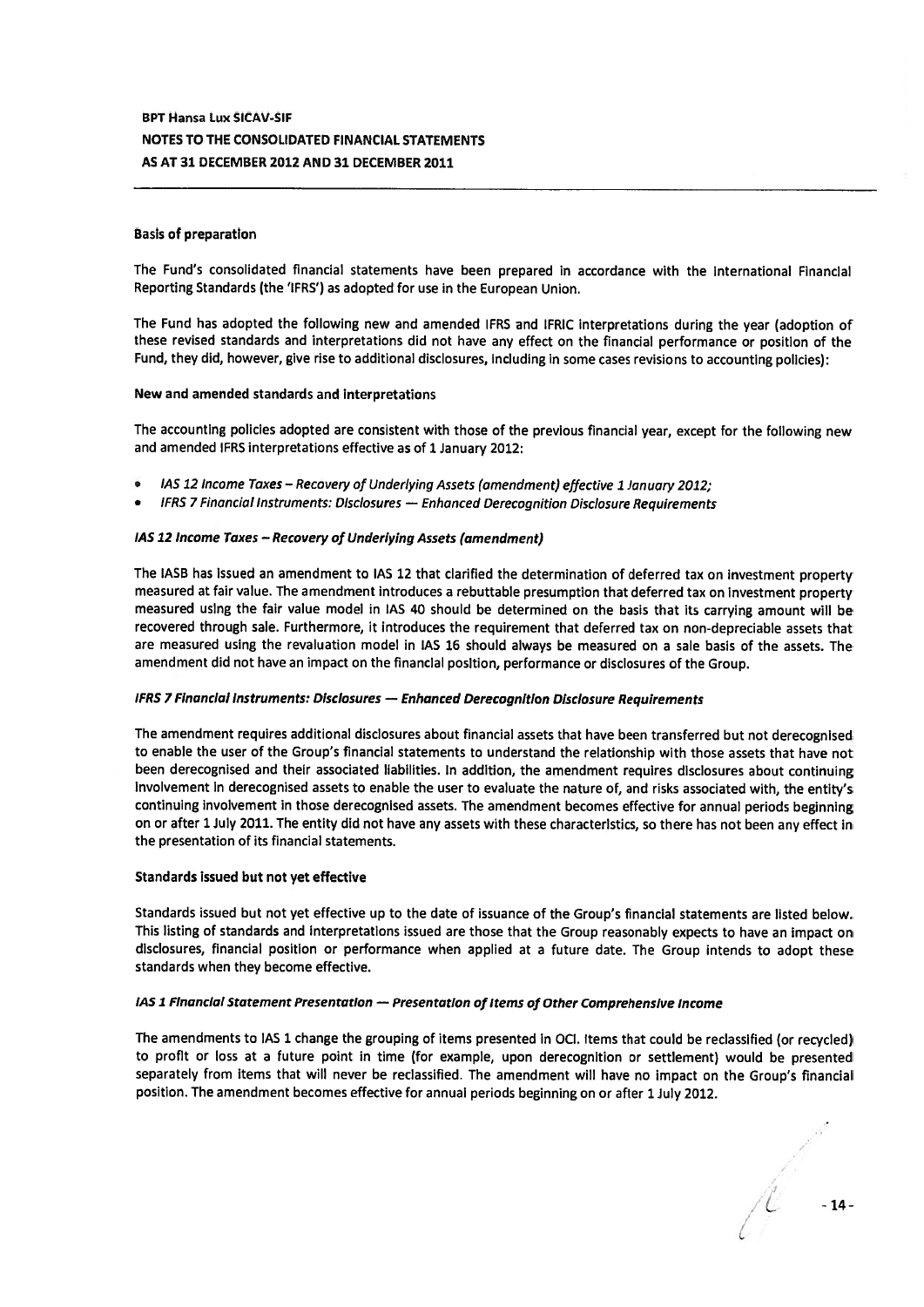### IFRS 9 Financial instruments: Classification and Measurement

IFRS 9 as issued reflects the first phase of the IASBs work on the replacement of lAS 39 and applies to classification and measurement of financial assets and financial liabilities as defined in lAS 39. The standard was initially effective for annual periods beginning on or after 1 January 2013, but Amendments to IFRS 9 Mandatory Effective Date of IFRS 9 and Transition Disclosures, issued in December 2011, moved the mandatory effective date to <sup>1</sup> January 2015. In subsequent phases, the IASB will address hedge accounting and impairment of financial assets. The completion of this project is expected by the end of 2012. The adoption of the first phase of IFRS 9 will have an effect on the classification and measurement of the Group's financial assets, but is not expected to have any impact on classification and measurements of financial liabilities. The Group has chosen to defer <sup>a</sup> full impact analysis of the new standard until it is completed by inclusion of the still outstanding phases, and quantitative information of the effects of the new standard is therefore not available.

### IFRS 10 Consolidated Financial Statements

IFRS 10 replaces the portion of IAS 27 Consolidated and Separate Financial Statements that addresses the accounting for consolidated financial statements. IFRS 10 establishes <sup>a</sup> single control model that applies to all entities including special purpose entities. The changes introduced by IFRS 10 will require managemen<sup>t</sup> to exercise significant judgement to determine which entities are controlled, and therefore, are required to be consolidated by <sup>a</sup> parent, compared with the requirements that were in lAS 27. This standard becomes effective for annual periods beginning on or after 1 January 2013. Based on the preliminary analysis performed, IFRS 10 is not expected to have any impact on the currently held investments of the Group.

#### IFRS 11 JoInt Arrangements

IFRS 11 replaces IAS 31 Interests in Joint Ventures and SIC-13 Jointly-controlled Entities - Non-monetary Contributions by Venturers. IFRS 11 removes the option to account for jointly controlled entities (iCEs) using proportionate consolidation. Instead, joint arrangements that meet the definition of <sup>a</sup> Joint Venture must be accounted for using the equity method. Otherwise joint arrangements are accounted for by recognizing the group's share of the arrangements assets and liabilities.

### IFRS 12 Disclosure of Involvement with Other Entities

IFRS 12 includes all of the disclosures that were previously in lAS 27 related to consolidated financial statements, as well as all of the disclosures that were previously included in lAS 31 and lAS 28. These disclosures relate to an entity's interests in subsidiaries, joint arrangements, associates and structured entities.

A number of new disclosures are also required including:

- A requirement to disclose judgements made in determining if the Group controls, has joint control or significant influence over an entity;
- <sup>A</sup> requirement to disclose judgements made in determining the type of joint arrangemen<sup>t</sup> in which the Group has an interest.

The Group will disclose its judgement in respec<sup>t</sup> of the entity currently excluded from the consolidated financial statements that will be included due to the existence of potential voting rights held within the Group.

This standard becomes effective for annual periods beginning on or after 1 January 2013.

-15-  $/$  :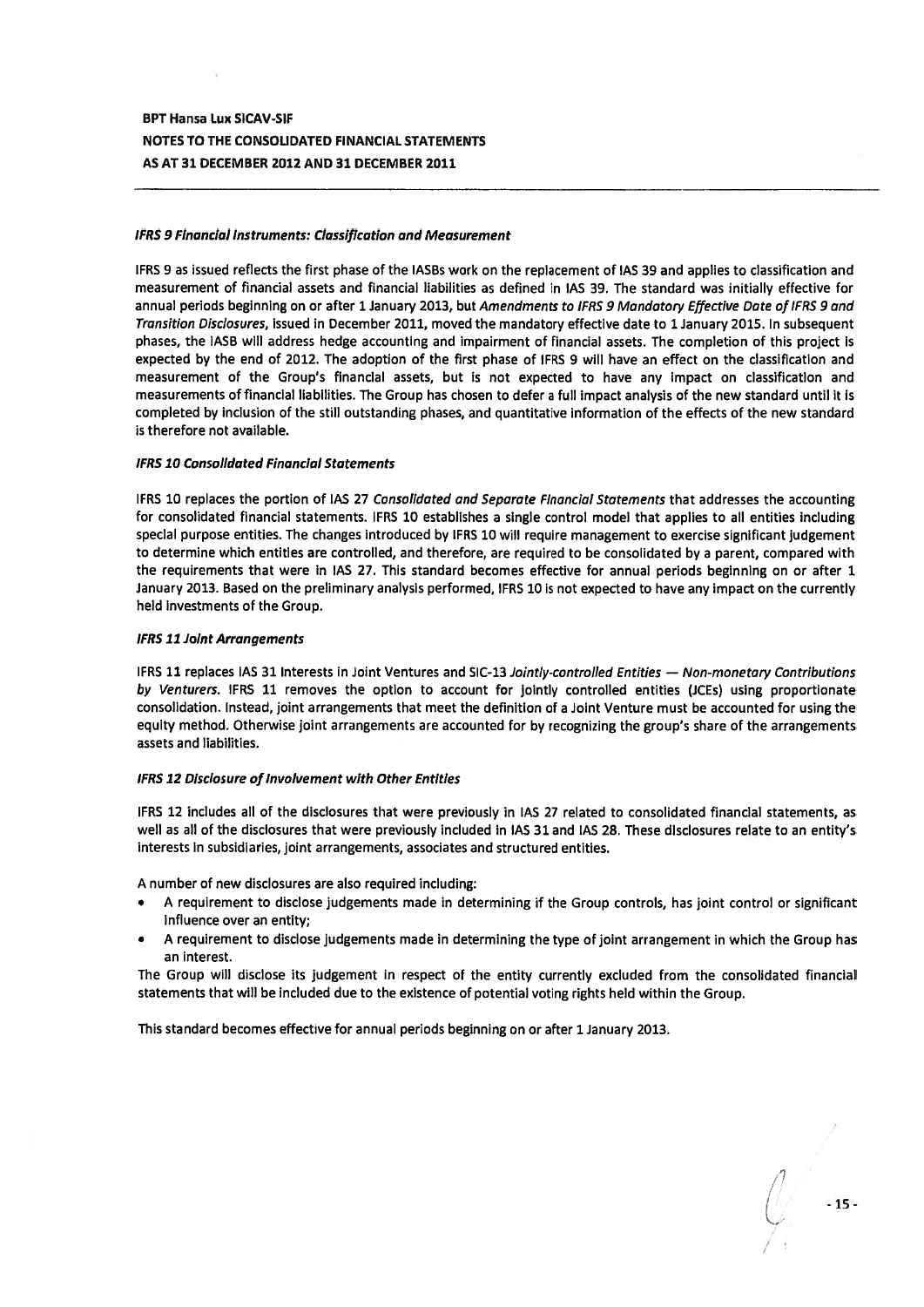#### IFRS 13 Fair Value Measurement

IFRS 13 establishes <sup>a</sup> single source of guidance under IFRS for all fair value measurements. IFRS 13 does not change when an entity is required to use fair value, but rather provides guidance on how to measure fair value under IFRS when fair value is required or permitted. The Group does not consider that the definition of fair value that is applied in IFRS 13 differs in <sup>a</sup> material way from its current approach and consequently anticipates there will not be any impact from this standard on its financial position. However, IFRS 13 does expand the disclosure requirements in respec<sup>t</sup> of fair value measurement. In particular, the financial statements will in the future, as well as other disclosures, contain:

- •An analysis of the fair value hierarchy for investment property (as well as for financial instruments — see Note 19);
- •Information about the sensitivity of fair value measurements to changes in unobservable estimation inputs; and
- A detailed commentary on the Group's valuations methods and procedures.

IFRS 13 becomes effective for annual periods beginning on or after 1 January 2013.

#### lAS 27 Separate Financial Statements (as revised in 2011)

As <sup>a</sup> consequence of the new IFRS 10 and IFRS 12, what remains in lAS 27 is limited to accounting for subsidiaries, jointly controlled entities, and associates in separate financial statements. The amendment becomes effective for annual periods beginning on or after 1 January 2013.

#### lAS 32 Offsetting Financial Assets and Financial Liabilities-Amendment to lAS 32

These amendments clarify the meaning of "currently has <sup>a</sup> legally enforceable right to set-off". The amendments also clarify the application of the lAS 32 offsetting criteria to settlement systems (such as central clearing house systems) which apply gross settlement mechanisms that are not simultaneous. These amendments are not expected to impact the Fund's financial position or performance and become effective for annual periods beginning on or after 1 January 2014.

- 16 -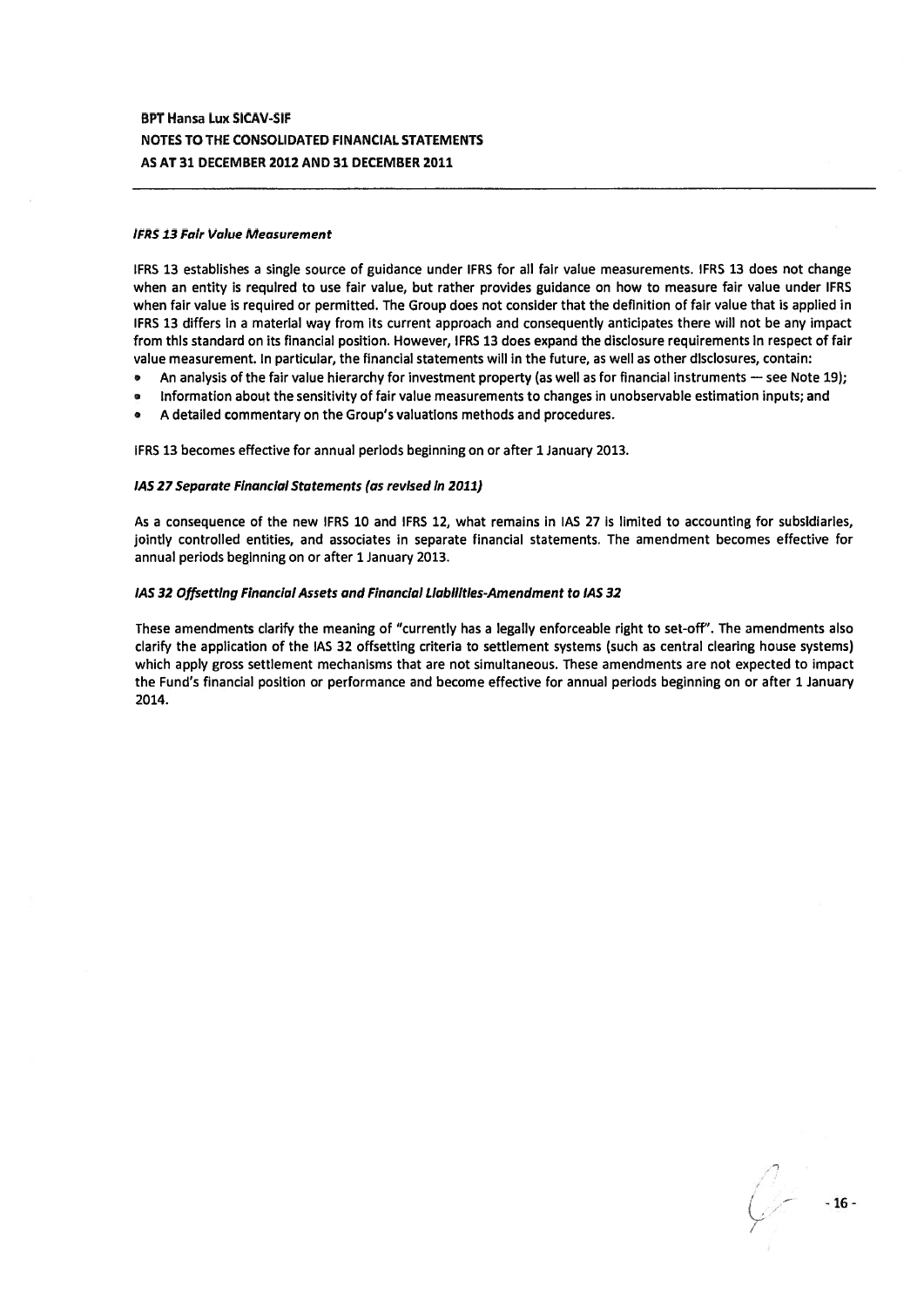The significant accounting policies applied by the Fund are as follows:

#### 2a. Presentation currency

The consolidated financial statements have been prepared in Euro (EUR), which is BPT Hansa Lux SICAV-SIF's functional and presentation currency,

Unless stated otherwise, all values are rounded to the nearest thousand of Euro. The consolidated financial statements are presented in thousand of Euro.

#### Zb. Consolidated financial statements

The consolidated financial statements of the Fund include BPT Hansa Lux SICAV-SIF and subsidiaries (Note 22) of which BPT Hansa Lux SICAV-SIF directly or indirectly holds more than <sup>50</sup> per cent of the voting rights or otherwise has controlling influence. The equity and net income attributable to non-controlling interests, if any, are shown separately in the consolidated statement of financial position and consolidated statement of comprehensive income.

The consolidated financial statements are prepared on the basis of financial statements of BPT Hansa Lux SICAV-SIF and its subsidiaries by consolidation of financial statements' items of <sup>a</sup> uniform nature. The financial statements used for consolidation have been prepared applying Fund's accounting policy.

Inter-company balances and transactions, including unrealised profits and losses, are eliminated in consolidation.

Companies acquired or sold during <sup>a</sup> year are included into the financial statements from the date BPT Hansa Lux SICAV-SIF obtains control to the date control ceases, respectively.

The purchase method is applied in the acquisition of new subsidiaries which qualify as business combination, under which the identifiable assets and liabilities and contingent liabilities of these companies are measured at fair value at the acquisition date, Cost of the acquired company consists of fair value of the paid consideration (cash or own shares). If the final determination of the consideration is conditioned by one or several future events, these are only recognised in cost if the relevant event is likely and the effect in cost can be calculated reliably. Subsequent changes to the fair value of the contingent consideration which is deemed to be an asset or liability, is recognised in accordance with lAS 39 either in profit or loss or as change to other comprehensive income. If the contingent consideration is classified as equity, it shall not be re-measured until it is finally settled within equity.

When the transaction has not been identified as being <sup>a</sup> business combination, the transaction has been accounted for an acquisition of individual assets and liabilities where the initial purchase consideration is allocated to the separate assets and liabilities acquired, based on their relative fair values.

Assets are recognised in the consolidated statement of financial position when it is probable that future economic benefits will flow to the Fund and the value of the assets can be measured reliably.

Liabilities are recognised in the consolidated statement of financial position when they are probable and can be measured reliably. On initial recognition, assets and liabilities are measured at cost. Subsequently, assets and liabilities are measured as described for each financial statement item below.

- 17 -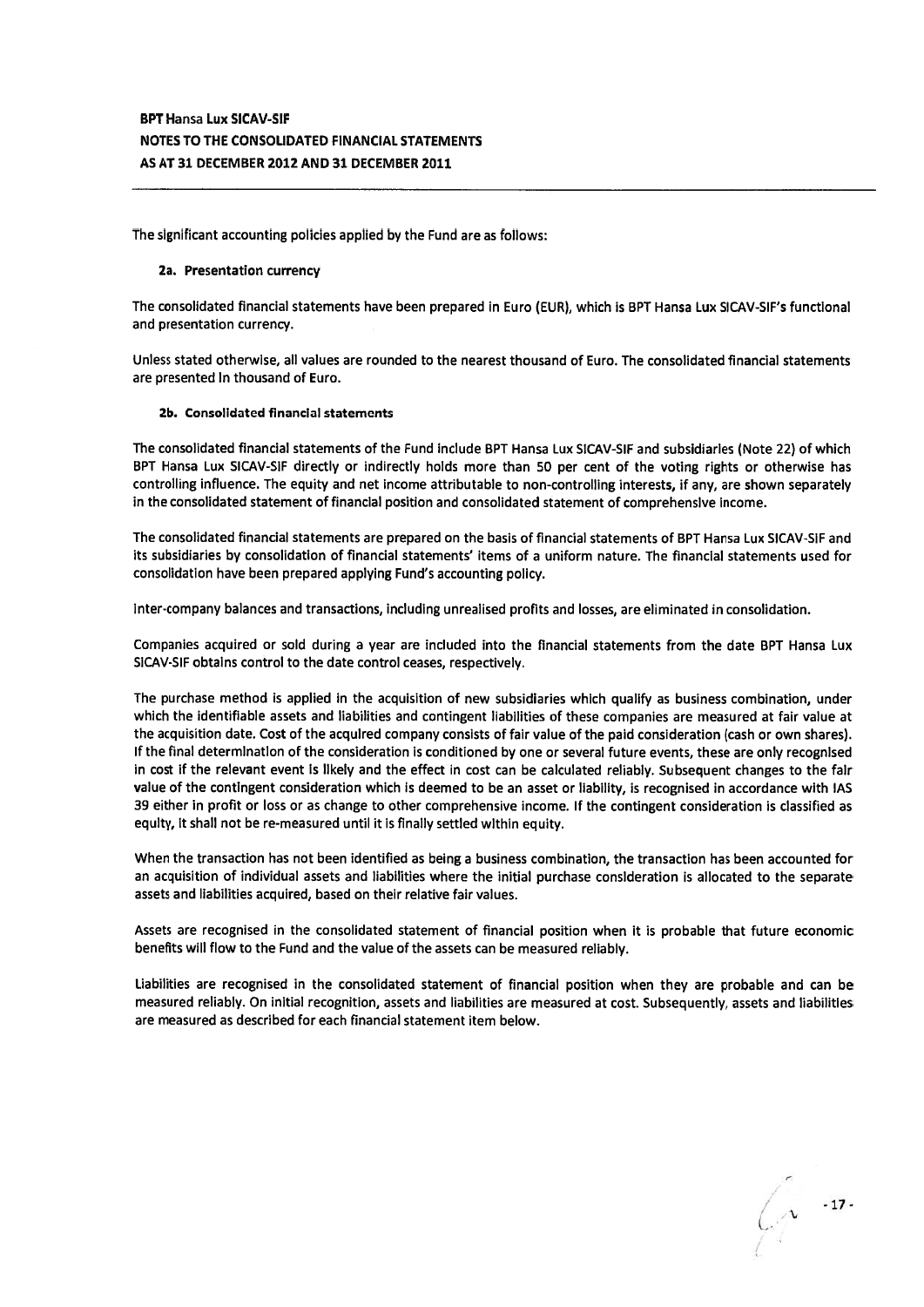## 2b. Consolidated financial statements (continued)

BPT Hansa Lux SICAV-SIF group structure discloses following shareholders owing minority participating interest in the Fund's subsidiaries:

- BPT Asset Management Germany GmbH owing 6. 181102% participation in BPT KG, 0.00006% participation in BPT <sup>1</sup>  $\bullet$ KG and 0.00385% in BPT 3 KG;
- Bauwo Grundstucks AG owing 5.99994% participation in BPT <sup>1</sup> KG and 5.99615% participation in BPT <sup>3</sup> KG;
- Kommunalprojekt privatepublicpartnerships GmbH owing 6% participation in BPT <sup>2</sup> KG.

The minority interest shareholders within the subsidiaries of the Fund are for the sole purpose to comply with the specific tax optimization requirements in order to benefit from the established tax structure under Luxembourg tax legislation. Due to this reason the minority shareholders will not be remunerated for their participation in any form, neither will they be liable for any short fall in the future. As such no minority interest have been allocated from the profit or losses made by the Fund or its subsidiaries to date.

### 2c. Foreign currency translation

The functional currency of <sup>a</sup> subsidiary is determined with reference to the currency of the primary economic environment in which the entity generates and expends cash and raises finance. Transactions in other currencies than the functional currency are transactions in foreign currencies.

Foreign currency transactions are translated into the functional currency using the exchange rates prevailing at the date of the transactions. Monetary assets and liabilities denominated in such currencies are translated at the rate of exchange ruling at the reporting date.

The cumulative effect of exchange differences on cash transactions are classified as realised gains and losses in profit or loss in the period in which they are settled.

### Zd, Investment properties

Investment properties are real estate properties (land or <sup>a</sup> building — or par<sup>t</sup> of <sup>a</sup> building-- or both) held (by the owner or by the lessee under <sup>a</sup> finance lease) to earn rentals or for capital appreciation or both, rather than for the use in the production or supply of goods or services or for administrative purposes; or sale in the ordinary course of business.

Investment property is initially recorded at cost including costs directly resulting from the acquisition such as transfer taxes and legal fees. Costs, adding new or improved qualities to an investment property compare<sup>d</sup> to the date of acquisition, and which thereby improve the future <sup>y</sup>ield of the property, are added to cost as an improvement. Costs, which do not add new or improved qualities to an investment property, are expense<sup>d</sup> in profit or loss under operating expenses.

Under lAS 40, investment properties are valued to fair value as determined by independent appraisers being the estimated price at which the property could be exchanged at the date of the valuation between knowledgeable, willing parties in an arm's length transaction. Valuations are also undertaken on acquisitions and contributions in kind. Two independent valuators: Dipl,-lng. Gallina Günter (CIS HypCert) and Dr.-lng. Egbert Krellmann (publicly appointed and sworn valuator) have been appointed as appraisers of the Fund for the year <sup>2012</sup> and 2011. Their valuations are prepare<sup>d</sup> in accordance with the Practice Statements and Relevant Guidance Notes of the RICS Appraisal and Valuation and approve<sup>d</sup> by both the International Valuation Standards Committee (IVSC) and by the European Group of Valuers' Association (TEGoVA) and by applying the methodology and valuation guidelines as set out by the Royal Institution of Chartered Surveyors in the United Kingdom and in accordance with lAS 40.

1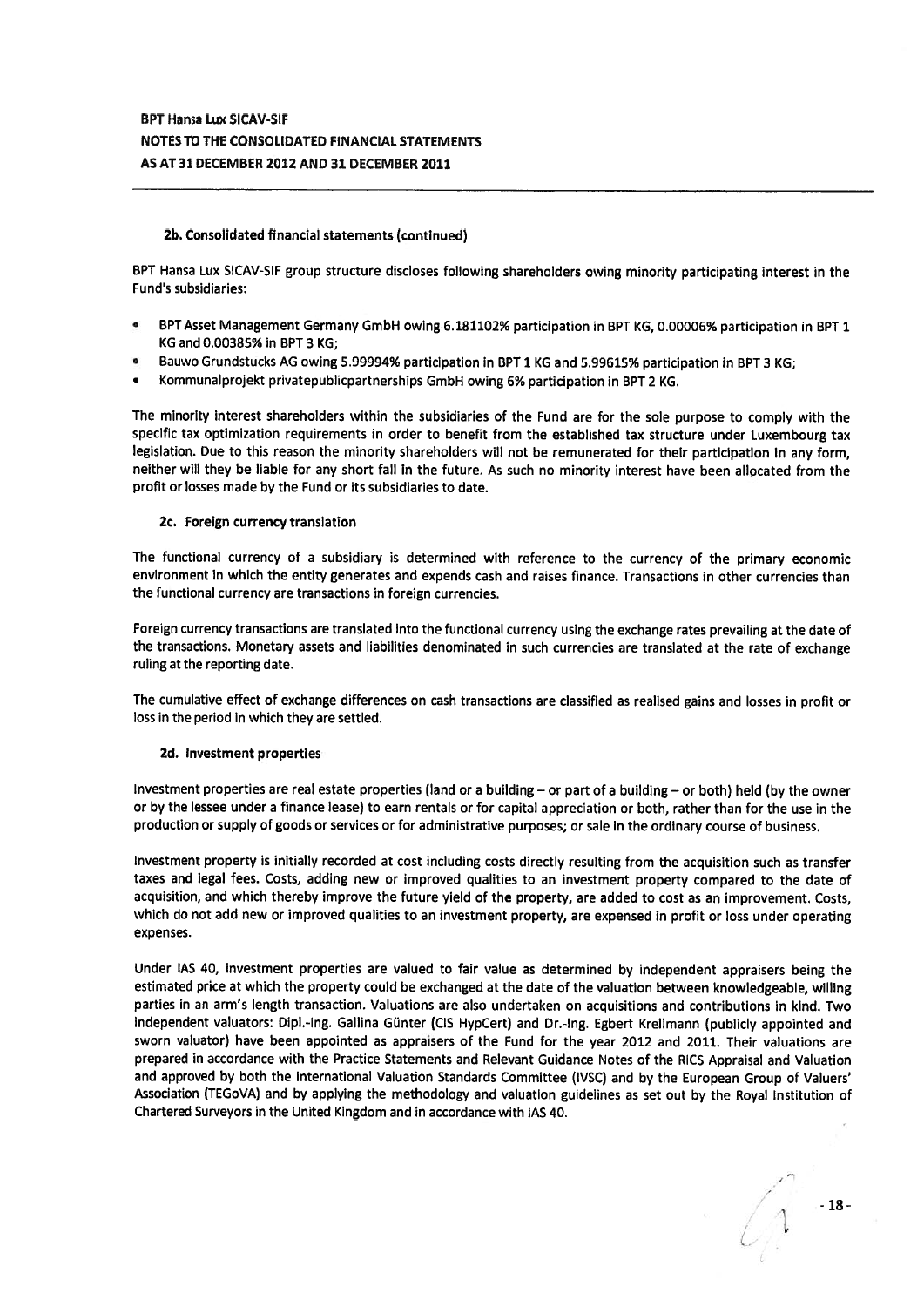## 2d. Investment properties (continued)

Valuations are prepare<sup>d</sup> using the direct capitalization approach. Under the direct capitalization approach, the income and expenses of one year are stabilised and the net resulting operating income is capitalised at <sup>a</sup> capitalisation or return rate in proportion to the title to the subject property. Such income capitalisation considers the competitive return resulting from alternative instruments of investment into real estate or other property. This calculation excludes the effects of taxes and disposal costs borne by the seller, and is net of transaction costs normally borne by the purchaser. Depreciation is not provided on investment properties.

The fair value does not necessarily represen<sup>t</sup> the liquidation value of the properties which would be dependent upon the price negotiated at the time net of selling costs. The fair value is largely based on estimates as described above which are inherently subjective.

The yield requirement (discount factor) is determined for each property.

Value adjustments are recognised in profit or loss under the items "Gross valuation gains on investment properties" and "Gross valuation (losses) on investment properties".

## 2e. Investment properties under construction

Investment properties under construction are initially measured at cost. Cost comprises all costs directly allocable to the construction process and an appropriate share of overheads.

Until <sup>31</sup> December <sup>2008</sup> and as of that date, the investment properties were stated at cost. Since <sup>1</sup> January 2009, the official policy has been changed, and subsequent to initial recognition, investment properties under construction are stated at fair value. Where fair value of investment property under construction is not reliably measurable, the property is measured at cost until the earlier of the date construction is completed or the date at which fair value becomes reliably measurable.

As of <sup>31</sup> December <sup>2012</sup> and <sup>2011</sup> there were no investment properties under construction due to the projects being completed.

If investment properties under construction are sold, their carrying value is recognised as an expense in the year in which the related revenue Is recognised.

### 2f. Accounts receivable

Receivables are measured at nominal value less allowances for doubtful debts, if any. The managemen<sup>t</sup> assesses specific provisions on <sup>a</sup> customer by customer basis throughout the year.

### 2g. Cash and cash equivalents

Cash includes cash on hand and cash with banks. Cash equivalents are short-term, highly liquid investments that are readily convertible to known amounts of cash with original maturities of three months or less and that are subject to an insignificant risk of change in value.

- 19 -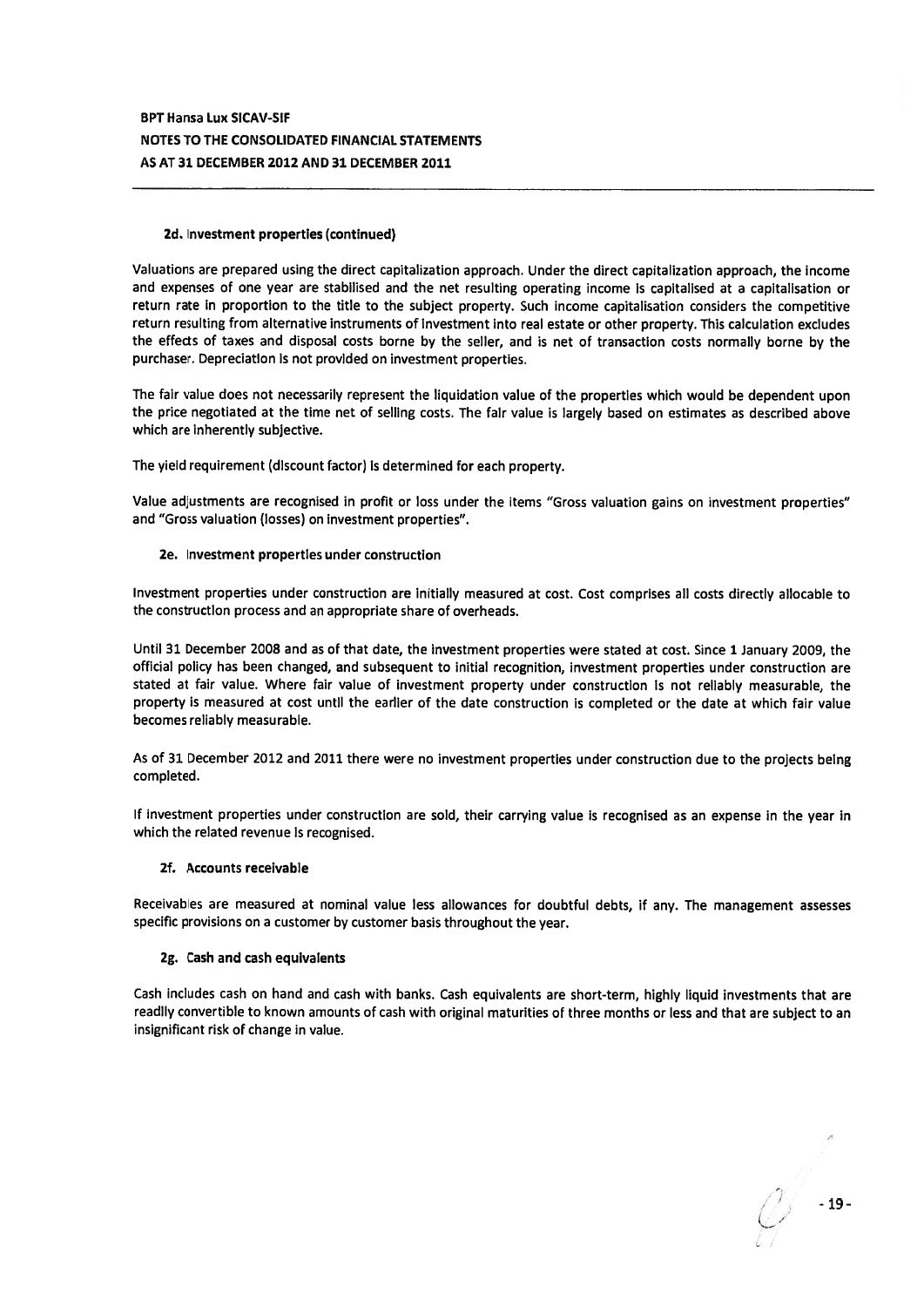## 2h. Derivative financial instruments

The Fund engages in interest rate swaps mainly for interest rate risk management purposes. Outstanding interest rate market prices, or using the discounted cash flow method applying effective interest rate. The estimated fair values of these contracts are reported on a gross basis as financial assets for contracts having a positive fair

Gains or losses from changes in the fair value of outstanding interest rate swaps, which are not classified as hedging instruments, are recognised in profit or loss as they arise.

## 2i. Hedge accounting

The effectiveness of the hedge is assessed by comparing the value of the hedge item with the notional value implicit in the contractual terms of the financial instruments being used in the hedge.

For the purposes of hedge accounting, hedges are classified into two categories: (a) fair value hedges which hedge the exposure to changes in the falr value of a recognised asset or liability; and (b) cash flow hedges whic

In relation to fair value hedges, which meet the conditions for hedge accounting, any gain or loss from re-measuring the hedging instrument to fair value is recognised immediately in profit or loss.

In relation to cash flow hedges, which meet the conditions for hedge accounting, the portion of the gain or loss on the hedging instrument that is determined to be an effective hedge is recognised initially in other compre

For hedges, which do not qualify for hedge accounting, any gains or losses arising from changes in the fair value of the hedging instrument are taken directly to profit or loss for the year.

2J. Financial liabilities

Debts to banks and financial institutions are recognised on taking out the loan at the proceeds received less transaction costs incurred. Subsequently, these debts items are measured at amortised cost using the effective interest rate method.

The Fund classifies its financial liabilities as current when they are due to be settled within twelve months after reporting date, even if:

- (i) The original term was for <sup>a</sup> period longer than twelve months; and
- (ii) An agreement to refinance, or to reschedule payments, on a long-term basis is completed after the reporting<br>date and before the consolidated financial statements are authorised for issue.

<sup>A</sup> financial liability is derecognised when the obligation under the liability is discharged or cancelled or expires.

 $-20-$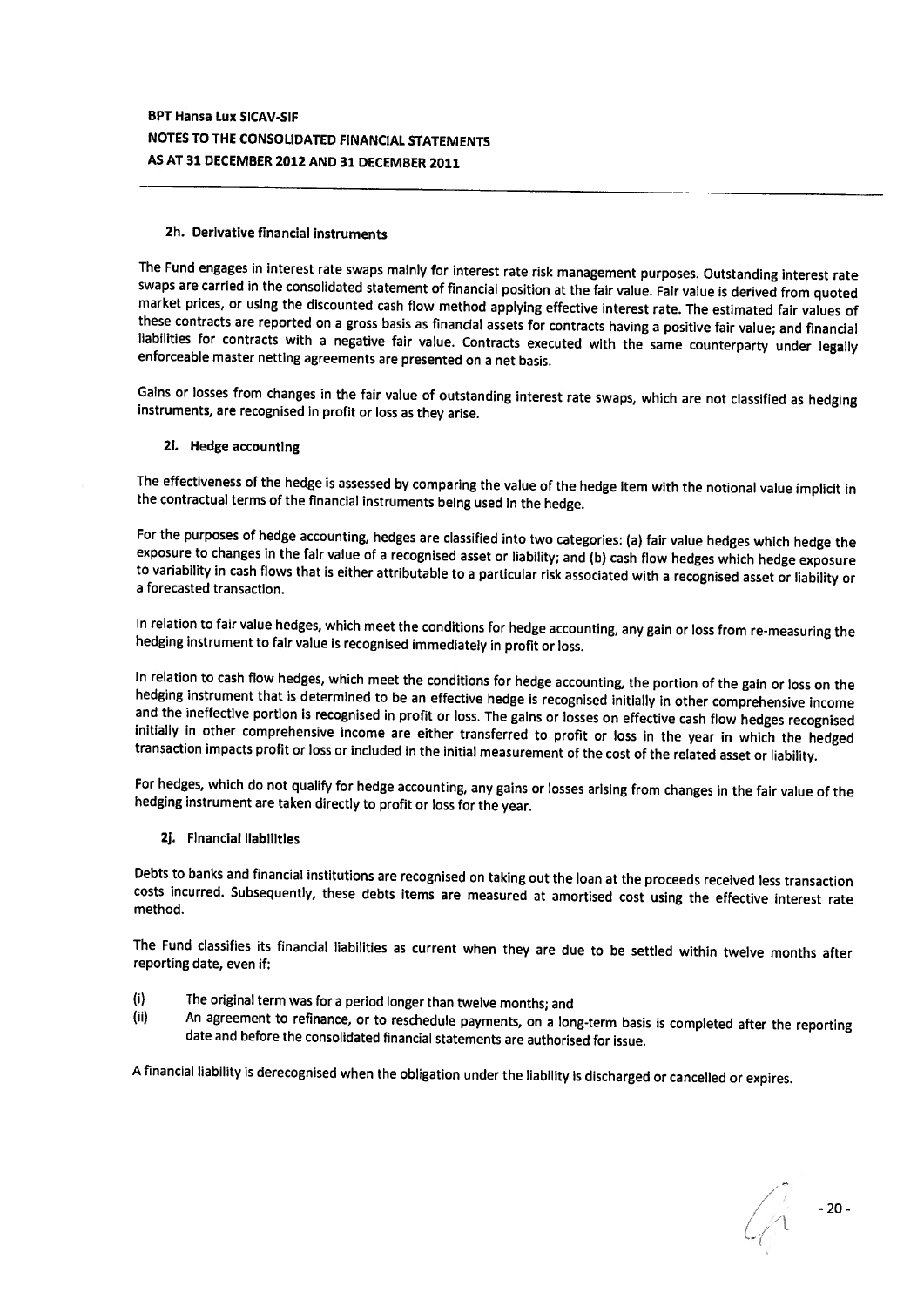## 2j. Financial liabilities (continued)

Where an existing financial liability is replaced by another from the same lender on substantially different terms, or the terms of an existing liability are substantially modified, such an exchange or modification is trea of the original liability and the recognition of a new liability, and the difference in the respective carrying amounts is recognised in profit or loss.

Borrowing costs are expensed as incurred.

### 2k. Other liabilities

Other liabilities, comprising payables to suppliers, guarantee deposits received from tenants and other payables, are measured at amortised cost using the effective interest rate method.

Deferred income is recognised under liabilities and includes received payments for future income.

## 21. Financial assets

The Fund recognises financial assets on its consolidated statement of financial position when, and only when, the Fund becomes <sup>a</sup> party to the contractual provisions of the instrument.

Financial assets in the scope of lAS <sup>39</sup> are classified as either financial assets at fair value through profit or loss, loans and receivables, held-to-maturity investments, or available-for-sale financial assets, as appropriate. When financial assets are recognised initially, they are measured at fair value, plus, in case of investments not at fair value through profit or loss, directly attributable transaction costs.

The Fund determines the classification of its financial assets after initial recognition and, where allowed and appropriate, re-evaluates this designation at each financial year-end.

All "regular way" purchases and sales of financial assets that require delivery within the time frame established by regulation or market convention are recognised at trade date (the date that the Fund commits to purchase or sell the asset), otherwise such transactions are treated as derivatives until the settlement day.

<sup>A</sup> financial asset (or, where applicable, <sup>a</sup> part of <sup>a</sup> financial asset or part of <sup>a</sup> group of similar financial assets) is derecognised where:

- (i) The rights to receive cash flows from the asset have expired;
- (ii) The Fund has transferred its rights to receive cash flows from the asset, or retained the right to receive cash flows from the asset, but has assumed an obligation to pay them in full without material delay to <sup>a</sup> third party under <sup>a</sup> "pass-through" arrangement; and
- (iii) The Fund either (a) has transferred substantially all the risks and rewards of the asset, or (b) has neither transferred nor retained substantially all the risks and rewards of the asset, but has transferred control of the asset.

### 2m. Contingent liabilities

Contingent liabilities are not recognised in the consolidated financial statements. They are disclosed unless the possibility of an outflow of resources embodying economic benefits is remote.

<sup>A</sup> contingent asset is not recognised in the consolidated financial statements but disclosed when an inflow or economic benefits is possible.

 $\mathbb{Z}$  -21-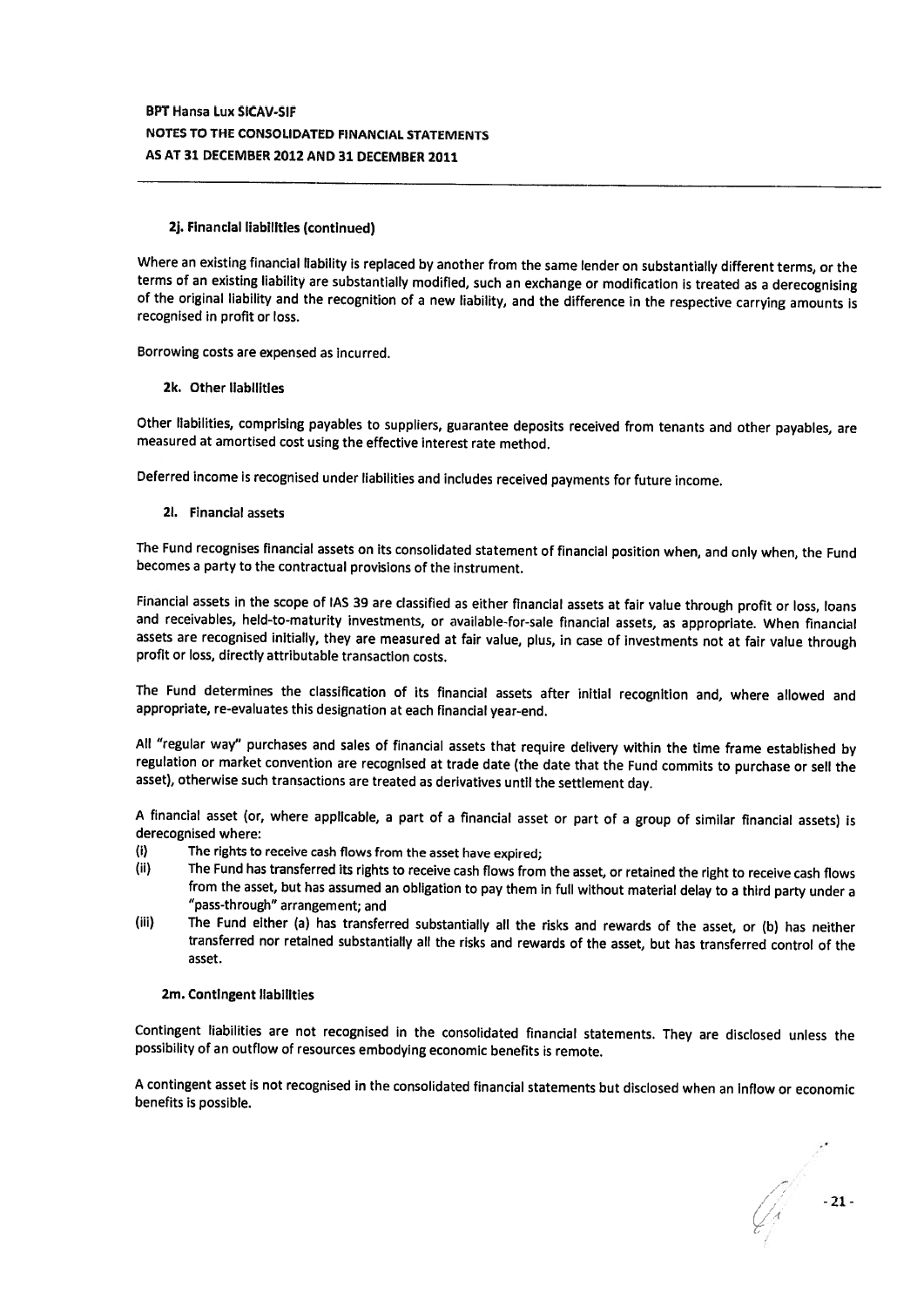### Zn. Subsequent events

Post-reporting date events that provide additional information about the Fund's position at the reporting date (adjusting events) are reflected in the consolidated financial statements. Post-reporting date events that are

#### 20. Rental income

The Fund leases its buildings to customers under agreements that are classified as operating lease.

Rental income represents rents charged to customers and is recognised on <sup>a</sup> straight line basis, net of any sales taxes, over the lease period to the first break option.

Expense reimbursement income are recognised on gross basis and included in profit or loss when the company is not<br>acting as agent on behalf of third parties and charging the commissions for the collections. Otherwise, reve commissions.

#### 2p, Expenses recognition

Expenses are accounted for an accrual basis. Expenses are charged to profit or loss, except for those incurred in the acquisition of an investment property which are capitalised as part of the cost of investment and costs incurred to acquire borrowings (Note 2j). Operating expenses comprise costs incurred to earn rental revenue during the financial year to cover operations and maintenance of the own properties.

### 2q. Administrative expenses

Administrative expenses include costs and expenses which were incurred for the management of the investment properties and the Fund during the year.

#### 2r. Current taxation

The consolidated subsidiaries of the Fund are subject to taxation in the countries in which they operate. Current taxation is provided for at the applicable current rates on the respective taxable profits.

## 2s. Deferred taxation

Deferred income tax is provided using the liability method on temporary differences at the reporting date between tax bases of assets and liabilities and their carrying amounts for financial reporting purposes.

Deferred tax liabilities are recognised for all taxable temporary differences, except:

- i) Where the deferred tax liability arises from the initial recognition of an asset or liability in <sup>a</sup> transaction that is not <sup>a</sup> business combination and, at the time of the transaction, affects neither the accounting profit nor taxable profit or loss; and
- ii) In respect of taxable temporary differences associated with investments in subsidiaries, associates and interests in joint ventures, where the timing of the reversal of the temporary differences can be controlled and it is probable that the temporary differences will not reverse in the foreseeable future.

 $\overline{\left\langle \begin{array}{c} 22 \end{array} \right\rangle}$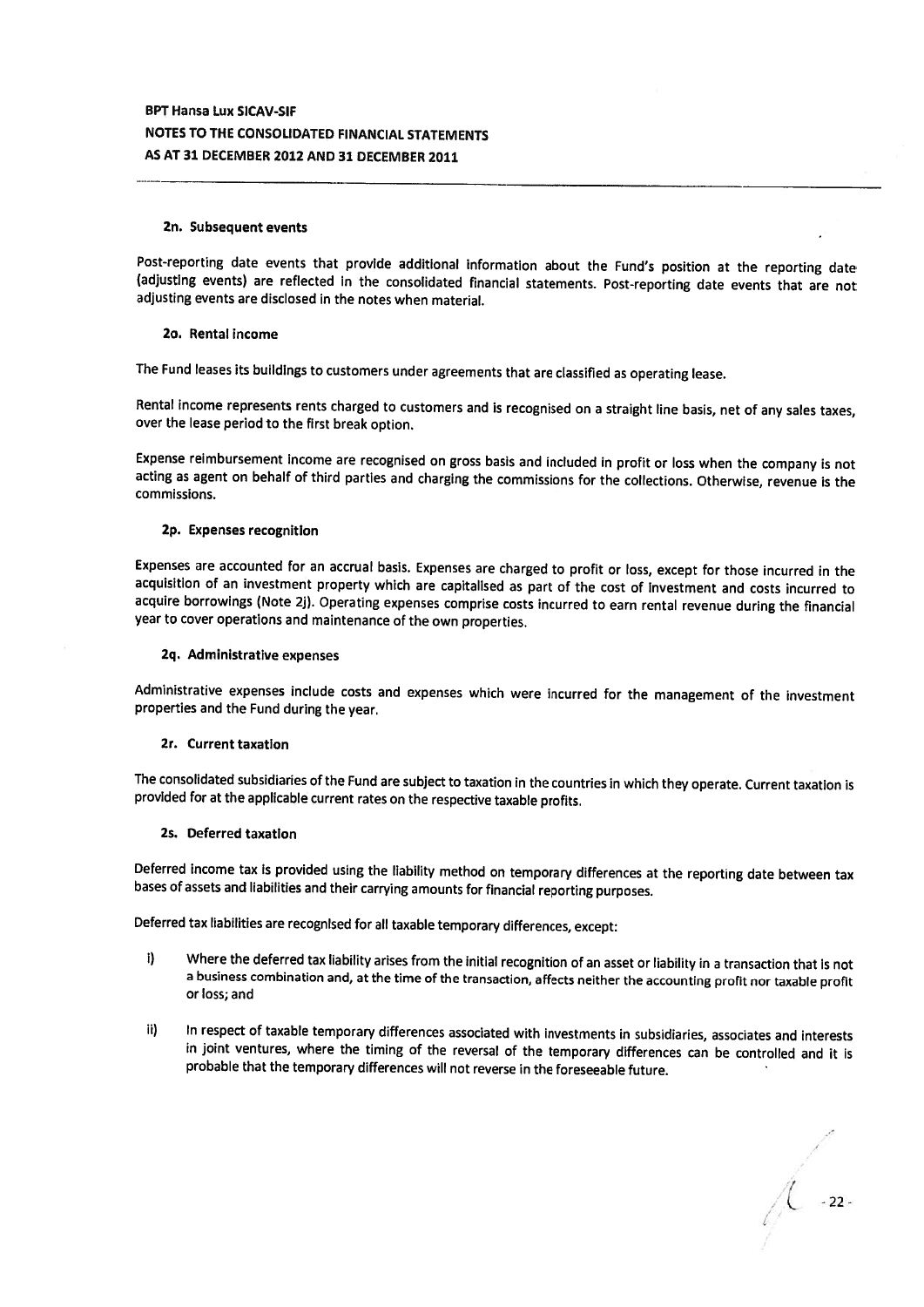### 2s. Deferred taxation (continued)

Deferred income tax assets are recognised for all deductible temporary differences, carry forward of unused tax credits and unused tax losses, to the extent that it is probable that taxable profit will be available against which the deductible temporary differences, carry forward of unused tax credits and unused tax losses can be utilised except;

- i) Where the deferred income tax asset relating to the deductible temporary difference arises from the initial recognition of an asset or liability in <sup>a</sup> transaction that is not <sup>a</sup> business combination and, at the time of the transaction, affects neither the accounting profit nor the taxable profit or toss; and
- ii) In respect of deductible temporary differences associated with investments in subsidiaries, associates and interest in joint ventures, deferred tax assets are recognised only to the extent that it is probable that the temporary differences will reverse in the foreseeable future and taxable profit will be available against which the temporary differences can be utilised.

The carrying amount of deferred income tax assets is reviewed at each reporting date and reduced to the extent that It is no longer probable that sufficient taxable profit will be available to allow all or part of the deferred income tax assets to be utilised. Unrecognised deferred income tax assets are re-assessed at each reporting date and are recognised to the extent<br>that it has become probable that future taxable profit will allow the deferred tax assets to be reco

Deferred income tax assets and liabilities are measured at the tax rates that are expected to apply to the year when an asset is realised or the liability settled, based on tax rates (and tax laws) that have been enacted or substantively enacted at the reporting date.

Deferred tax assets and deferred tax liabilities are offset, if <sup>a</sup> legally enforceable right exists to set off current tax assets against current tax liabilities and the deferred taxes relate to the same taxable entity and the same taxation authority.

2t. Significant accounting judgments, estimates and assumptions

The preparation of the Fund's consolidated financial statements requires management to make judgments, estimates<br>and assumptions that affect the reported amounts of revenues, expenses, assets and liabilities, and the discl contingent liabilities, at the reporting date. However, uncertainty about these assumptions and estimates could result in outcomes that could require <sup>a</sup> material adjustment to the carrying amount of the asset or liability affected in the future.

#### Judgments

The preparation of the Fund's financial statements requires management to make judgments, estimates and assumptions that affect the reported amounts of revenues, expenses, assets and liabilities, and the disciosure of contingent liabilities, at the reporting date. However, uncertainty about these assumptions and estimates could result in outcomes that could require <sup>a</sup> material adjustment to the carrying amount of the asset or liability affected in the future.

#### Classification of investment property

The Fund determines whether a property qualifies as investment property. Investment in property mainly comprises the investment in land and buildings in the form of offices, commercial warehouse, retail for residential pro

 $\&$  -23 -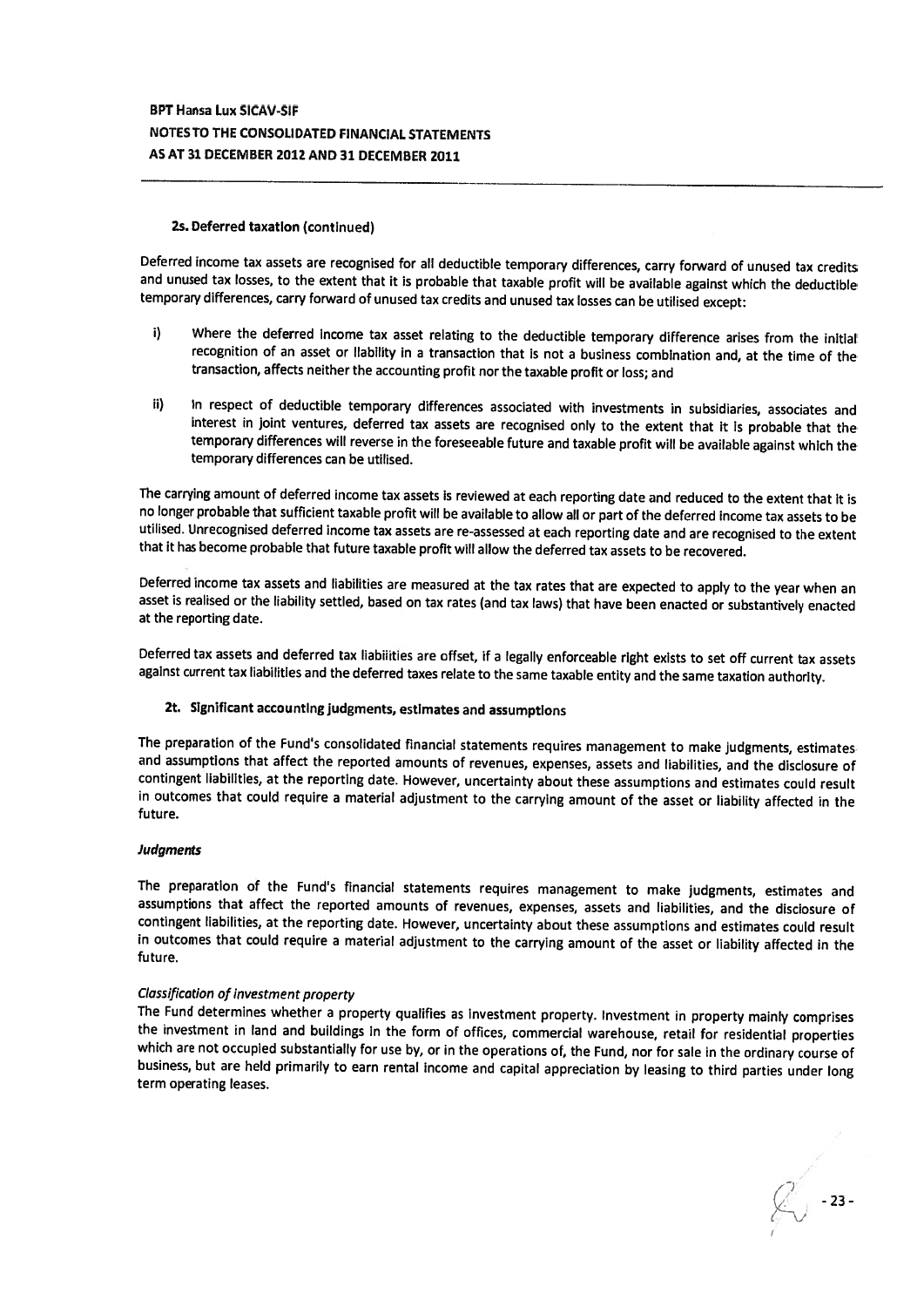# 2t. Significant accounting judgments, estimates and assumptions (continued)

## Operating lease contracts — Fund as lessor

Leases in which substantially all risks and rewards of ownership are retained by another party, the lessor, are classified as operating leases. Payments, including prepayments, made under operating leases (net of any incentives received<br>from the lessor) are charged to profit or loss on a straight line basis over the period of the lease.

#### Deferred tax

The Fund is subject to income and capital gains taxes in numerous jurisdictions. Significant judgment is required in determining the total provision for income and deferred taxes. There are many transactions and calculatio the effective tax rate applicable on the temporary differences on investment properties depends on the way and timing<br>the investment property will be disposed of. The Fund recognises liabilities for anticipated tax issues amounts that were initially recorded, such differences will impact the income and deferred tax provisions in the year in which the determination is made.

#### Estimates and assumptions

#### Deferred tax assets

Deferred tax assets are recognised for all unused tax losses to the extent that it is probable that taxable profit will be available against which the losses can be utilised. Significant management judgment is required to amount of deferred tax assets that can be recognised, based upon the likely timing and level of future taxable profits together with future tax planning strategies.

## Revaluation of investment properties

The Fund carries its investment properties at fair value, with changes in fair value being recognised in profit or loss. The Fund engaged two independent valuation specialists to determine fair value as at 31 December 2012 because of the nature of the property. The determined fair value of the investment properties is the most sensitive to<br>the estimated yield. The key assumptions used to determine the fair value of the investment property, a explained in Note 9.

24 -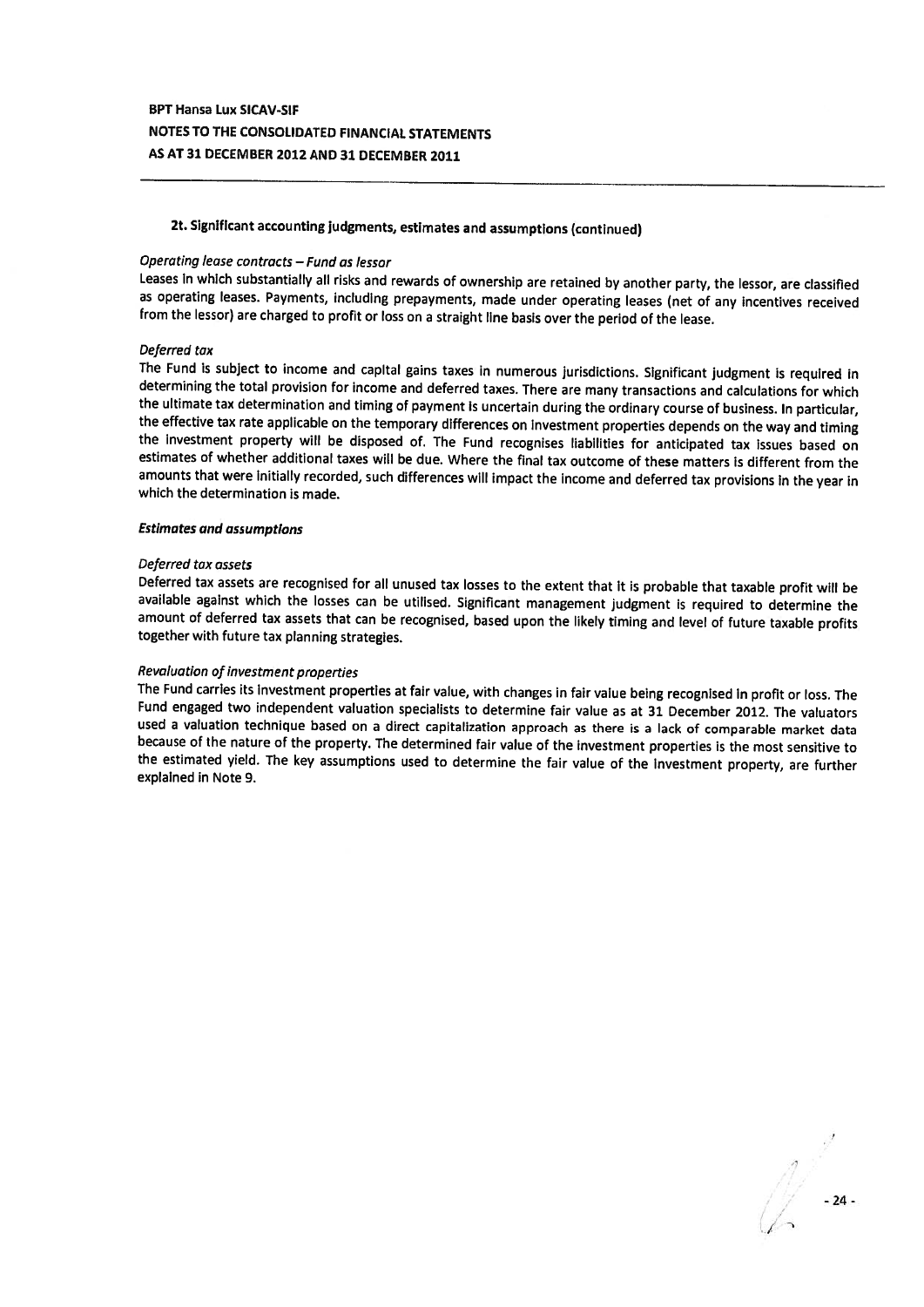## 3. Fund's risk management policy

## 3a. Risk relating to investment in real estate

Investment in real estate is subject to varying degrees of risk. The main factors which affect value of investment include:

- (i) Changes In the general economic climate;<br>(ii) Conditions in the market in which invested
- (ii) Conditions in the market in which invested real estate operate;<br>(iii) Government regulations and taxation;<br>(iv) Availability of investment opportunities in real estate
- 
- Availability of investment opportunities in real estate.

To address these risks the Fund is subject to the following investment restrictions that is described in more detail in the Fund's PPM:

- 
- 
- (i) None of the shareholders is allowed to hold directly or indirectly more than 25% of the shares of the Fund;<br>
in any case, no investor may hold less than EUR 125,000 of subscribed capital in the Fund;<br>
Following the inv

### 3b. Credit risk

The Fund's procedures are in force to ensure on a permanent basis that properties are leased to customers with an appropriate credit history and do not exceed an acceptable credit exposure limit. Major acquisition and proj

The maximum exposure to credit risk is represented by the carrying amount of each financial asset, including derivative financial instruments, if any, in the consolidated statement of financial position. Consequently, the

There are no significant concentrations of credit risk within the Fund.

-25-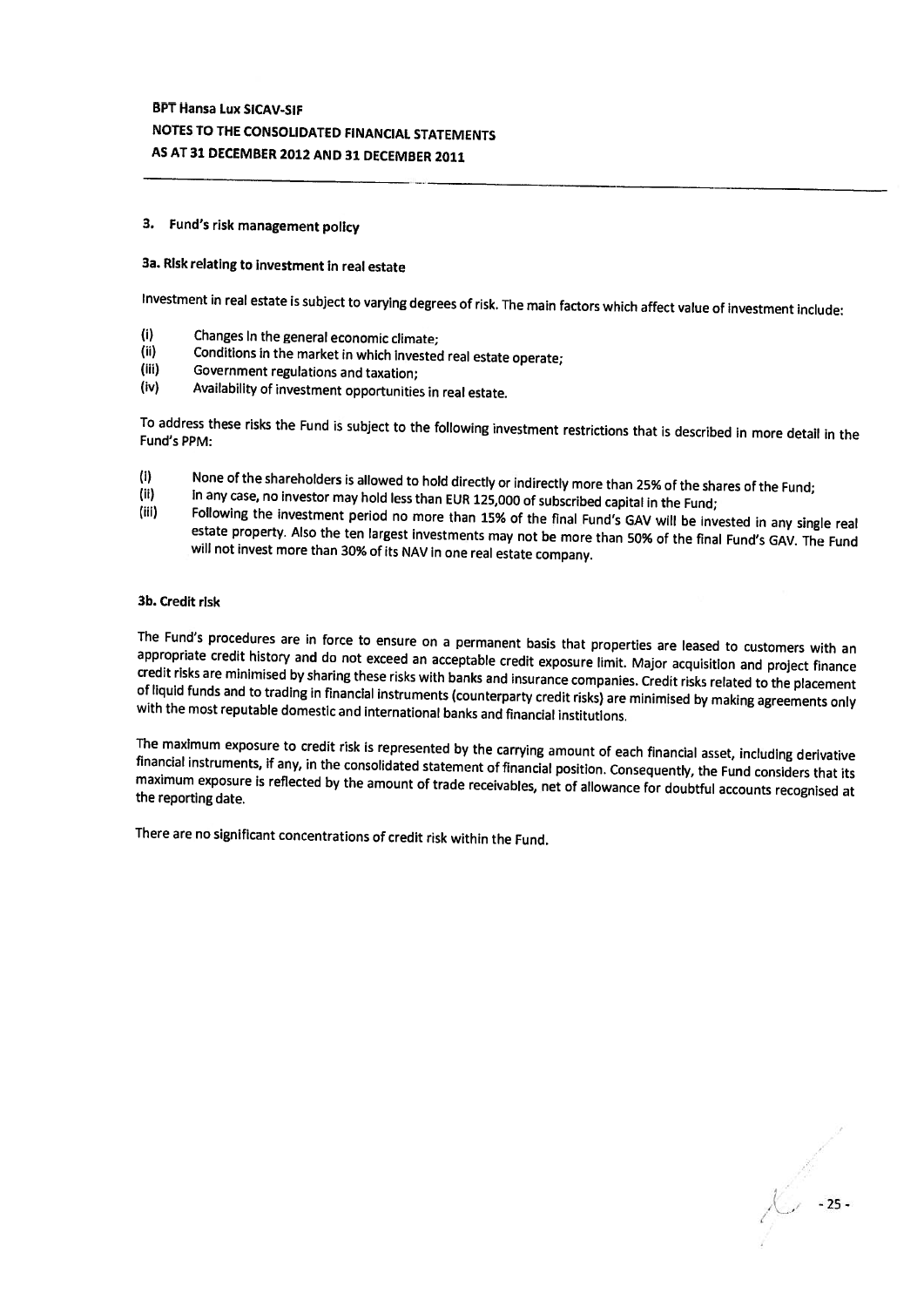#### 3c. Interest rate risk

The Fund is exposed to interest rate risk primarily through market value changes to the net debt portfolio (price risk) and also through changes in interest rates. Fluctuations in interest rates affect the Interest expense with the earnings and to hedge the long-term loans to a fixed rate for their whole life. This converts floating rate liabilities to fixed rate liabilities. In order to achieve this, the Fund either takes fixed rate loans o

At <sup>31</sup> December <sup>2012</sup> and 2011, after taking into account the effect of interest rate swaps, 100% of the Fund's borrowings are at fixed interest rate.

The following table demonstrates the sensitivity to a reasonably possible change in interest rates, with all other variables held constant, of Fund's equity (through the impact on interest rate swap values). There is no im

| '000 Euro                      | 2012<br>Effect on equity | 2011<br>Effect on equity |
|--------------------------------|--------------------------|--------------------------|
| Increase in basis points, +100 | 228                      | 15                       |
| Decrease in basis points, -100 | (228)                    | (15)                     |

### 3d. Liquidity risk

The investments made by the Fund will be illiquid in nature. The ability of the Fund to liquidate its investments at attractive prices at appropriate times will depend on a number of factors that may be outside of the cont management. The Fund's management reviews the liquidity of the assets held within the Fund based on current market conditions on <sup>a</sup> regular basis.

The Fund's objectives are to maintain a balance between continuity of funding and flexibility through the use of bank<br>loans. 2.4% of Fund's borrowings will mature in less than one year at 31 December 2012 (2011: 2.2%) base carrying value of borrowings reflected in the consolidated financial statements. The table below summarises the maturity profile of Fund's financial liabilities at 31 December 2012 and 2011.

|                                                                                                  |           | Less than 1 |           |          |        |
|--------------------------------------------------------------------------------------------------|-----------|-------------|-----------|----------|--------|
| '000 Euro                                                                                        | On demand | year        | 1-5 years | >5 years | Total  |
| Year ended 31 December 2012                                                                      |           |             |           |          |        |
| Interest bearing loans and borrowings*                                                           |           | 2,562       | 19,878    | 22,569   | 45,009 |
| Trade and other payables                                                                         |           | 70          |           | -        | 70     |
| Other liabilities                                                                                |           | 331         | 79        |          | 410    |
| Total current and non-current                                                                    |           | 2,963       | 19.957    | 22,569   | 45,489 |
| Year ended 31 December 2011                                                                      |           |             |           |          |        |
| Interest bearing loans and borrowings*                                                           |           | 2,714       | 17,584    | 28,142   | 48,440 |
| Trade and other payables                                                                         |           | 31          |           |          | 31     |
| <b>Other liabilities</b>                                                                         |           | 266         | 65        |          | 331    |
| Total current and non-current<br>*includes interact evanges for the same $\epsilon$ , $\epsilon$ |           | 3,011       | 17,649    | 28,142   | 48,802 |

Includes interest expense for the same period.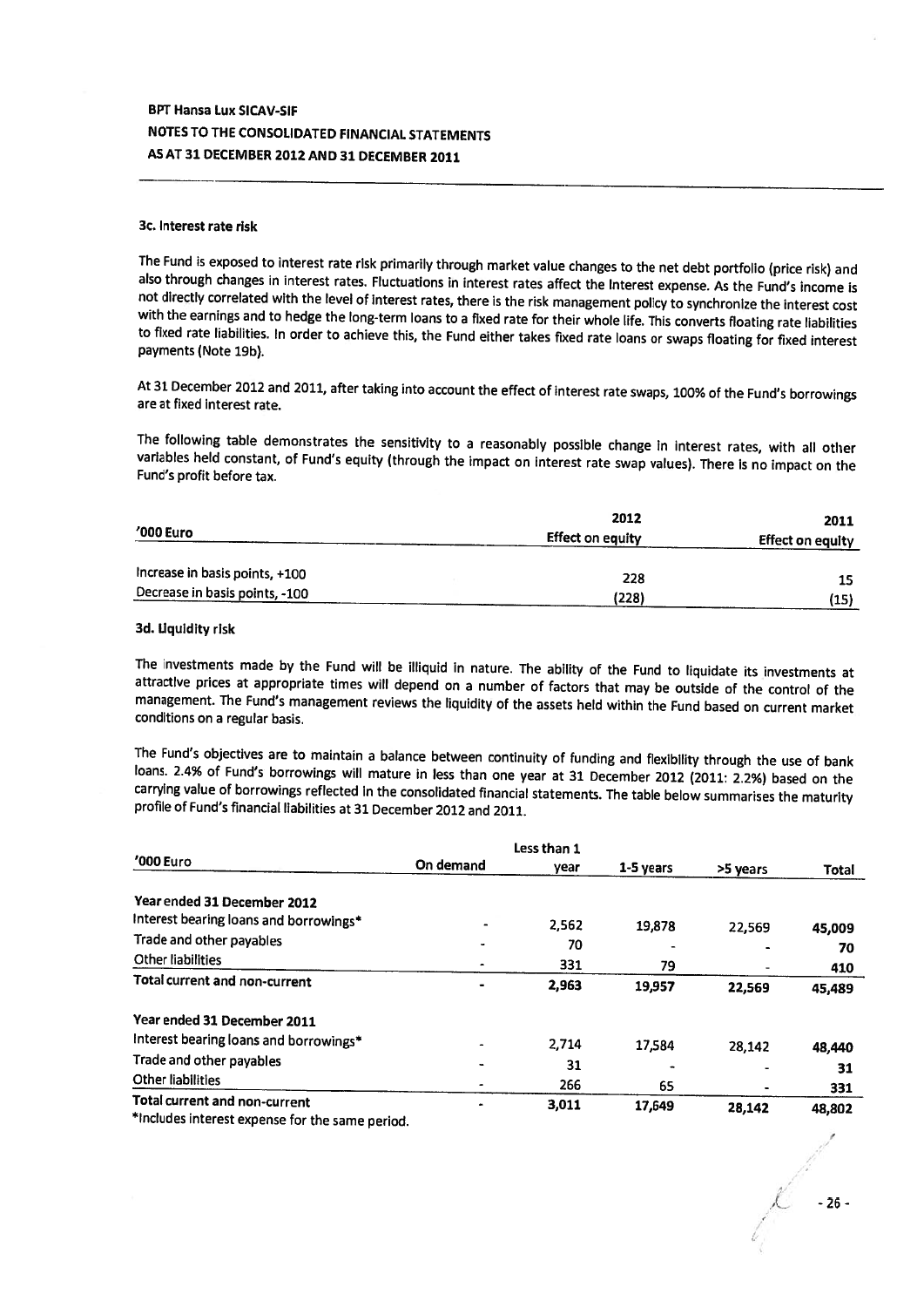## 3e. Foreign exchange risk

The Fund holds assets denominated in the Euro, its functional currency. The Fund is therefore has no risk from movements in exchange rates of other currencies against Euro.

ğ.

## 3f. Capital management

The Fund monitors capital using gearing ratio, which is borrowing divided by total paid in capital <sup>p</sup>lus borrowings. The Fund's target gearing ratio is maximum 70% that should be reached when the Fund is fully invested.

| $'000$ Euro                           |        |                  |
|---------------------------------------|--------|------------------|
|                                       | 2012   | 2011             |
| Interest bearing loans and borrowings | 35,189 |                  |
| <b>Total borrowings</b>               | 35,189 | 35,961<br>35,961 |
| Total paid in capital                 | 24,348 | 24,348           |
| Total borrowings and paid in capital  | 59,537 | 60,309           |
| <b>Gearing ratio</b>                  | 59.1%  | 59.6%            |

## 4. Cost of rental activities

| '000 Euro                              |      |      |
|----------------------------------------|------|------|
|                                        | 2012 | 2011 |
| Bad debts allowances                   |      |      |
| Real estate taxes                      | 274  |      |
| Repair and maintenance                 | 210  | 210  |
|                                        | 105  | 70   |
| Property management expenses           | 82   | 79   |
| <b>Utilities</b>                       | 81   |      |
| Property insurance                     |      | 76   |
| Other costs                            | 49   | 47   |
|                                        |      | 15   |
| <b>Total cost of rental activities</b> | 808  | 497  |

In 2012, EUR <sup>239</sup> thousand of total rental activities costs were recharged to the tenants (2011: EUR <sup>225</sup> thousand). The recharged amount is included in the rental income balance.

 $6 - 27$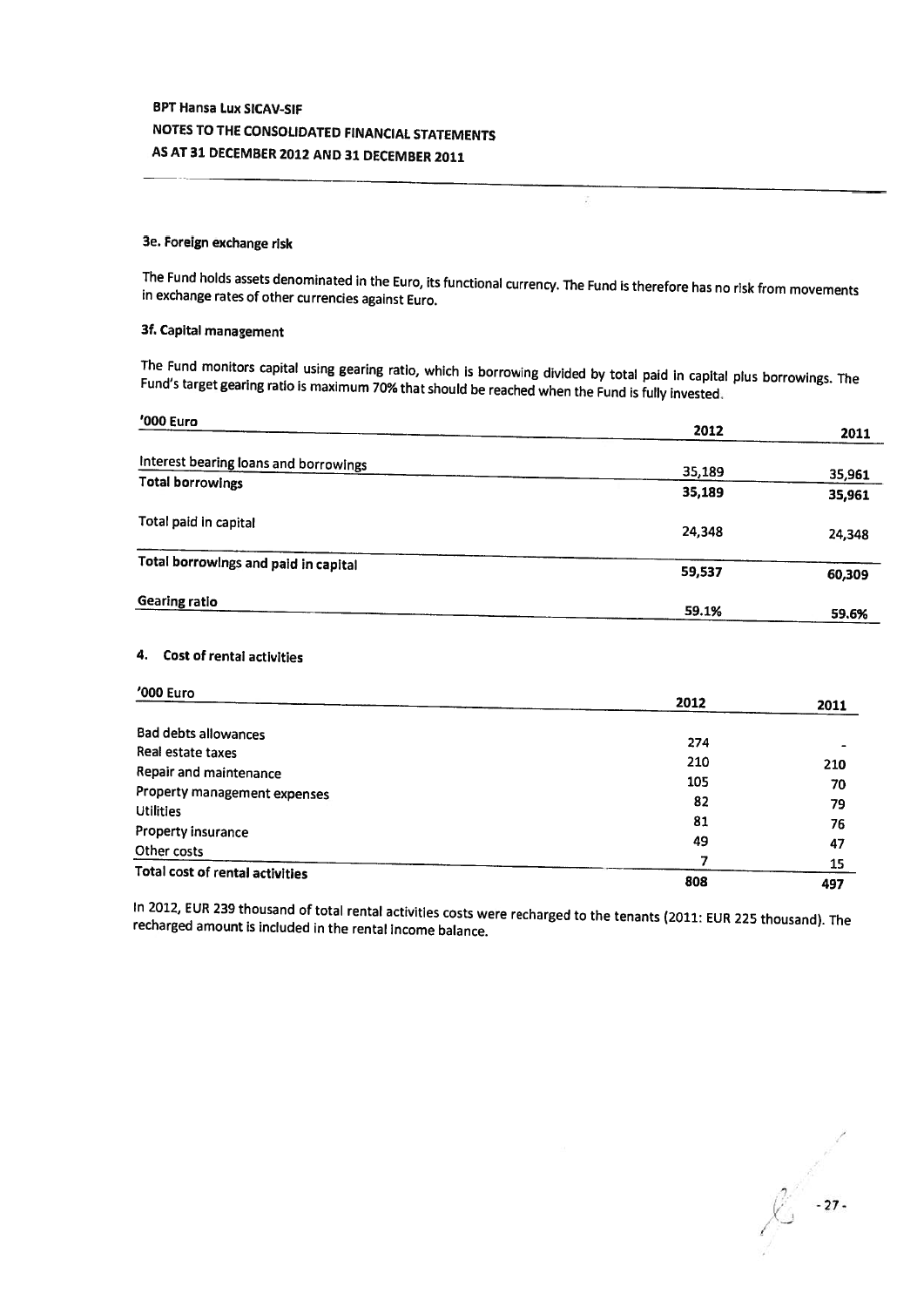## 5. Administrative expenses

| '000 Euro                                   | 2012 | 2011 |
|---------------------------------------------|------|------|
| Management fee                              | 445  | 445  |
| <b>External consultant expenses</b>         | 230  | 233  |
| Board fees and other Board related expenses | 80   | 121  |
| Other                                       | 10   |      |
| <b>Total</b>                                | 765  | 804  |

BPT Asset Management A/s is entitled to <sup>a</sup> base management fee equivalent to <sup>a</sup> percentage of the value of the Fund's investment in real estate. <sup>A</sup> quarterly management fee is based on the investment properties GAV at the end of each calendar quarter and charged 0.75% of the GAV per annum of the real estate portfolio.

## 6. Financial income

Financial income in <sup>2012</sup> amounts to EUR <sup>32</sup> thousand (2011: EUR <sup>62</sup> thousand) and represents interest income that was earned mainly on loan notes and cash balances on current bank accounts..

## 7. Financial expenses

Financial expenses in <sup>2012</sup> amount to EUR 1,906 thousand (2011: EUR 1,975 thousand) and represent interest expenses mainly related to liabilities to banks (Note 13).

/ -28-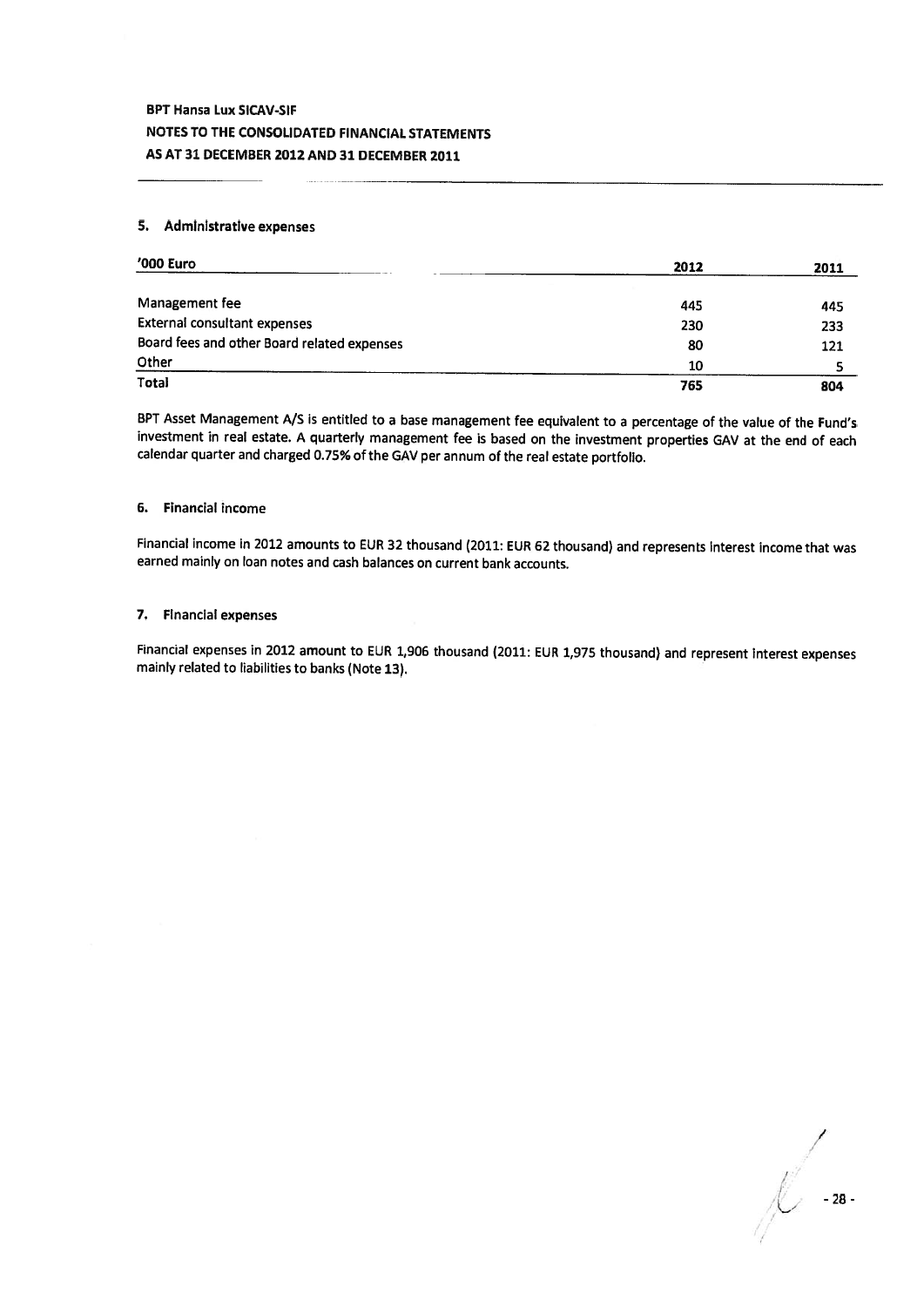#### 8. Income tax

BPT Hansa Lux SICAV-SIF is subject to an income tax (corporate income tax and municipal business tax) at the <sup>g</sup>lobal rate of 28.80% (2011: 28.80%). However, BPT Hansa Lux SICAV-SIF can exempt from its tax base all investment income or capital gains attributable to securities.

Real estate revenues, or capital gains derived from real estate are subject to taxes by assessment in the countries where real estate is situated. The Fund's subsidiaries depreciate their historical property cost in accordance with applicable tax regulations. Depreciation is deducted from taxable profits in determining current taxable income.

The major components of income tax for the years ended 31 December 2012 and 2011 are:

| '000 Euro                                                            | 2012  | 2011 |
|----------------------------------------------------------------------|-------|------|
| Consolidated statement of comprehensive Income                       |       |      |
| Tax on taxable income for the year                                   | (5)   | (15) |
| Adjustment of deferred tax for the year                              | (267) |      |
| Income tax expense reported in the income statement                  | (272) | (15) |
| Revaluation of derivative instruments to fair value                  | 51    |      |
| Income tax expense reported in other comprehensive income            | 51    |      |
| income tax expense reported in the statement of comprehensive income | (221) | (15) |

Deferred income tax as at <sup>31</sup> December <sup>2012</sup> and <sup>2011</sup> relates to following:

|                                                             |       | <b>Consolidated statement of</b><br>financial position |       | <b>Consolidated income</b><br>statement |  |
|-------------------------------------------------------------|-------|--------------------------------------------------------|-------|-----------------------------------------|--|
| '000 Euro                                                   | 2012  | 2011                                                   | 2012  | 2011                                    |  |
| Deferred tax liability                                      |       |                                                        |       |                                         |  |
| Revaluation of investment properties to fair value          | (827) | (387)                                                  | (440) | (107)                                   |  |
|                                                             | (827) | (387)                                                  | (440) | (107)                                   |  |
| Deferred tax assets                                         |       |                                                        |       |                                         |  |
| Tax losses brought forward                                  | 560   | 387                                                    | 173   | 107                                     |  |
| Revaluation of derivative instruments to fair value         | 51    |                                                        |       |                                         |  |
|                                                             | 611   | 387                                                    | 173   | 107                                     |  |
| Deferred income tax llability, net                          | (216) |                                                        |       |                                         |  |
| Deferred income tax expenses/(income)                       |       |                                                        | (267) |                                         |  |
| Reflected in the statement of financial position as follows |       |                                                        |       |                                         |  |
| Deferred tax assets                                         | 611   | 387                                                    |       |                                         |  |
| Deferred tax liability                                      | (827) | (387)                                                  |       |                                         |  |
| Deferred Income tax Ilability, net                          | (216) |                                                        |       |                                         |  |

In 2011, the Fund has offset the deferred tax asset and liability, as the Fund has <sup>a</sup> legally enforceable right to set off current tax assets against current tax liabilities of Fund's property entities.

(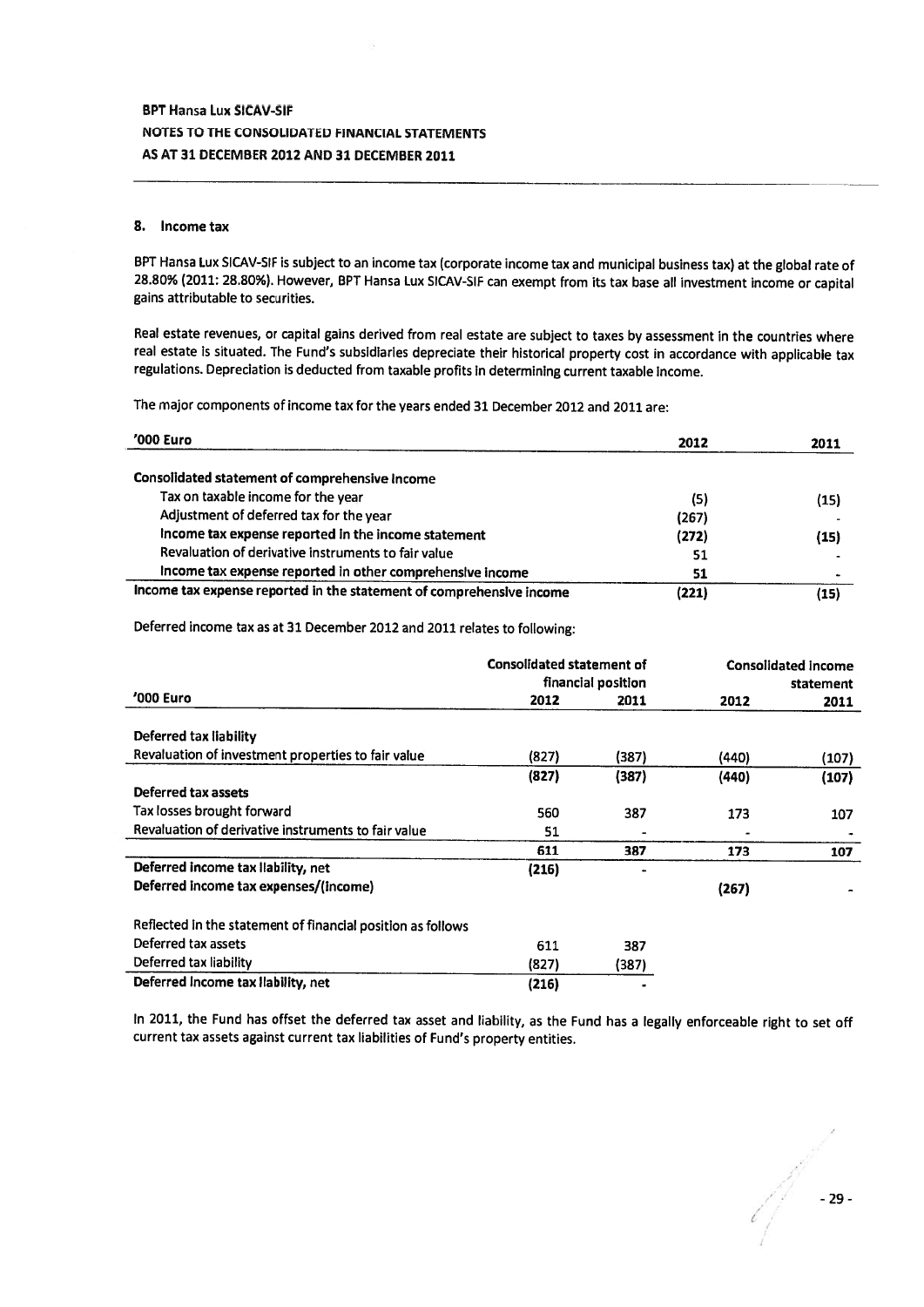### 8. Income tax (continued)

The tax losses incurred by the Fund's German entities were recognised to the extent it can be utilised in near future. As at <sup>31</sup> December <sup>2012</sup> the tax losses were recognized in full, The unrecognised tax losses at <sup>31</sup> December <sup>2011</sup> amounted to EUR 627 thousand.

The reconciliation between tax expense and accounting profit for the years ended <sup>31</sup> December <sup>2012</sup> and <sup>2011</sup> is as follows:

| '000 Euro                              | 2012  | 2011 |
|----------------------------------------|-------|------|
| Profit before income tax               | 1,048 | 165  |
|                                        |       |      |
| At weighted average statutory tax rate | (160) | (12) |
| Non-deductible expenses                | (205) | 38   |
| Non-taxable income                     |       | (37) |
| Allowance for deferred tax asset       | 93    |      |
| Adjustments related to previous year   |       | (4)  |
| <b>Total income tax expenses</b>       | (272) | (15) |

Summary of taxation rates by country is presented below:

|            | 2012                   | 2011    |
|------------|------------------------|---------|
| Germany    | 15.825%                | 15.825% |
| Luxembourg | 28.80%<br>----<br>____ | 28.80%  |

The subsidiaries in Germany are not subject to the German income tax. BPT Hansa Lux SICAV-SIF is the limited tax payer in Germany on the income received from its partnership interest held in the subsidiaries at <sup>a</sup> tax rate of 15.825% in 2012 and 2011.

#### 9. Investment property

Investment property represents buildings, which are rented out under lease contracts.

The fair value of the investment properties was jointly appraised by two independent valuators (Dipl.-lng. Galliria Günter (CIS HypCert) and Dr.-Ing. Egbert Krellmann (publicly appointed and sworn valuator)), same as in 2011, in accordance with the Practice Statements and Relevant Guidance Notes of the RICS Appraisal and Valuation and approve<sup>d</sup> by both the International Valuation Standards Committee (IVSC) and by the European Group of Valuers' Association (TEG0VA). In accordance with that basis, the market value is an estimated amount for which <sup>a</sup> property should exchange on the date of valuation between <sup>a</sup> willing buyer and <sup>a</sup> willing seller in an arm's length transaction after proper marketing wherein the parties had each acted knowledgeably, prudently and without compulsion.

The appraisers derive the fair value by applying the methodology and valuation guidelines as set out by the Royal Institution of Chartered Surveyors in the United Kingdom and in accordance with lAS 40.

-30-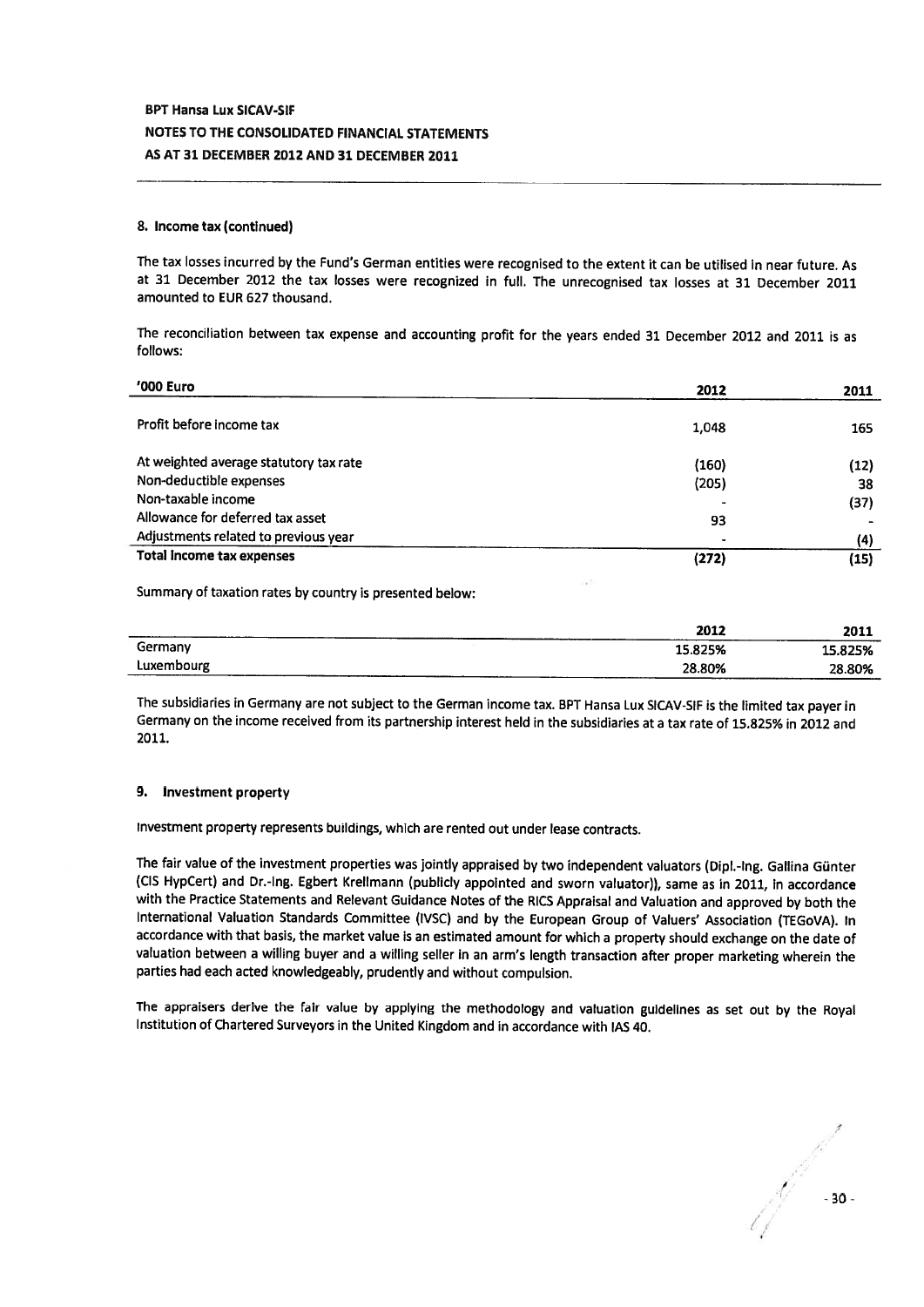### 9. Investment property (continued)

According to the PPM, properties will be assessed at least annually by an independent real estate appraiser.

| '000 Euro                             | 2012   | 2011   |
|---------------------------------------|--------|--------|
| <b>Cost</b>                           |        |        |
| Balance at 1 January                  | 59,395 | 59,247 |
| Additions (subsequent expenditure)    | 258    | 148    |
| Write-offs                            | (91)   |        |
| <b>Cost at 31 December</b>            | 59,562 | 59,395 |
| <b>Fair valuations</b>                |        |        |
| <b>Balance at 1 January</b>           | (90)   | 143    |
| Net revaluation gain (loss)           | 608    | (233)  |
| <b>Fair valuations at 31 December</b> | 518    | (90)   |
| Carrying amount at 31 December        | 60,080 | 59,305 |

Capitalisation <sup>y</sup>ields used by the appraiser to value the investment properties as at <sup>31</sup> December <sup>2012</sup> were between 5.37% and 6.74% (2011: between 5.54% and 6.74%).

In 2009, the Fund has received <sup>a</sup> governmen<sup>t</sup> gran<sup>t</sup> of EUR 3,760 thousand for development of Berlin-Dahlem Campus, which decreased the acquisition cost of the investment property.

### 10. Trade and other receivables

| '000 Euro                                  | 2012  | 2011 |
|--------------------------------------------|-------|------|
|                                            |       |      |
| Trade receivable, gross                    | 804   | 89   |
| Less allowance for doubtful receivables    | (274) |      |
| Accounts receivables from limited partners | 167   | 142  |
| Prepaid expenses                           | 43    | 49   |
| <b>Accrued income</b>                      | 29    | 21   |
| Other accounts receivables                 |       | 11   |
| <b>Total</b>                               | 776   | 312  |

Trade receivables are non-interest bearing and are generally on <sup>30</sup> days' terms.

As at 31 December and for the year then ended, the allowances for doubtful receivables were as follows:

| '000 Euro                     | 2012  | 2011 |
|-------------------------------|-------|------|
| Balance at 1 January          |       |      |
| Charge for the year           | (274) | -    |
| <b>Balance at 31 December</b> | (274) |      |

Allowances for doubtful receivables accounted for in <sup>2012</sup> are related to Berlin-Dahiem property.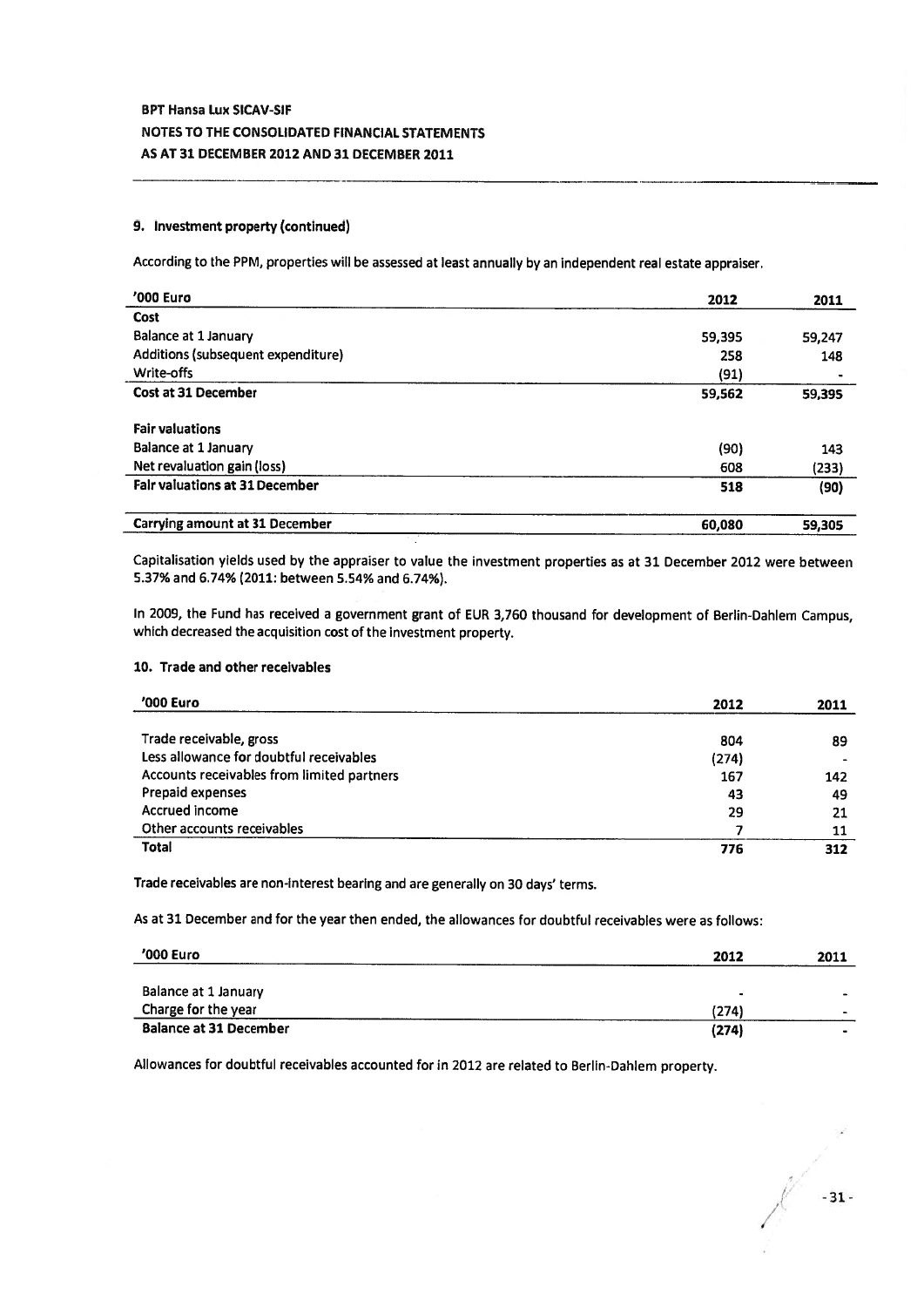## 10. Trade and other receivables (continued)

As at 31 December, the ageing analysis of trade receivables that were pas<sup>t</sup> due but not impaired is as follows:

|           |       | Neither past<br>due nor | Past due but not impaired |                          |            |                |             |
|-----------|-------|-------------------------|---------------------------|--------------------------|------------|----------------|-------------|
| '000 Euro | Total | impaired                | <30 days                  | 30-60 days               | 60-90 days | 90-120 days    | $>120$ days |
| 2012      | 530   | 264                     | $\overline{\phantom{a}}$  | $\overline{\phantom{0}}$ | $\bullet$  | $\sim$         | 266         |
| 2011      | 89    | 80                      | $\bullet$                 |                          | ۰          | $\blacksquare$ |             |

### 11. Cash and cash equivalents

| '000 Euro                 | 2012 | 2011  |
|---------------------------|------|-------|
| Cash at banks and on hand | 532  | 1,959 |
| Total cash                | 532  | 1,959 |

For the purpose of the consolidated cash flow statement, cash and cash equivalents consist of cash and cash equivalents net of outstanding bank overdrafts As at 31 December 2012 and 31 December 2011, the Fund had no outstanding bank overdrafts.

As at 31 December 2012, BPT2 GmbH & Co held restricted cash balance in amount of EUR 88 thousand, which could only be used by the company.

### 12. Equity

### 12a. Subscribed capital

As at 31 December 2012 and 2011, the subscribed capital of BPT Hansa Lux SICAV-SIF is represented by 243,484 ordinary shares with <sup>a</sup> par value of EUR 100 each, fully paid-in. There were no changes in number of shares and share value during 2012 and 2011.

### 12b. Cash flow hedge valuation reserve

This reserve represents the fair value of the effective par<sup>t</sup> of the derivative financial instruments (interest rate swaps), used by the fund to secure the cash flows from interest rate risk, at the reporting date.

| '000 Euro                                 | 2012  | 2011  |
|-------------------------------------------|-------|-------|
| Balance at the beginning of the year.     | (96)  | (337) |
| Movement in fair value of existing hedges | (250) | 241   |
| Movement in deferred income tax           | 51    |       |
| Net variation during the year             | (199) | 241   |
| Balance at the end of the year            | (295) | (96)  |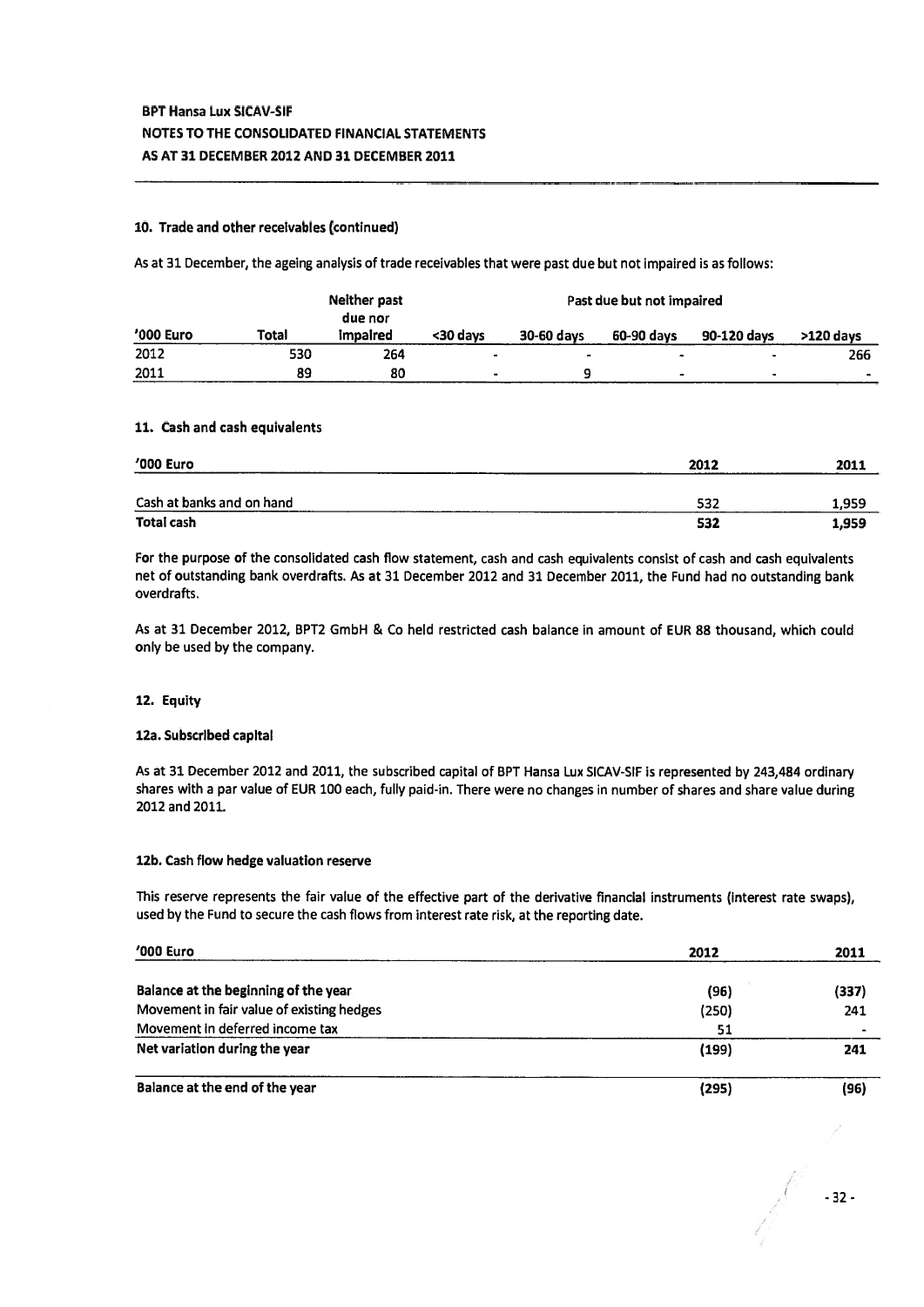## 13. Interest bearing loans and borrowings

|                                                  |                 | <b>Effective interest</b> |        |        |
|--------------------------------------------------|-----------------|---------------------------|--------|--------|
| '000 Euro                                        | <b>Maturity</b> | rate                      | 2012   | 2011   |
| Non-current borrowings                           |                 |                           |        |        |
| Sparkasse Hannover                               | Oct 2016        | 4.77%                     | 5,473  | 5,605  |
| Hypothekenbank Frankfurt AG                      | Dec 2017        | 2.70%                     | 5,768  | 5,860  |
| Berlin-Hannoversche Hypothekenbank               | <b>Jun 2019</b> | 5.32%                     | 18,344 | 18,783 |
| Berlin-Hannoversche Hypothekenbank               | <b>Jun 2023</b> | 5.97%                     | 5,760  | 5,898  |
| Less capitalised loan arrangement and legal fees |                 |                           | (156)  | (185)  |
| Less current portion                             |                 |                           | (832)  | (801)  |
| Total non-current debt                           |                 |                           | 34,357 | 35,160 |
| Current portion of non-current borrowings        |                 |                           |        |        |
| Current portion of non-current borrowings        |                 |                           | 832    | 801    |
| Total current debt                               |                 |                           | 832    | 801    |
| <b>Total</b>                                     |                 |                           | 35,189 | 35,961 |

All bank loans are denominated in EUR.

•

The fair values of borrowings bearing variable interest rates are approximate their carrying value. Changes in fair value of fixed interest rate loans are disclosed in Note 19a.

For the maturity of the borrowings see Note 3d.

For the borrowings received, the Fund issued the following securities:

- Assignment of land charge for properties located at:
	- <sup>o</sup> Walsroderstrasse 93/93a, Hannover, Germany, with the carrying value totalling to EUR 8,200 thousand;
	- <sup>o</sup> Weinrnelsterstrasse 12-14, Berlin, Germany, with the carrying value totalling to EUR 10,000 thousand;
	- o Lansstrasse 2, 14195 Berlin-Dahlem, Germany, with the carrying value totalling to EUR 33,000 thousand;<br>O Schlenzigstrasse 8, D-21107 Hamburg, Germany, with the carrying value totalling to EUR 8.880 thousand
	- Schlenzigstrasse 8, D-21107 Hamburg, Germany, with the carrying value totalling to EUR 8,880 thousand.
- • Assignment of rights and claims of existing and future rent receivables from lease agreements of investment properties located at Walsroderstrasse 93/93a, Hannover, Germany; Weinmeisterstrasse 12-14, Berlin, Germany; Lansstrasse 2, <sup>14195</sup> Berlin-Dahlem, Germany and Schlenzigstrasse 8, 0-21107 Hamburg, Germany.
- •
- Assignment of all rights and claims arising from the following guarantee agreements:<br>
o Between the BPT2 GmbH & Co. KG and Kommunalprojekt privatepublic-partnership GmbH, Brigachtal for the <sup>o</sup> Between the BPT2 GmbH & Co. KG and Kommunalprojekt privatepublic-partnership GmbH, Brigachtal for the rights and claims out of the leasehold rent difference guarantee contract and the first letting guarantee contract;
	- <sup>o</sup> Between the BPT2 GmbH & Co. KG and Kirchner Hoch- und Tiefbau GmbH for the rights and claims out of the general contractor's agreement for the amount of EUR 300 thousand;
	- <sup>o</sup> Between the BPT <sup>3</sup> GmbH & Co. Vermogensverwaltung KG and bauwo Grundstücks AG for the rights and claims arising out of the general contractor's agreement.
- •Pledge of all claims arising from the derivative instrument.

/ / -33- /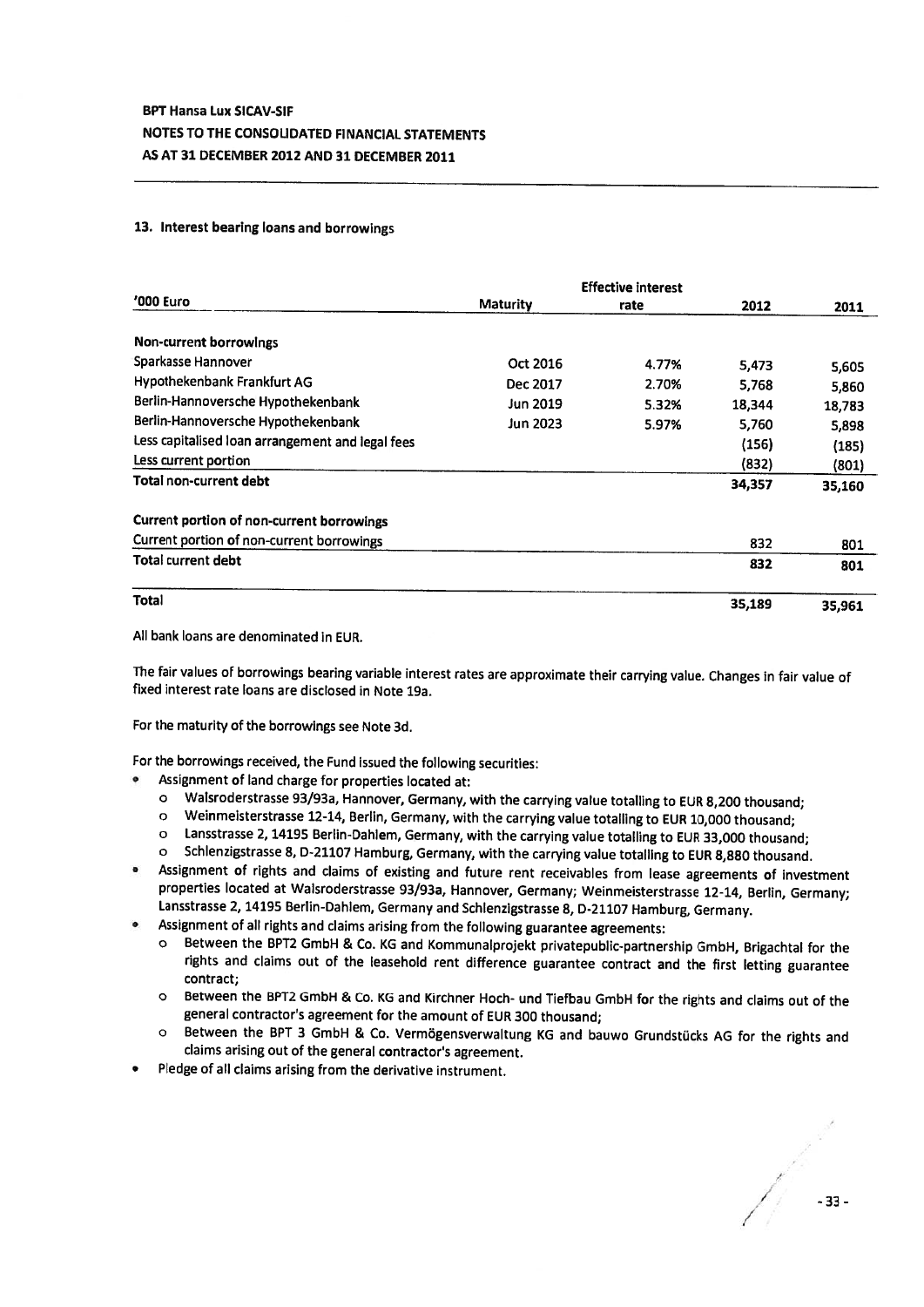## 14. Trade and other payables

| '000 Euro                      | 2012 | 2011 |
|--------------------------------|------|------|
| Trade payables                 | 70   | 31   |
| Total trade and other payables | 70   | 31   |

Terms and conditions of trade and other payables:

. Trade payables are non-Interest bearing and are normally settled on 30-day terms.

. Other payables are non-interest bearing and have an average term of 3 months.

## 15. Other current liabilities

| '000 Euro                                  | 2012 |     | 2011 |  |
|--------------------------------------------|------|-----|------|--|
|                                            |      |     |      |  |
| Accrued payables for investment properties | 87   | 266 |      |  |
| Accrued audit and accounting fees          | 25   | 107 |      |  |
| Accrued financial expenses                 | 15   | 227 |      |  |
| Accrued directors fees and related taxes   |      |     | 18   |  |
| Other accrued payables                     | 129  | 139 |      |  |
| Other current liabilities                  | 75   |     | 86   |  |
| <b>Total other current liabilities</b>     | 331  | 843 |      |  |

## 16. Commitments and contingencies

## 16a. Operating leases commitments — Fund as <sup>a</sup> lessor

The Fund leases real estate under operating leases. The terms of the leases are in line with normal practises in each market. Leases are reviewed or subject to automatic inflationary adjustments as appropriate.

The leasing arrangements entered into or in relation with Fund's investment properties portfolio which include <sup>a</sup> clause authorising tenants to terminate the leasing arrangements up to six-months' notice are as such not considered as noncancellable leases.

Lease payments receivable from non-cancellable lease are shown below. For the purposes of this schedule it is conservatively assumed that <sup>a</sup> lease expires on the date of the first break option.

|                       | 2012              | 2011 |                   |      |
|-----------------------|-------------------|------|-------------------|------|
| $'000$ Euro           | Amount receivable | %    | Amount receivable | %    |
| Within 1 year         | 2.974             | 23%  | 2,863             | 21%  |
| Between 2 and 5 years | 2,803             | 21%  | 2,988             | 22%  |
| 5 years and more      | 7.433             | 56%  | 7.864             | 57%  |
| Total                 | 13,210            | 100% | 13,715            | 100% |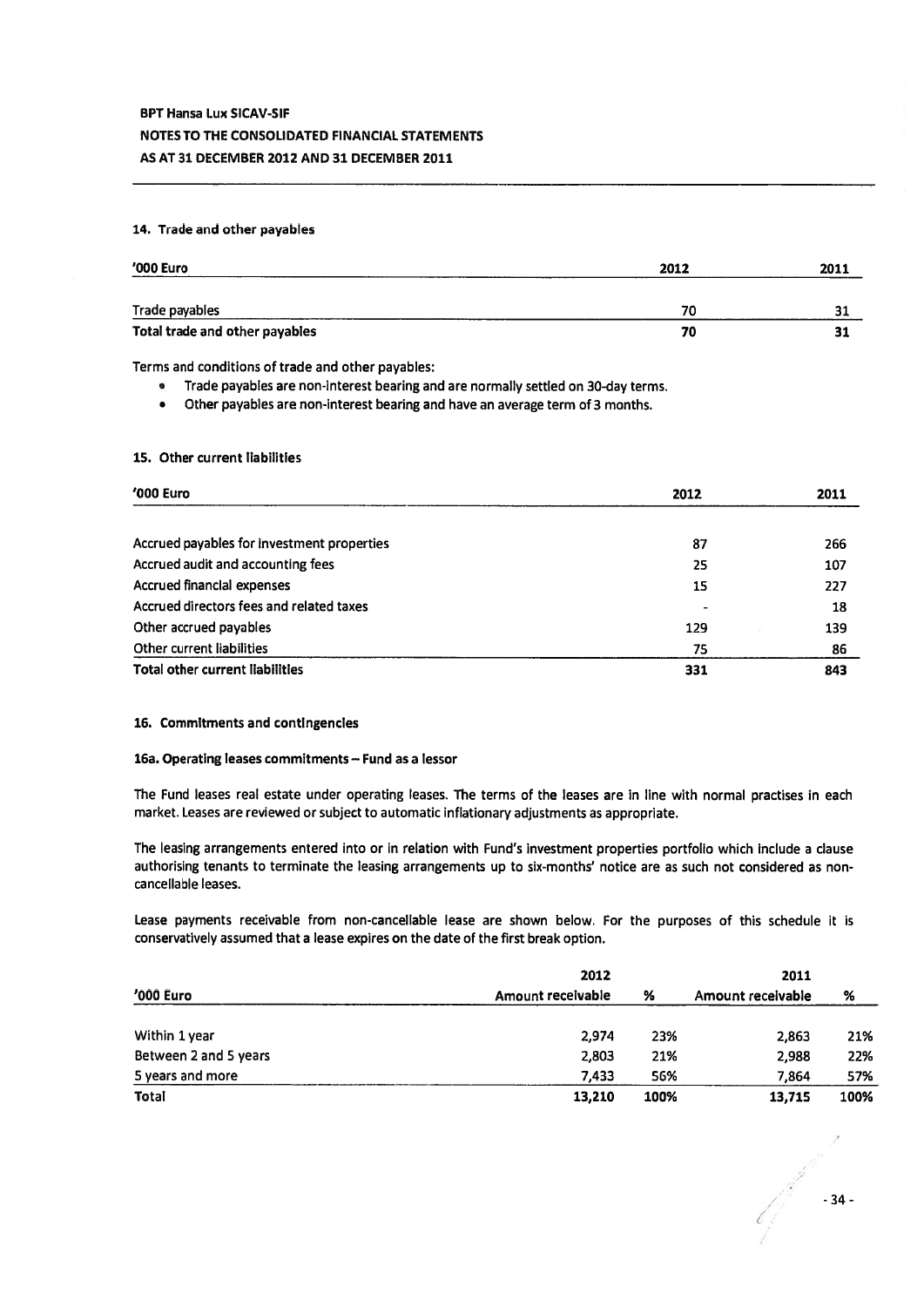## 16b. Litigation

As at <sup>31</sup> December <sup>2012</sup> and 2011, the Fund had no pending legal actions.

### 17. Related parties

During the year, the Fund entered into transactions with related parties. Those transactions and related balances are presented below. Parties are considered to be related if one party has the ability to control the other party or exercise significant influence over the other party in making financial or operational decisions.

#### BPT Asset Management A/S

The Fund has entered into investment advisory agreemen<sup>t</sup> with BPT Asset Management A/s. Under the terms of the agreement, BPT Asset Management A/S group companies carry out asset manager's functions on behalf of the Fund and the Fund is paying management fees respectively (Note 5). In 2012 and 2011 a quarterly management fee was based on the investment properties GAV at the end of each calendar quarter and charged 0.75% of the GAV per annum of the real estate portfolio.

In addition, internal costs borne by BPT Asset Management A/S group related to the acquisition of properties are remunerated with an acquisition fee of 0.3% of the investment value of each acquisition made. In <sup>2012</sup> and <sup>2011</sup> there were no acquisitions of properties and respectively no acquisition fee paid.

The following table provides the total amount of the transactions, which have been entered into with related parties for the relevant financial year:

| '000 Euro                       | 2012  | 2011  |
|---------------------------------|-------|-------|
| <b>BPT Asset Management A/S</b> |       |       |
| Management fees                 | (445) | (445) |
| Property management fees        | (23)  | (21)  |

### Entities having control or significant influence over the Fund

The shareholders owning more than 5% of the ordinary shares as of 31 December 2012:

|                                        | <b>Number of shares</b> | %     |
|----------------------------------------|-------------------------|-------|
| Danske Capital, Sampo Bank Plc Clients | 130.396                 | 53.6% |
| Aage V. Jensen Charity Foundation      | 40.000                  | 16.4% |
| Danske Capital Copenhagen              | 26.634                  | 10.9% |
| Evli Bank Plc                          | 16,640                  | 6.8%  |

### 18. Remuneration of the management and other payments

The Fund's managemen<sup>t</sup> (Board of Directors) remuneration amounted to EUR <sup>52</sup> thousand in <sup>2012</sup> (2011: EUR <sup>82</sup> thousand). In <sup>2012</sup> and 2011, the managemen<sup>t</sup> of the Fund did not receive any loans or guarantees; no other payments or property transfers were made or accrued.

/ -35.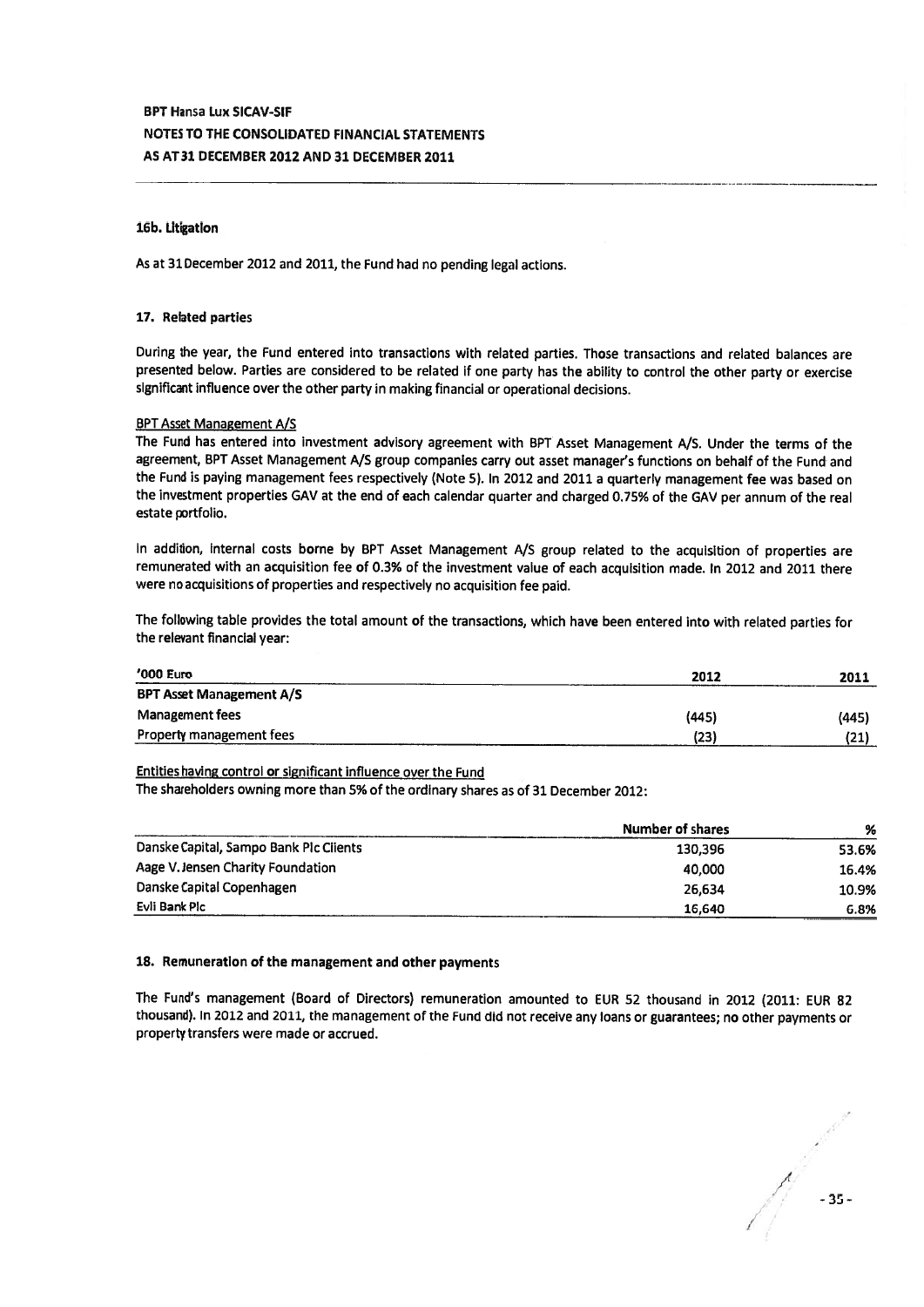### 19. Financial instruments

### 19a. Fair values

Set out below is <sup>a</sup> comparison by category of carrying amount and fair values of all of the Fund's financial instruments carried in the consolidated financial statements:

|                                  | Carrying amount |        |        |        |  |
|----------------------------------|-----------------|--------|--------|--------|--|
| '000 Euro                        | 2012            | 2011   | 2012   | 2011   |  |
| <b>Financial assets</b>          |                 |        |        |        |  |
| Cash and cash equivalents        | 532             | 1.959  | 532    | 1,959  |  |
| <b>Financial liabilities</b>     |                 |        |        |        |  |
| Debts to banks                   | 35,189          | 36,146 | 41,318 | 41,109 |  |
| Derivative financial instruments | 346             | 96     | 346    | 96     |  |

The fair value of derivatives and borrowings has been calculated by discounting the expected future cash flows at prevailing interest rates as no market quotations are available for these instruments.

The following table shows an analysis of the fair values of financial instruments recognised in the balance sheet by the level of the fair value hierarchy:

## Year ended 31 December 2012

| '000 Euro                                            | Level* 1  | Level* 2 | Level* $3$ | Total fair value |
|------------------------------------------------------|-----------|----------|------------|------------------|
| <b>Financial assets</b><br>Cash and cash equivalents | ۰         | 532      | ۰          | 532              |
| <b>Financial liabilities</b>                         |           |          |            |                  |
| Debts to banks                                       | $\bullet$ | 42,733   | $\cdot$    | 42,733           |
| <b>Hedging Instruments</b>                           | $\bullet$ | 346      | ٠          | 346              |

## Year ended 31 December 2011

| '000 Euro                                  | Level <sup>*</sup> 1 | $Level*2$ | Level <sup>*</sup> $3$ | Total fair value |
|--------------------------------------------|----------------------|-----------|------------------------|------------------|
| <b>Financial assets</b>                    |                      |           |                        |                  |
| Cash and cash equivalents                  |                      | 1,959     |                        | 1,959            |
|                                            |                      |           |                        |                  |
| <b>Financial liabilities</b>               |                      |           |                        |                  |
| Debts to banks                             |                      | 41,109    | -                      | 41,109           |
| Hedging instruments                        |                      | 96        | ۰                      | 96               |
| *Cuplanation of the four-volve transactive |                      |           |                        |                  |

Explanation of the fair value hierarchy:

. Level <sup>1</sup> - quoted prices (unadjusted) in active markets for identical assets or liabilities that the entity can access at the measurement date;

Level 2 — use of a model with inputs (other than quoted prices included in level 1) that are directly or indirectly observable<br>market data;

<sup>e</sup> Level <sup>3</sup> — use of <sup>a</sup> model with inputs that are not based an observable market data.

//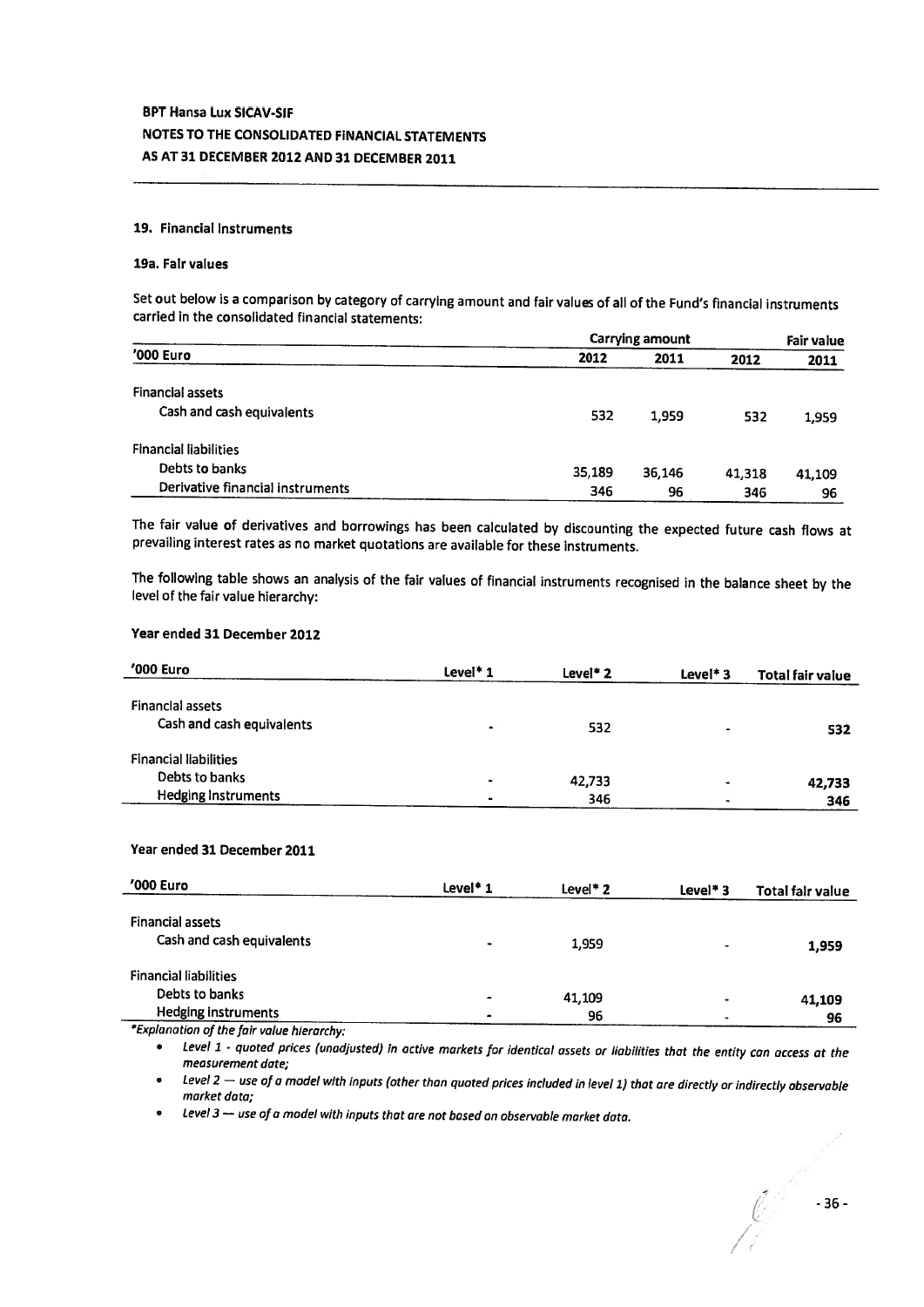### 19a. Fair values (continued)

The fair value of derivatives has been calculated by discounting the expected future cash flows at prevailing interest rates, as no market quotations are available for these instruments. The fair value of borrowings approximates to the carrying value disclosed in the consolidated statement of financial position.

#### 19b. Interest rate risk

The following table sets out the carrying amount by maturity, of the Fund's financial instruments that are expose<sup>d</sup> to interest rate risk:

### Year ended 31 December 2012

| '000 Euro          | Less than 1<br>vear | 1-2 vears | 2-3 years | 3-4 years | 4-5 years      | More than<br>5 years     | <b>Total</b> |
|--------------------|---------------------|-----------|-----------|-----------|----------------|--------------------------|--------------|
| <b>Fixed rate</b>  |                     |           |           |           |                |                          |              |
| Interest rate swap | 105                 | 111       | 117       | 123       | 5.305          | $\cdot$                  | 5,760        |
| Bank loan          | (138)               | (145)     | (152)     | (5,039)   | $\blacksquare$ | $\overline{\phantom{a}}$ | (5, 473)     |
| Bank loan          | (105)               | (111)     | (117)     | (123)     | (5, 231)       | $\bullet$                | (5,687)      |
| Bank loan          | (451)               | (487)     | (514)     | (542)     | (513)          | (15, 779)                | (18, 286)    |
| Bank loan          | (138)               | (146)     | (155)     | (164)     | (150)          | (4,990)                  | (5,743)      |

#### Year ended 31 December 2011

| '000 Euro          | Less than 1<br>vear | 1-2 years | 2-3 years | 3-4 years | 4-5 years | More than<br>5 years | Total     |
|--------------------|---------------------|-----------|-----------|-----------|-----------|----------------------|-----------|
| <b>Fixed rate</b>  |                     |           |           |           |           |                      |           |
| Bank loan          | (132)               | (137)     | (145)     | (152)     | (5,039)   |                      | (5,605)   |
| Bank loan          | (100)               | (104)     | (111)     | (117)     | (123)     | (5,305)              | (5,860)   |
| Interest rate swap | 100                 | 104       | 111       | 117       | 123       | 5,305                | 5,860     |
| Bank loan          | (439)               | (463)     | (488)     | (514)     | (543)     | (16, 336)            | (18, 783) |
| Bank loan          | (130)               | (138)     | (146)     | (155)     | (164)     | (5, 165)             | (6,898)   |

Interest on financial instruments classified as floating rate is reprised at intervals of less than one year. Interest on financial instruments classified as fixed rate is fixed until the maturity of the instrument. The other financial instruments of the Fund that are not included in the above tables are non-interest bearing and are therefore not subject to interest rate risk.

#### 20. Derivative financial instruments

The Fund entered into an interest rate swap agreemen<sup>t</sup> ('IRS') with Hypothekenbank Frankfurt AG. The purpose of IRS is to hedge the interest rate risk arising from interest rate fluctuations on the non-current bank loan, as Fund's policy is to have fixed interest expenses. According to the IRS contract, the Fund pays fixed interest payments to <sup>a</sup> bank and receives variable interest rate payments from <sup>a</sup> bank.

lAS <sup>39</sup> (Financial instruments: Recognition and Measurement) allows hedge accounting provided that the hedge is expected to be highly effective. In such cases, any gain or loss recorded on the fair value of the financial instrument goes to equity reserves rather than income statement. Specific documentation on each financial instrument is required to be maintained to ensure hedge accounting principles.

/ /  $\sim$  -37-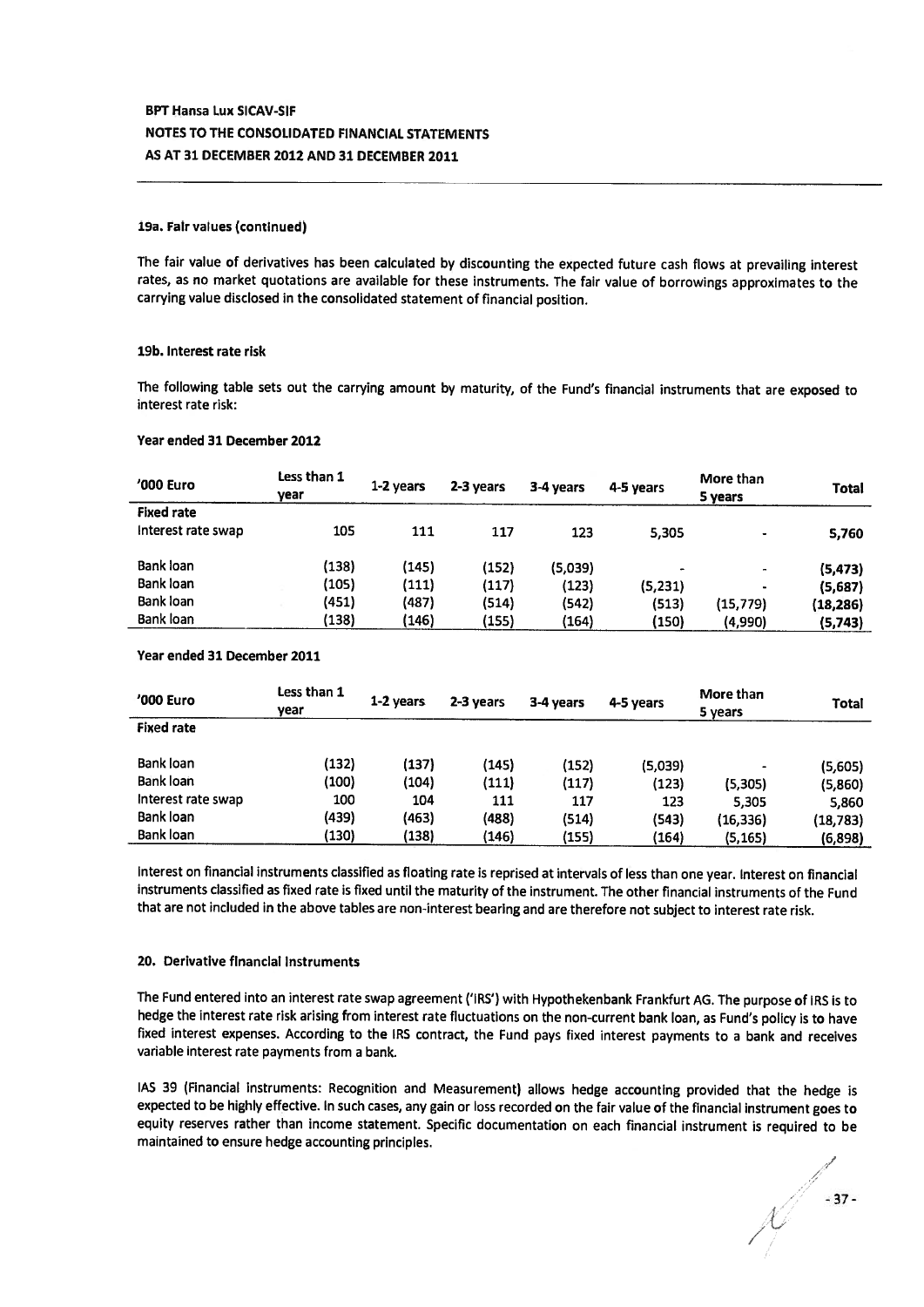#### 20. Derivative financial instruments (continued)

On 19 July 2007, BPT1 GmbH & Co. Vermögensverwaltung KG signed the IRS contract of EUR 6,000 thousand with Eurohypo AG with maturity at <sup>28</sup> September 2012. The hedge accounting start date coincides with the date of Hypothekenbank Frankfurt AG loan full disbursement. The loan was fully disbursed on <sup>31</sup> December 2007. On <sup>22</sup> February 2012, BPT1 GmbH & Co. Vermögensverwaltung KG signed <sup>a</sup> new IRS contract of EUR 5,786 thousand with <sup>a</sup> start date coinciding the date of the previous IRS contract maturity and thus prolonging the hedge of Hypothekenbank Frankfurt AG loan until its maturity on 29 December 2017.

The IRS contract is designated as effective cash flow hedge instrument, thus changes in the fair value are accounted for in <sup>a</sup> separate equity reserve (Note 12b). As at <sup>31</sup> December 2012, the fair value of the IRS was minus EUR 346 thousand (2011: minus EUR 96 thousand).

### 21. Subsequent events

On <sup>8</sup> March 2013, BPT1 GmbH & Co. Vermogensverwaltung KG has signed <sup>a</sup> letter of intent to sell Weinmeisterstrasse property in an asset deal at <sup>a</sup> price of EUR 11,400 thousand. The closing is expected end of May 2013. The loan of EUR 5,768 thousand to Hypothekenbank Frankfurt AG is <sup>p</sup>lanned to be fully repaid following the sale.

There were no other subsequent events.